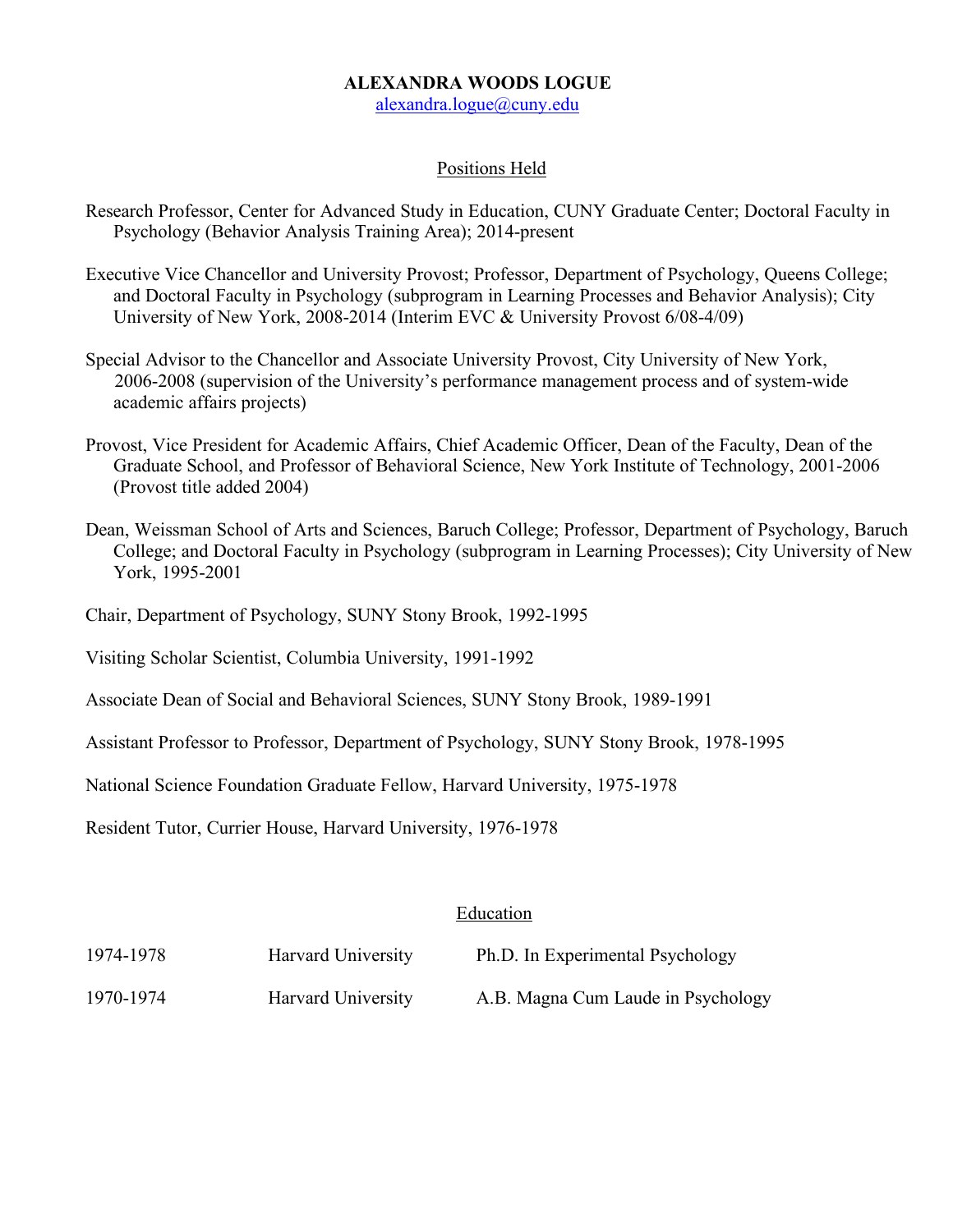Logue, Watanabe-Rose, & Douglas (2016) results accepted into federal What Works Clearinghouse 2018 One of top 20 2017 articles in *Education Next* Most read 2016 Article in *Educational Evaluation and Policy Analysis* Member, Artstor Board of Trustees, 2016-present Member, Ithaka Higher Ed Insights Panel, 2015-present Member, Ithaka Board of Trustees, 2012-present Springside School Distinguished Alumna, 2011 Hake Award, 1996 (Given by Division 25 of the American Psychological Association for Excellence in Bridging Basic and Applied Research) Science Book of the Year 1995 (Awarded by *Bild der Wissenschaft* for the 1995 German edition of *The Psychology of Eating and Drinking*) Fellow, American Psychological Association (Divisions 3, 6, and 25) Fellow, American Psychological Society Fellow, American Association for the Advancement of Science Fellow, Psychonomic Society Golden Key Society (Honorary Member) Nu Upsilon Tau (Honorary Member) Phi Eta Sigma (Honorary Member) Middle States Commission on Higher Education Assessment Task Force 2012 Maricopa Community Colleges Performance Funding National Advisory Council 2012-2013 APA Division 6 Fellows Committee 1999-2001 (Chair 2000-2001) APA Division 3 Fellows Committee 1995-1998 (Chair 1996-1997) APA Division 25 Awards Committee 1989-1995 APA Division 25 Executive Committee 1989-1992 APA Division 25 Ad Hoc Committee on the History of Behavior Analysis 1987-1988 SUNY Stony Brook Sigma Xi Executive Committee 1984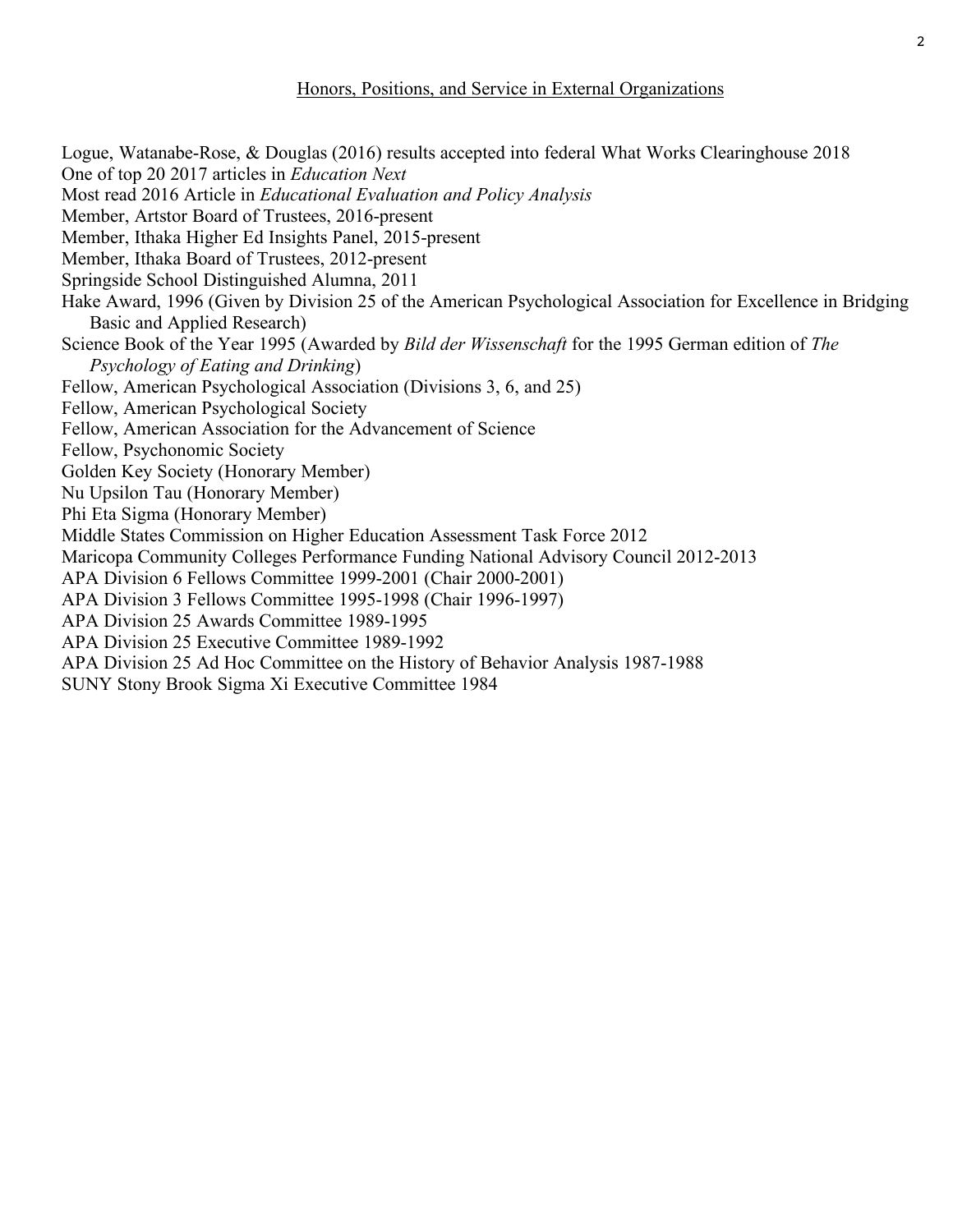## Fellowships, Grants, and Other Research Support

Heckscher Foundation, "Improving Articulation of credit Transfer at CUNY – Expansion," co-PI, 2020-2022 Petrie Foundation, "Expanding the Articulation of Credit Transfer Project at CUNY," co-PI, 2021-2022

- Heckscher Foundation, "Improving Articulation of Credit and Transfer Student Support at CUNY," Co-PI, 2019- 2020
- Mellon Foundation, "Community College Students Majoring in the Humanities: Transfer and Attainment of Bachelor's Degrees," PI, 2019-2022
- Institute of Education Sciences, "A Leaky Pipeline: Community College Students and Pathways to the Bachelor's Degree," PI, 2018-2022
- Teagle Foundation, "PRIME: Project for Relevant and Improved Mathematics Education," PI, 2016-2020
- Spencer Foundation, "Mainstreaming Remedial Mathematics Students: Effects Over Time and With Different Course Types," PI, 2015-2018.
- Teagle Foundation, "Alignment of Learning Outcomes and Course Sequences for Remedial and Introductory College-Level Quantitative Curricula," PI, 2015.
- Institute of Education Sciences, "Evaluating the Impact of CUNY Start through a Researcher (MDRC) Local Education Agency (City University of New York) Partnership," Co-PI, 2014-2020
- Spencer Foundation, "Preparation of a Monograph on the Pathways Project," PI, 2014-2017
- Spencer Foundation, "Mainstreaming Mathematics Remedial Students: A Random Assignment Experiment," PI, 2013-2015
- Fund for Public Schools, "New York City Partnership for Teacher Excellence," PI, 2008-2009 (subcontract).
- NEH, "Darwin and Darwinism: Scientific Theory and Social Construction," Co-PI, 1995-1998.
- NSF REU and MWRAP Programs (Senior Personnel at SUNY Stony Brook), 1990, 1991, 1992, 1994, 1995.
- McDonnell Foundation (in collaboration with S. Schachter and N. Geary, Columbia University), "The Effects of Serotonin on Self-Control," 1989-1992.
- NYS/UUP Experienced Faculty Travel Award, 1987, 1991.
- SUNY Faculty Visitation Program Award, 1990.
- PHS Biomedical Research Support, "Quantitative Models of Choice in Self-Control," PI, 1988-1989.
- NSF, "Quantitative Models of Choice in Human Self-Control," PI, 1985-1988.
- Stony Brook Psychology Department Research Incentive Award, 1983-1984.
- NIMH, "Maintenance of Acquired Self-Control," PI, 1981-1982.
- Stony Brook Psychology Department Research Incentive Award, 1981.
- SUNY University Award Fellowships and Grants-in-Aid, PI, 1980-1982; 1981-1983.
- PHS Biomedical Research Support, "Stimulus Generalization of Illness-Induced Food Aversions," PI, 1978-1981. National Science Foundation Graduate Fellow, 1975-1978.
- 16 Sigma Xi Grants-in-Aid Awarded to my graduate and senior honors students, 1980-1995.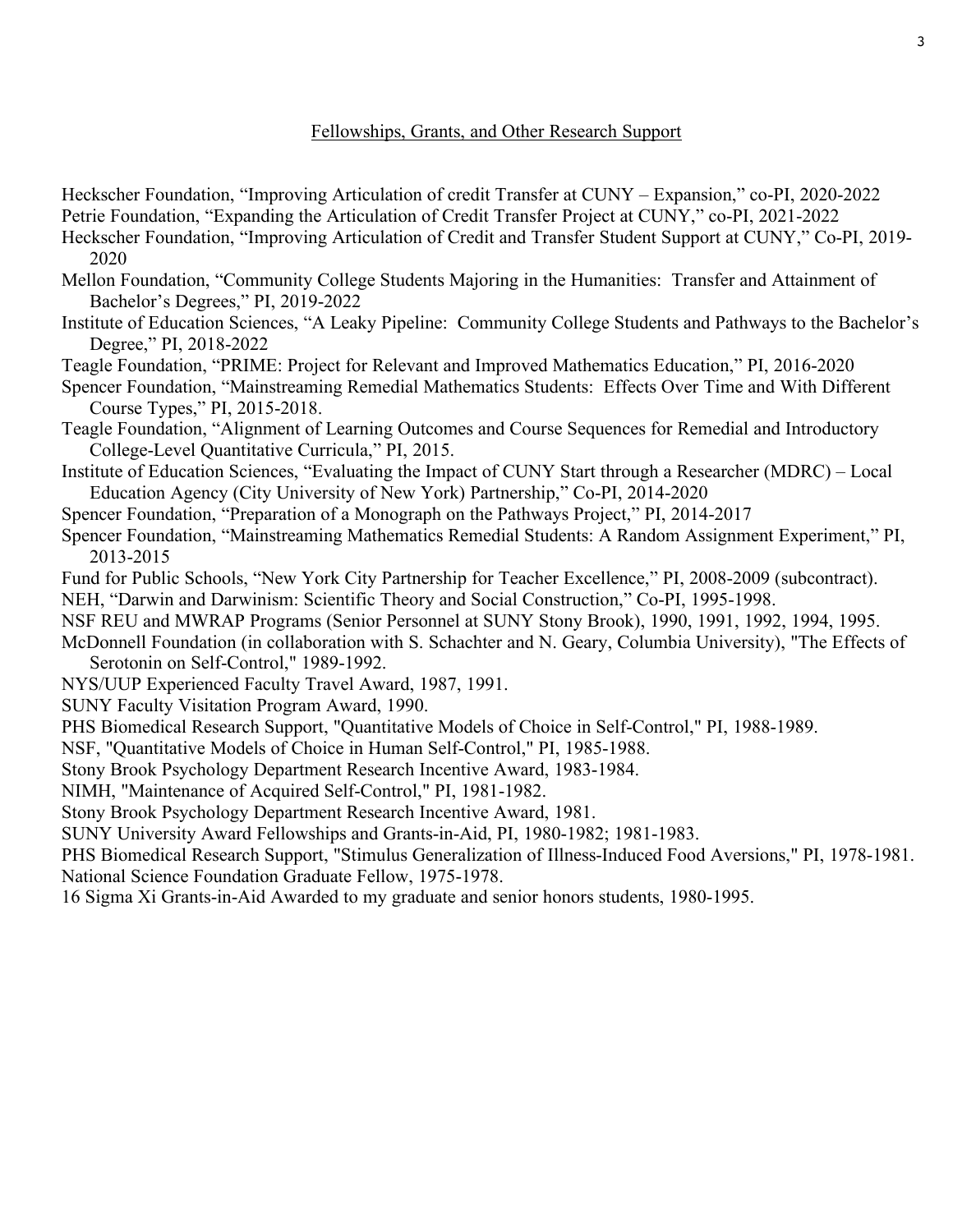# SPECIAL ADVISOR TO THE CHANCELLOR AND ASSOCIATE UNIVERSITY PROVOST; EXECUTIVE VICE CHANCELLOR AND UNIVERSITY PROVOST: CUNY CENTRAL OFFICE PROJECTS AND RESPONSIBILITIES

From 2006 to 2014 I served the City University of New York's central office in several different capacities. First, as Special Advisor to the Chancellor and Associate University Provost, I was responsible for system-wide academic affairs projects as well as CUNY's Performance Management Process (the PMP—the annual evaluation system for all 24 campuses and presidents). Subsequently, beginning June of 2008, as Executive Vice Chancellor and University Provost (Interim until 4/09), I was responsible for leading all central office functions related to academic affairs, including enrollment management, faculty and student research, institutes, institutional research, libraries, partnerships with New York City's Department of Education, and student affairs, while continuing to supervise the PMP. The total central office academic affairs budget is approximately \$100 million. Some particular initiatives in which I played a significant or leading role include the following:

- Assigned peer mentors to each new campus chief academic officer beginning fall 08
- Conducted a randomized controlled trial demonstrating that mainstreaming remedial mathematics students in college-level statistics with extra support results in a higher pass rate than placing those students in remedial mathematics
- Established all-funds budget for the central Office of Academic Affairs
- Established new policy permitting campuses other than the Graduate Center to offer and administer professional doctorates
- Established new phased retirement policy for faculty
- Established new policy prohibiting all tobacco use on CUNY property
- Facilitated approval of the Macaulay Honors College to give joint degrees
- Facilitated approval of over 25 new CUNY Distinguished Professors and identification of the first winners of the Chancellor's Award for Math Instruction
- Facilitated instructional technology through funding hybrid courses and the Academic Commons (a networking site for faculty), approving CUNY's first online graduate degree, serving on the Ithaka online learning committee, and sponsoring CUNY's first conference on the use of technology in teaching math
- Facilitated the founding of Guttman Community College and of the CUNY School of Public Health (including establishment of new MPH tracks, the DPH degree, and CEPH accreditation)
- Facilitated the raising of approximately \$5 million from the Helmsley and Robin Hood Foundations for a randomized controlled trial concerning CUNY's Accelerated Study of Associate Degrees program
- For the Teacher Academy, identified unsustainable costs, paused admissions, appointed a University Working Group to develop a new model, and negotiated continued funding from the Petrie Foundation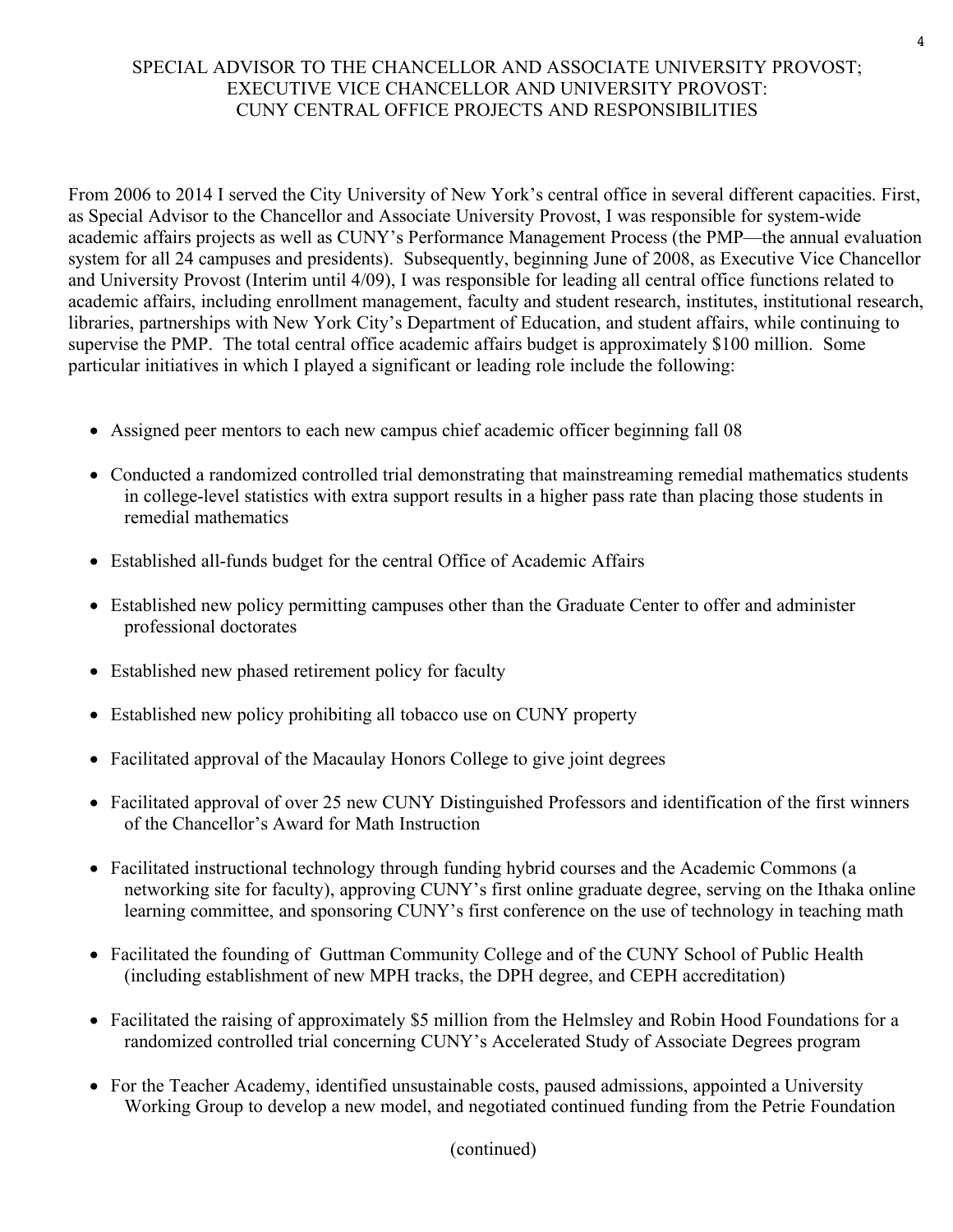# SPECIAL ADVISOR TO THE CHANCELLOR AND ASSOCIATE UNIVERSITY PROVOST; EXECUTIVE VICE CHANCELLOR AND UNIVERSITY PROVOST: CUNY CENTRAL OFFICE PROJECTS AND RESPONSIBILITIES (continued)

- Increased the emphasis of the Office of Academic Affairs on evidence and research, including by instituting occasional small-group discussions of important research articles, by identifying evidence-based practices, by initiating many specific qualitative and quantitative research projects, and by helping faculty in multiple disciplines learn how to conduct rigorous research on interventions for increasing student success
- Implemented new CUNY writing assessment test and raised standards for undergraduate math skills
- Increased communications and collaborations via: creation of a website and Listserv for CUNY chief academic officers, establishment of an Office of Academic Affairs newsletter and suggestion box, and wide distribution of minutes of Academic Affairs meetings
- Instituted enrollment management policy changes including, for the first time: establishing enrollment targets for each campus, establishing a waiting list, and giving priority to within-CUNY transfers
- Led CUNY team that obtained approval of the CUNY 2008-2012 Master Plan by the New York State Regents and led CUNY team that wrote the CUNY 2012-2016 Master Plan
- Led CUNY initiative (Pathways) to improve student transfer through establishing a university-wide general education framework, university-wide courses for entry into the largest transfer majors, and transfer credit for all electives
- Member of the bargaining team for the 2007-2010 PSC-CUNY Collective Bargaining Agreement.
- Participated in numerous search committees, including chairing: the search for the Dean of the new School of Public Health, four searches for the Office of Institutional Research and Assessment, the search for the University Dean for Education, and cochairing the search for the Founding President of Guttman Community College
- Performance Management Process (PMP; annual evaluation process for all CUNY campuses): significantly revised measures; made all data public; distributed results more widely; instituted clear consequences for results, including additional monetary consequences; increased participation of all relevant constituencies; developed and implemented an associated campus-wide electronic president evaluation process
- Streamlined a large number of faculty human resources processes
- Supervised the initiation and/or expansion of several university-wide programs that dramatically increase student success and support including ASAP, CUNYStart, and Single Stop.
- Terminated CUNY's own rising junior examination, and instituted administration of the CLA to help assess general education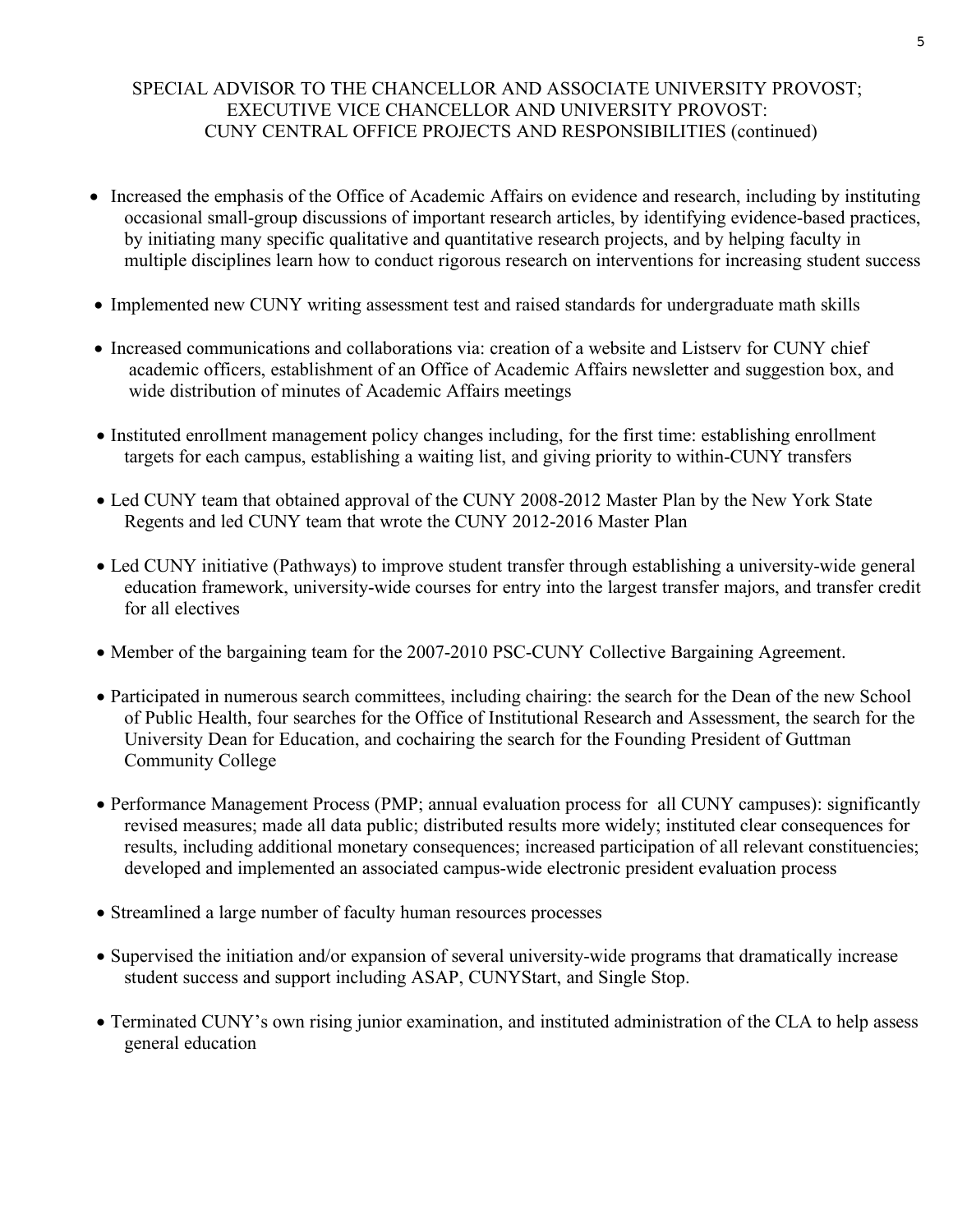# 6 PROVOST AND VICE PRESIDENT FOR ACADEMIC AFFAIRS PROJECTS AND RESPONSIBILITIES

From 2001 to 2006 I served as Vice President for Academic Affairs at the New York Institute of Technology (the title of Provost was added in 2004). As Provost and VPAA I was responsible for NYIT's schools, academic computing, Center for Teaching and Learning with Technology, academic enrichment programs, international and offsite programs, Ellis (online) College, the libraries, the registrar, sponsored programs and research, and the Vocational Independence Program. I was also NYIT's liaison with the faculty collective bargaining unit (AAUP) representing NYIT in grievances and arbitrations. There are approximately 300 full-time and 500 part-time faculty at NYIT. Several thousand bachelor's, master's, and doctoral degrees are awarded annually with a total student population of over 14,000 on campuses in New York, online, and around the world. The total Academic Affairs budget was over \$55 million. Following are some of the initiatives that I was responsible for at NYIT.

## Instruction and Student Services

-Creation of the MyMentor program (a mentoring program for new first-year students)

- -Complete renovation of system for student evaluation of teaching
- -Development of campus-wide outcomes assessment plans
- -Establishment of a central advising office, including videoconferencing
- -Establishment of many new programs including DPT and MFA; chaired university curriculum committee
- -Establishment of academic advising, externship/internship, and online teaching standards
- -First-year experience coordination and upgrading of student services
- -Induction of first members into several national honor societies including Phi Eta Sigma and Golden Key -Multiple successful accreditations including Middle States, ABET, NAAB, NCATE, etc.

# Faculty

-Complete revision of internal grant system to rely more heavily on peer review

- -Creation of a Faculty Handbook and Faculty Orientation
- -Decrease in teaching load for all faculty
- -Establishment of an annual reception to honor faculty achievements
- -Establishment of a sabbatical application procedure
- -Institution of workshops for faculty personnel committees and tenure-track faculty
- -Lead negotiator for NYIT in a five-year collective bargaining agreement (2002-2007) with the AAUP

Facilities and Technology

- -Establishment of online services for students, an Academic Affairs web site, and the SIRSI system
- -Establishment of Ellis College, an online college for working adults, partnering with a for-profit company -Institution of a new faculty workload monitoring system
- -Renovation of many laboratory, office, and classroom spaces
- -Renovation of the Manhattan campus library in support of a new library service model

# Administrative, Community, and Financial

- -CoChair Activity-Based Planning/Budgeting Committee that revised NYIT's budgeting system
- -CoChair Three-Campus Planning Committee that refocused a campus to save several million \$ annually
- -Creation of an Office of International and Offsite Programs, and significant expansion of those programs
- -Decentralization of financial control, providing more control to the academic deans
- -Establishment of Advisory Boards for NYIT's schools
- -Establishment of an Office of Sponsored Programs and Research including policies
- -Founded and chair the Columbus Circle Consortium (institutions and corporations around Columbus Circle)
- -Institution of many new databases to assist administrative decision making
- -NYSED Approval as a Provider of Distance Education
- -Termination of several outsourcing contracts improving service and saving close to \$1 million annually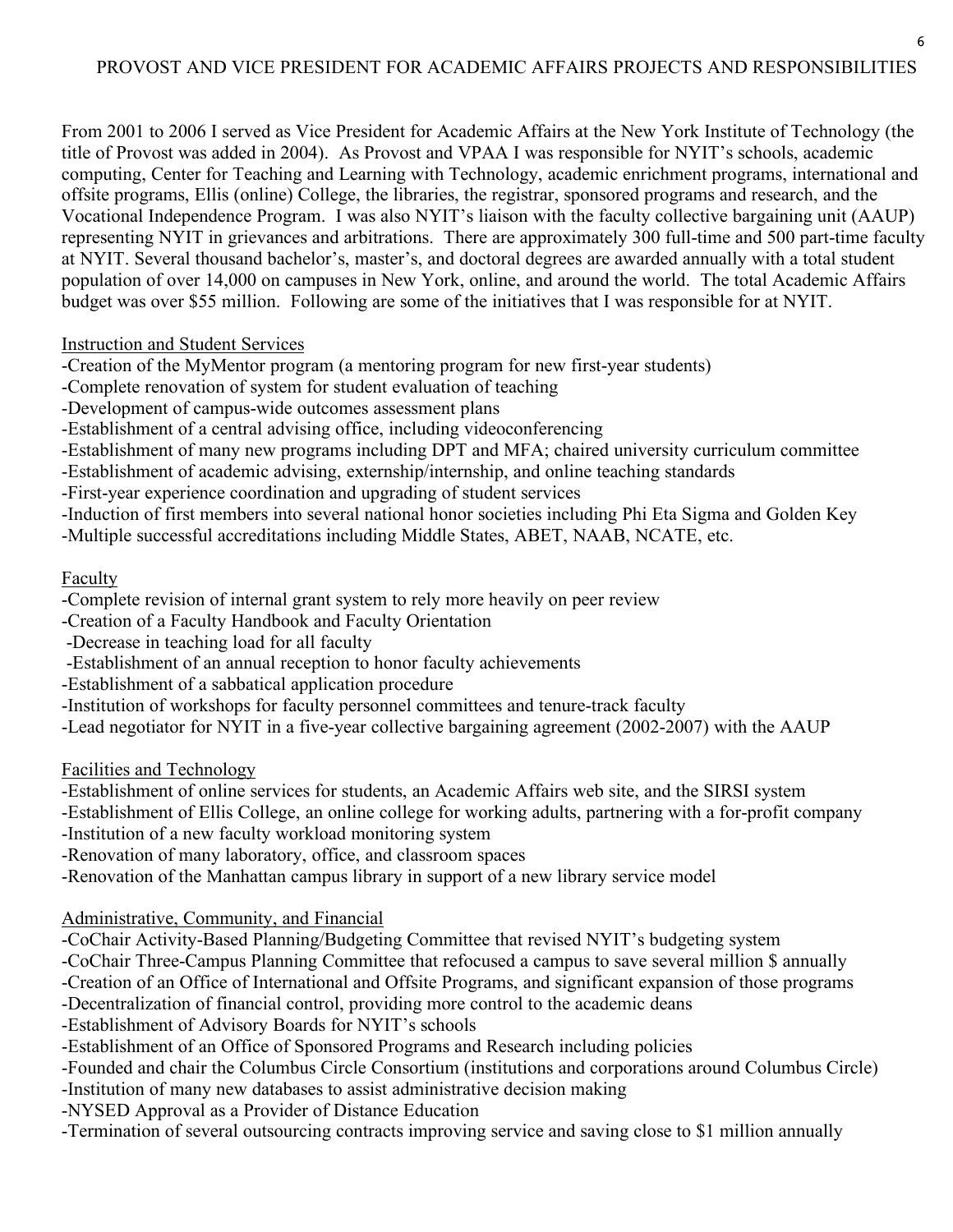# DEAN OF ARTS AND SCIENCES PROJECTS AND RESPONSIBILITIES

From 1995 to 2001 I served as Dean of the Weissman School of Arts and Sciences at Baruch College of the City University of New York. WSAS comprises 12 departments, employs over 200 full-time faculty and 30 staff, has an adjunct budget of over \$2 million per year, and awards close to 300 Bachelor's degrees annually. In addition, each Baruch undergraduate takes half of his or her credits in WSAS. WSAS houses several Master's programs and the CUNY Ph.D. program in Industrial/Organizational Psychology. Many of the WSAS's full-time faculty also teach at CUNY's graduate center. The total budget is approximately \$25 million. Below are some of the new projects that I was responsible for as Dean.

# Administrative and Fiscal Reorganization and Enhancement

- -Greater decentralization of Dean's office funds (funds shifted to department budgets)
- -Maintenance of critical department services despite severe budgetary cutbacks
- -Negotiation of significant additional funds for department special projects and needs
- -Establishment of WSAS Graduate Studies Office
- -Restructuring of school budgetary monitoring
- -Receipt of significant endowed funds supporting, for example, several endowed professorships
- -Support directed to high-quality programs and programs central to WSAS's mission

# Faculty

- -Institution of yearly reception honoring faculty authors and editors
- -Establishment of mentor program for nontenured, tenure-track faculty
- -Awarding of Distinguished Professor rank to five faculty
- -Awarding of the CUNY new faculty research award to three faculty

# Instructional Program Changes

- -Establishment of new interdisciplinary area studies minors
- -Establishment of undergraduate honors and communications intensive course sections
- -Extensive revision of ESL and remedial programs
- -Institution of school-wide pedagogical seminars and support services
- -Establishment of new interdisciplinary Master's programs involving WSAS, business, and public affairs
- -Creation of Dean's Student Advisory Board consisting of Baruch student leaders

Long-Term Planning

- -Establishment of a departmental review process
- -Faculty approval of first WSAS mission statement
- -Submission of a five-year academic plan

Research Program Development

-Creation of a school-wide support structure for obtaining external funds for research -Increase in reassigned time for faculty research despite severe budgetary cutbacks

# **Space**

-Participation in development of plans for new academic complex -Rehabilitation of many critical areas in the school, including offices, laboratories, and meeting areas

**Technology** 

-Networking of all WSAS faculty and staff

- -Establishment of a school-wide technology support structure and laptop loan program
- -Creation of WSAS web site, web-based applications, and electronic newsletter
- -Institution of annual CUNY-wide conference on technology and teaching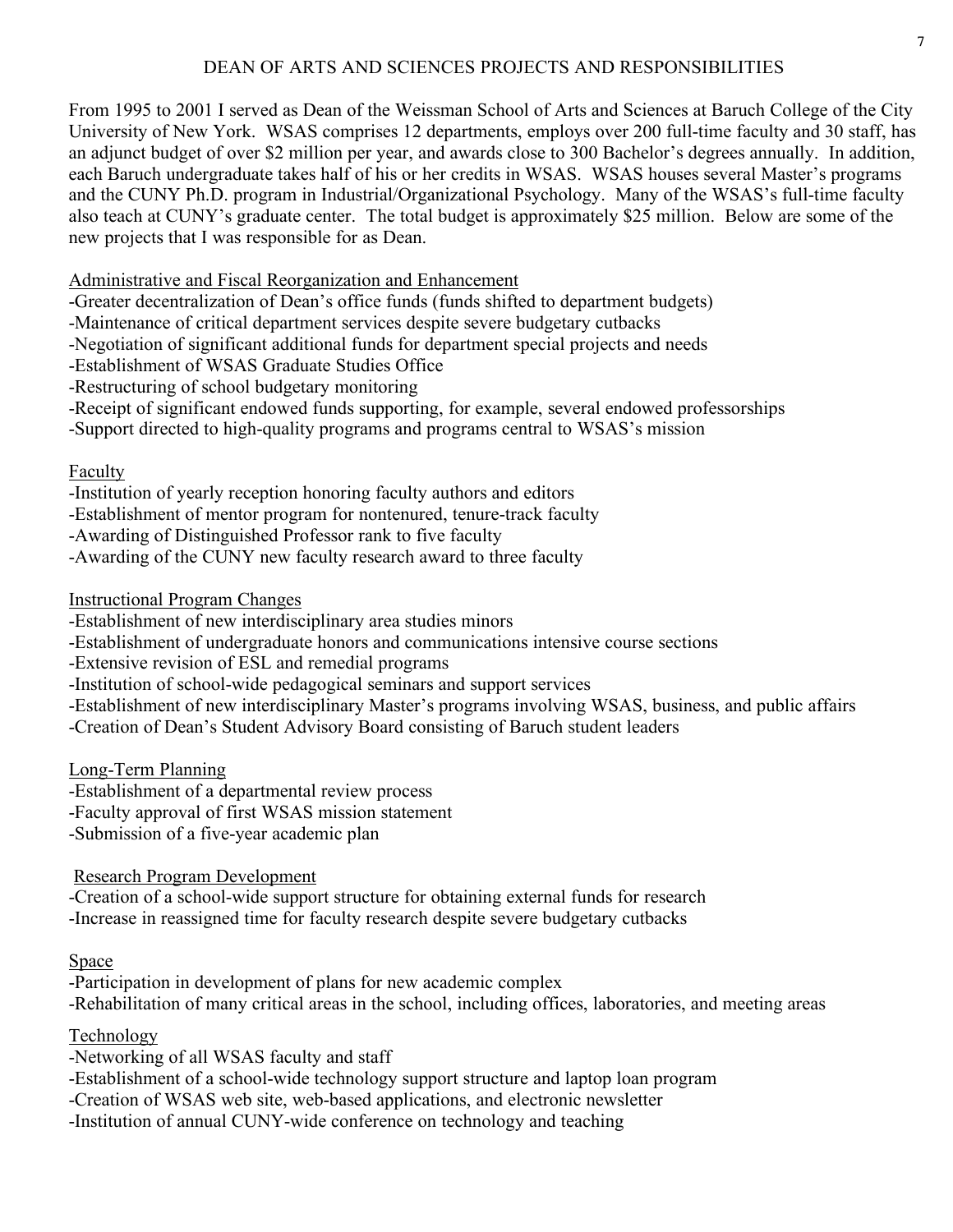# PSYCHOLOGY DEPARTMENT CHAIR PROJECTS AND RESPONSIBILITIES

From 1992 until 1995 I was Chair of the Department of Psychology at Stony Brook. This department included approximately 40 full-time faculty, over 150 graduate students (the second largest graduate program on campus), approximately 1,000 majors (the largest major on campus), and 10 secretarial and technical staff. The department was divided into five graduate training programs: biopsychology, clinical psychology, cognitive psychology, general experimental psychology, and social/health psychology. Also under the wing of the Psychology Department were the Marital Therapy clinic, the Psychological Center, and the University Preschool (each with its own staff). The total department budget was approximately five million dollars per year, plus external funding of approximately 3 million dollars per year. As Chair, I engaged in a wide variety of projects, and made a number of changes in department policy, some of which are listed below.

# Instructional Program Development

-Reaccreditation of Psychology graduate programs

-Revision of Psychology honors program

-Specification and negotiation of Psychology's role in campus-wide new Behavioral Neuroscience initiative

-Implementation of grant for graduate training of minority students

-Facilitation of undergraduate summer science internships, including for minority students

-Institution of a Psychology terminal Masters program

-Educational programs for faculty and graduate students concerning sexual harassment

-Establishment of a task force to improve Psychology teaching

# Research Program Development

-Allocation of funds to faculty and graduate students with currently unsponsored research

-Allocation of funds for research-related faculty and graduate student travel

-Return of department indirect cost funds to generating PIs

-Completion of department computer network

Faculty Development

-Institution of Psychology faculty merit awards

-Establishment of a committee to recommend merit-based salary raises

-Implementation of a faculty-developed workload policy

-Faculty recruitment, promotion, and retirement

-Reallocation of department resources according to faculty productivity

-Formulation of a specific short- and long-term department hiring plan

Administrative and Fiscal Reorganization and Enhancement

-Establishment of a long-range planning committee

-Formal evaluation of department administrators

-Solicitation of very first charitable donations to department

-Restructuring of department budgetary monitoring

-Negotiation of additional campus funds for department special projects and needs

# Space

-Reallocation of research space according to faculty productivity

-Rehabilitation of Psychology buildings

-Relandscaping of grounds around Psychology buildings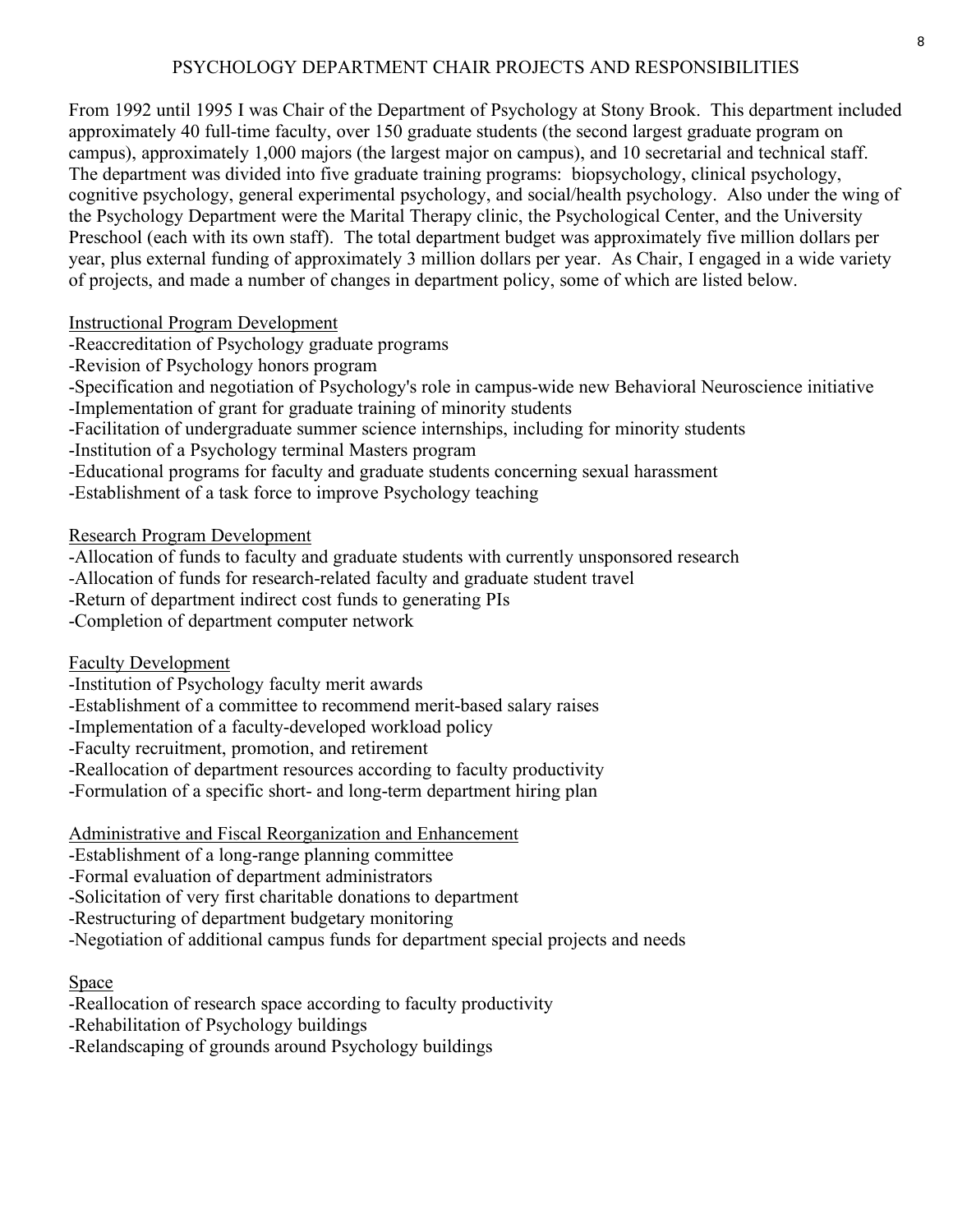# ASSOC. DEAN OF SOCIAL AND BEHAVIORAL SCIENCES PROJECTS AND RESPONSIBILITIES

From 1989 until 1991, I served as the Associate Dean of Stony Brook's Division of Social and Behavioral Sciences, reporting to the Dean of Social and Behavioral Sciences. This division comprises seven departments plus several programs and institutes. During the period that I was Associate Dean, the Division of Social and Behavioral Sciences employed 160 full-time faculty, enrolled 350 graduate students, and awarded close to 1,000 baccalaureate degrees per year. The annual budget was in excess of 12 million dollars, and total external funding for the division approximated three million dollars per year. During my tenure as Associate Dean I was involved in a large variety of projects and had many different responsibilities. My major projects and responsibilities are outlined below. Some of these projects and responsibilities involved working with the Dean of Social and Behavioral Sciences. However, in most cases I worked independently.

## Budget and Fund Raising

-Allocation to departments of teaching assistant lines, tuition waiver, and other funds

-Was awarded SUNY Faculty Visitation Grant to study programs at SUNY Binghamton

-Notification of faculty concerning appropriate funding opportunities

-Review of grant application budget requests

## Faculty and Staff

-Chair of renewal committee for Institute Director

-Analysis of faculty teaching loads and department secretarial usage

## Graduate Education

-Chair of the division's Graduate Committee consisting of all division graduate directors

-Analysis of departments' utilization of teaching assistants

-Development and certification of programs

# Undergraduate Education

- -Chair of the division's Undergraduate Committee consisting of all division undergraduate directors
- -Assistance with programs bringing minority, small-college, and high school students to Stony Brook as summer social science research interns
- -Collection, analysis, and dissemination of information concerning a model undergraduate program: SUNY Binghamton
- -Coordination of division offerings for the new core curriculum

-Participation in development of faculty advising system

# Publicity and Admissions

- -Preparation and presentation of verbal and written statements concerning division majors and activities, for use both on campus and externally
- -Coordination of programs involving high school students and division researchers

## **Space**

-Analysis, reallocation, and rehabilitation of division space

# Data Base

-Constructed and maintained a data base concerning all aspects of the division including faculty, external funding, graduate students, undergraduate students, and space.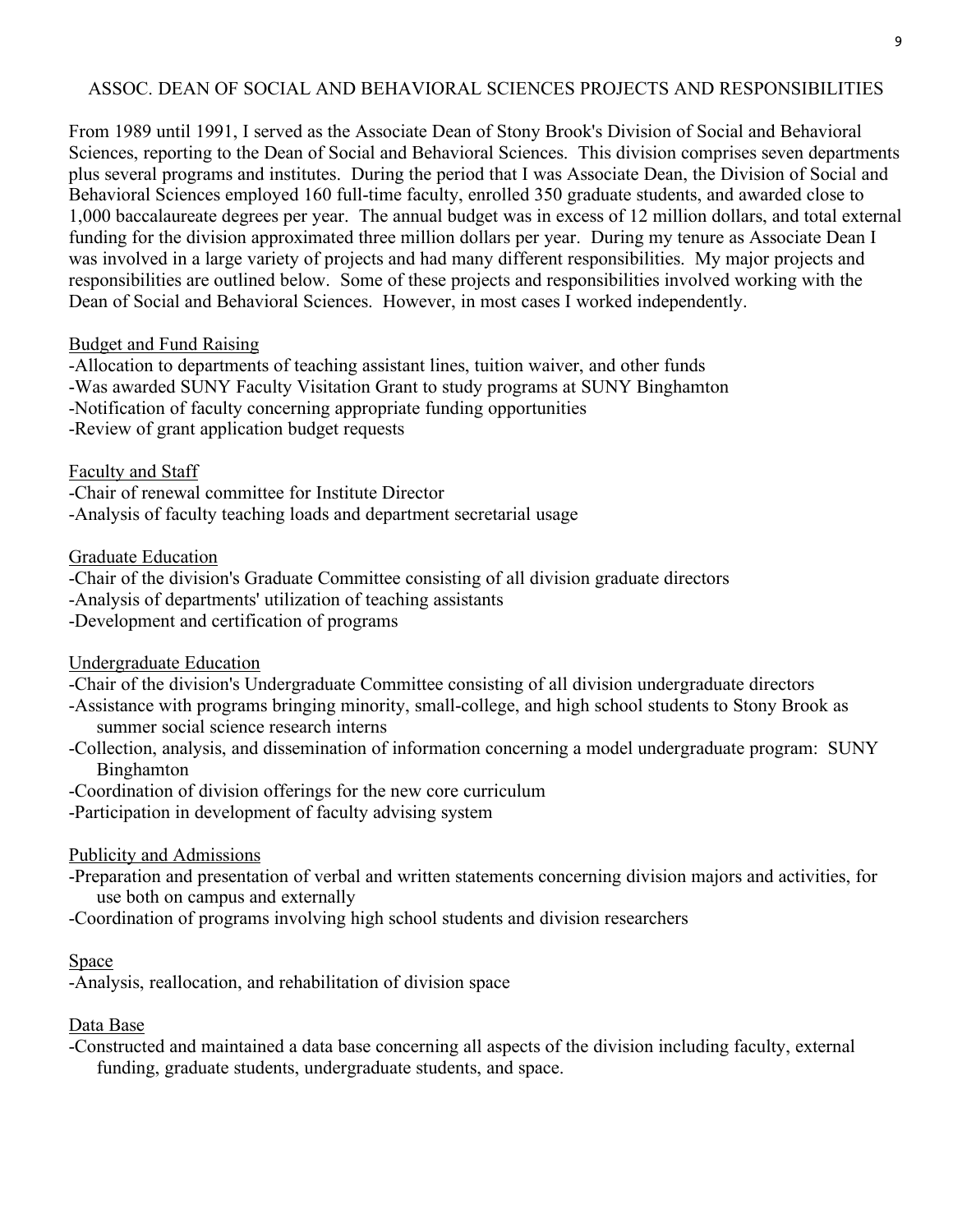### COLLEGE-WIDE SERVICE AND COMMITTEES AT BARUCH COLLEGE, CUNY

Member, Committee for National Search for Vice President for College Advancement, 2000-2001 CoChair, Working Group to Assess Student Advisement Services, 1999-2000 Chair, Freshman Convocation Committee, 1999 Supervisor of Baruch College Grants Office, 1998-2001 Member, Affirmative Action Committee, 1998-2001 Member, Sexual Harassment Education Committee, 1995-2001 Member, Advisory Committee on Campus Security, 1997-1998 Administrative Liaison, Freshman Year/Core Curriculum College Committee, 1996-1998 Chair, Committee for National Search for Chief Librarian, 1996-1997 Chair, School Academic Review Committee, 1996-1997 Chair, Search Committee for Associate Provost, 1996

### SERVICE AND COMMITTEES AT SUNY, STONY BROOK

Member, Committee for National Search for Provost, 1994-1995 Chair, Provost's Ad Hoc Committee for the Review of the Institute of Mineral Physics, 1994-1995 Member, Provost's Council on Institutes and Centers, 1994-1995 Chair, Social and Behavioral Sciences Space Committee, 1993-1994 Member, Center for Behavioral Neuroscience Internal Advisory Board, 1993-1995 Member, Provost's Research Advisory Group, 1992-1994 Member, Provost's Ad Hoc Committee for the Review of the Dept. of Neurobiology & Behavior, 1992-1994 Member, Committee for National Search for Vice President for Research and Graduate Studies, 1992-1993 Chair, Search Committee for Dean of the Division of Social and Behavioral Sciences, 1991 University Observer for Promotion and Tenure Case in Fine Arts, 1990-1991 Member, University Committee for Allocation of Equipment Funds, 1990 Member, Committee for National Search for Vice Provost for Research, 1990 Director of Experimental Psychology Program, 1986-1989 Member, Psychology Department Graduate Committee, 1988-1989 Member, Ad Hoc Advisory Committee to Psychology Department Chair, 1986-1988 Chair, Search Committee for Faculty in Cognitive Psychology, 1987-1988 Member, University Committee to Study University Research Shops, 1987-1988 Member, Personnel Action Committees for Psychology Department Faculty Members, 1986-1990 Chair, Psychology Department Teaching Evaluation Committee, 1987 Member, Search Committee for Faculty in Health Psychology, 1986-1987 Member, Psychology Department NSF OPAS Committee, 1986-1987 Member, Univ. Committee for National Search for Psychology Dept. Chair, 1985-1986 Chair, Psychology Department Grant Committee, 1985 Founder and Director, Psychology Department Library, 1984-1986 Member, Psychology Department Undergraduate Curriculum Reform Committee, 1984-1985 Member, University Committee for National Search for Student Dean, 1982-1983 Psychology Department Representative to University Senate, 1980-1981 Chair, Admissions Committee for Experimental Psychology Ph.D. Program, 1979-1985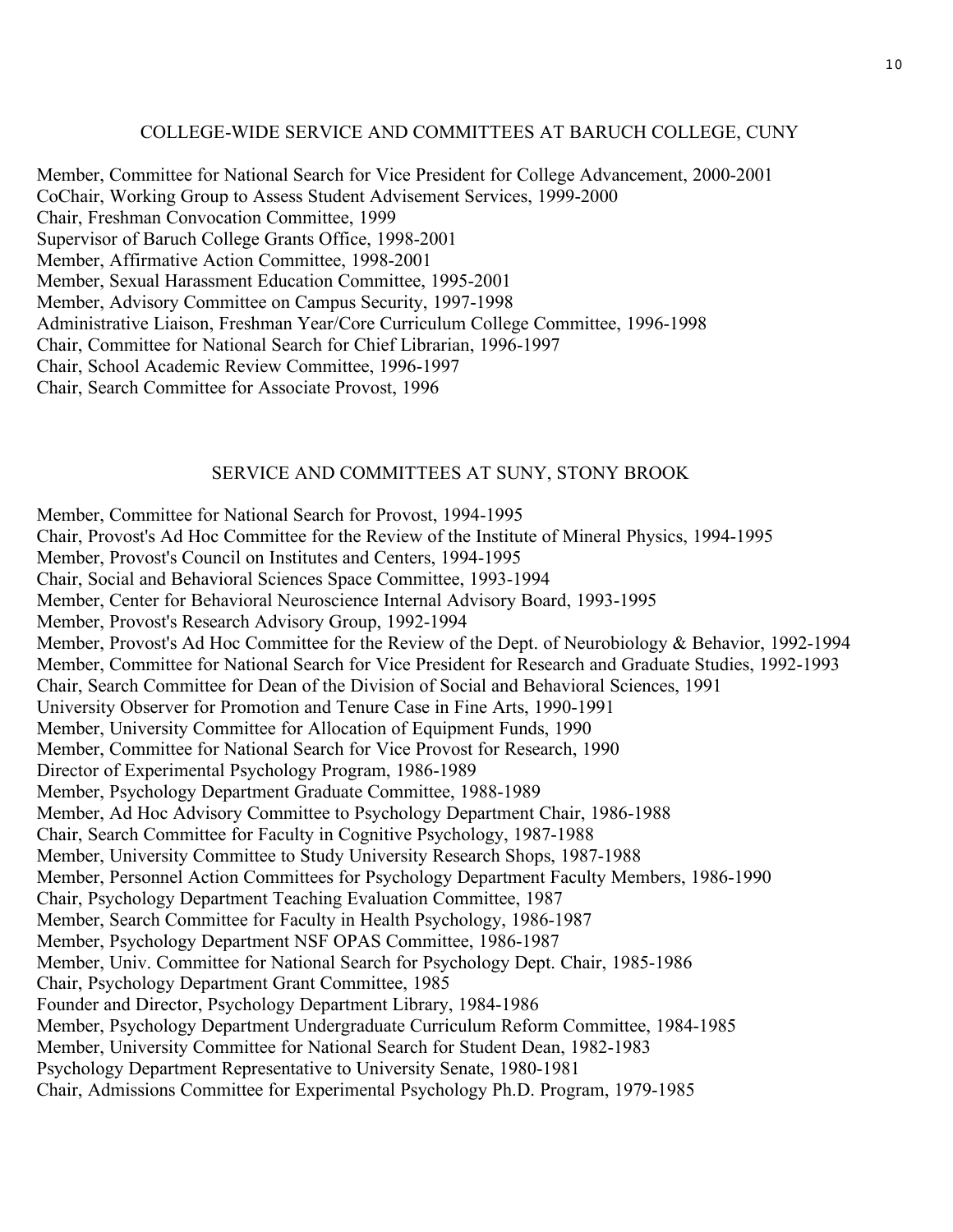## Editorial Positions

Consulting Editor Journal of Experimental Psychology: Animal Behavior Processes 1987-2002 Journal of Comparative Psychology 1986-1988

Editorial Board Psychology Research and Behaviour Management 2008-2018 Journal of the Experimental Analysis of Behavior 1988-1991, 1993-1996, 1999-2002 The Behavior Analyst 1988-1990 Behavior Analysis and Society 1993-2003 Journal of Applied Behavior Analysis 1994-1996

Advisory Board PsycSCAN: Behavior Analysis & Therapy 1993-2003

Contributing Editor Nutrition Reviews 1986-1992

Associate Behavioral and Brain Sciences 1981-present

Ad Hoc Reviewer ABA EAHB SIG Journal of Experimental Psychology: American Psychologist Animal Behavior Processes Animal Learning & Behavior Journal of Higher Education Appetite Learning and Motivation Applied Cognitive Psychology Macmillan (Publisher) Behavior Analyst<br>Behavioral and Brain Sciences<br>National Science Foun Behavioral Neuroscience Proposals Behaviour Analysis Letters Nutrition Reviews Behavioural Processes Psychological Bulletin Biological Psychiatry Psychological Record Brooks/Cole (Publisher) Psychological Science Brunner/Routledge (Publisher) Psychology Review CUNY Grant Proposals Psychopharmacology Developmental Psychology Quantitative Analyses of Behavior Convention Papers Rand Corporation Educational Evaluation and Policy Analysis Random House (Publisher) Harcourt Brace Jovanovich (Publisher) Science Journal of Applied Behavior Analysis Council of Canada Journal of Behavior Therapy and Worth (Publisher) Experimental Psychiatry Journal of the Experimental Analysis of Behavior

National Science Foundation Grant Eastern Psychological Association Quarterly Journal of Experimental Psychology Journal of Abnormal Psychology Social Sciences and Humanities Research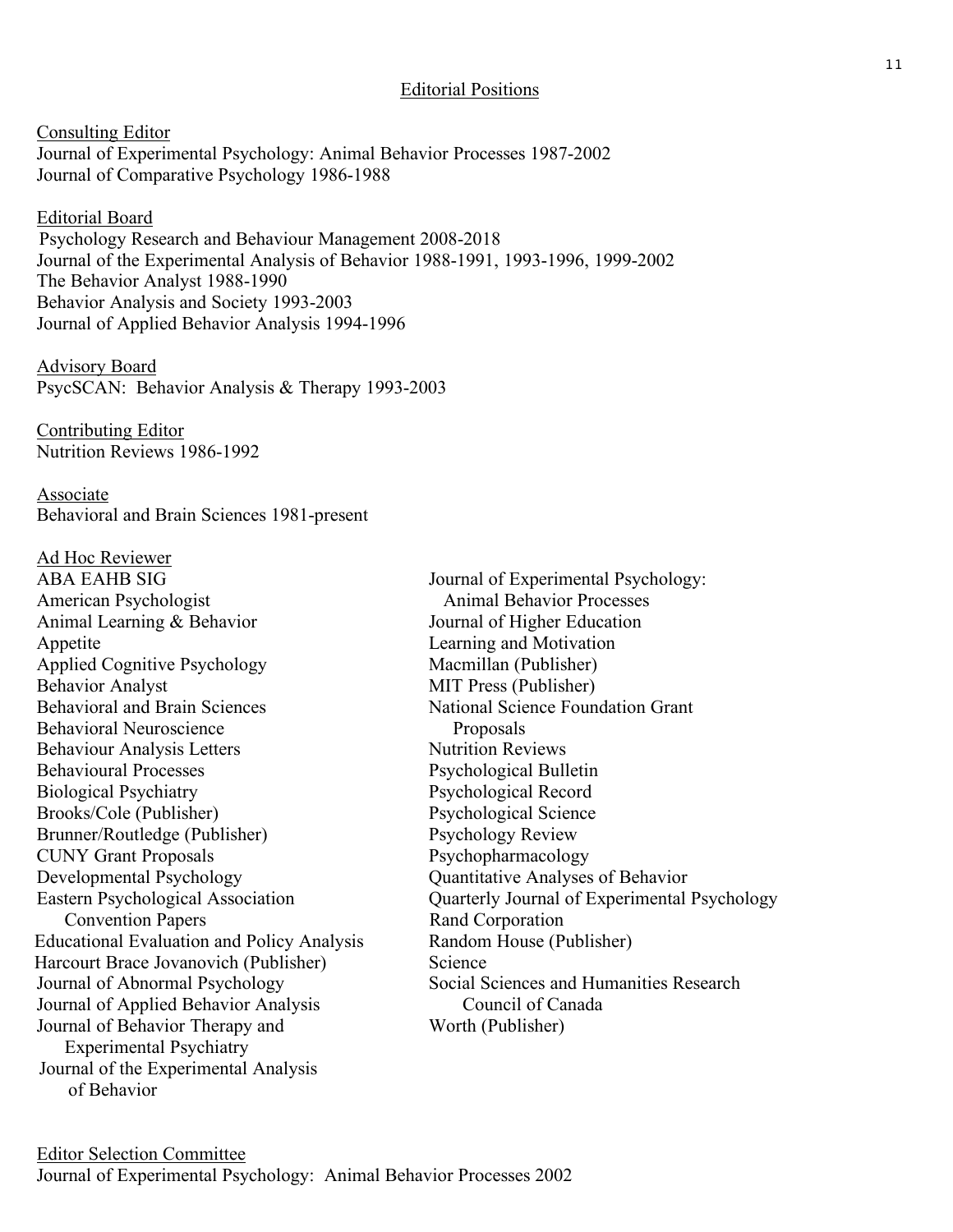## Memberships in Professional Organizations

American Association for the Advancement of Science 1974-present American Psychological Association 1978-present Psychonomic Society 1981-present Association for Behavior Analysis 1984-present Association for Psychological Science 1989-present American Educational Research Association 2014-present

## Major Research Area

Learning and Motivation

## Specific Scholarly Interests

Administration and Self-Control Cognition and Choice Behavior Evolutionary Models of Learning and Motivation Food Aversions and Preferences History of Behaviorism Mathematics Remediation Mechanisms of Self-Control and Impulsiveness Quantitative Models of Choice Student Success and Transfer Self-Control and Health

## Courses Instructed

Advanced Laboratory in Learning and Performance (undergraduate) Freshman Orientation Seminar Graduate Research Practicum in Experimental Psychology Learning (undergraduate and graduate) Psychology of Eating and Drinking (undergraduate and graduate) Research Methodology Laboratory (undergraduate) Seminar on Pedagogy (undergraduate and graduate) Seminar on Self-Control (undergraduate and graduate) Statistics (undergraduate and graduate)

## Dissertation Committee/Promotion Referee/External Examiner

College of Staten Island, City University of New York University of California, Davis Columbia University University of Delaware Lake Erie College of Osteopathic Medicine University of Rochester Northeastern University University University of New Hampshire Queens College, City University of New York SUNY College at Brockport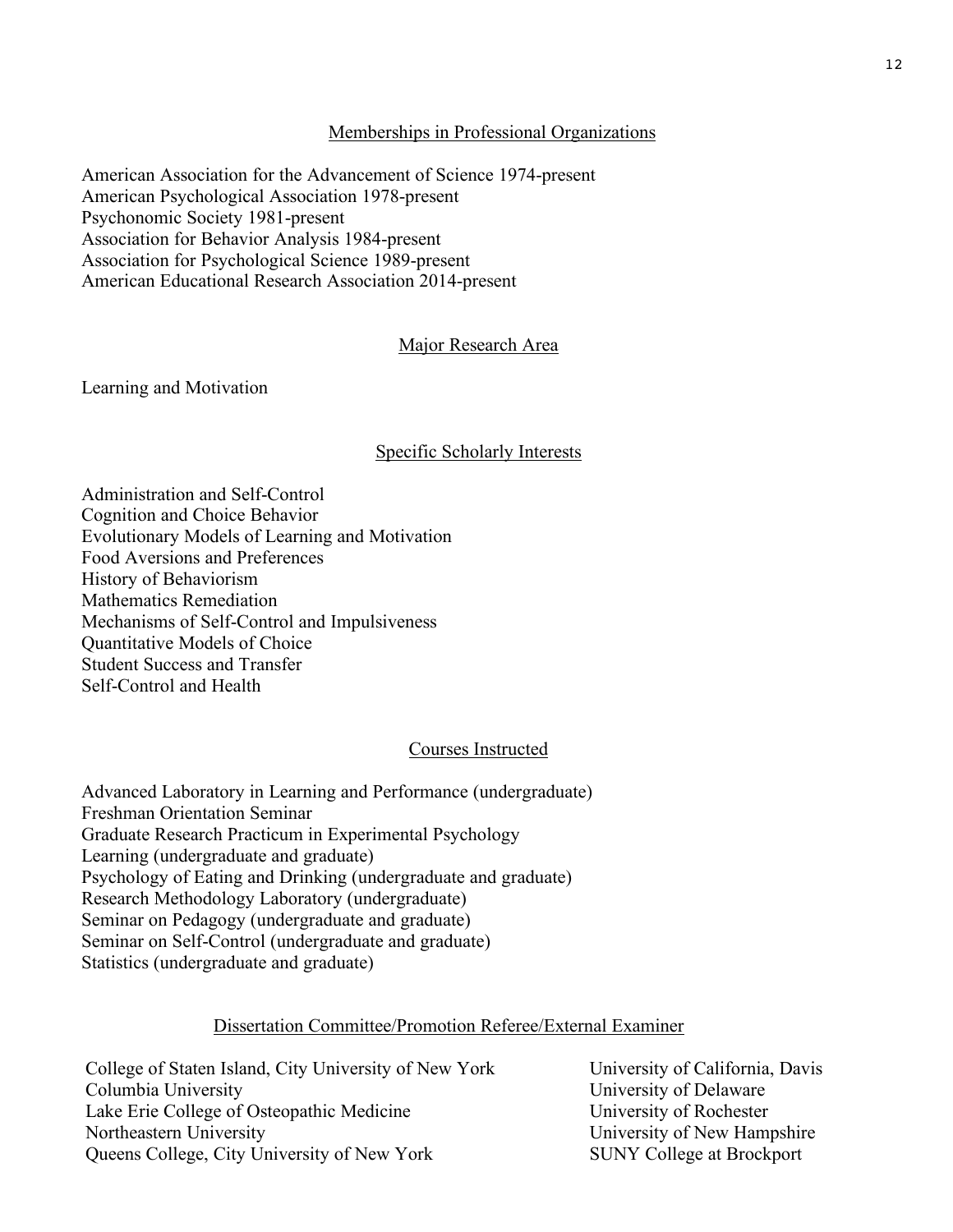#### Senior Honors and Masters Theses Supervised

Diamante, Thomas. 1980. "Taste aversion implications for treating the alcoholic."

Kabela, Elise. 1982. "An investigation of preference reversal among humans in a self-control paradigm."

Volpe, Joseph. 1988. "Choice in a self-control paradigm with human subjects: Effects of distractors."

Ackerman, Kimberly. 1992. "Children's choices in a self-control paradigm: Delayed vs. Nondelayed reinforcers."

O'Keefe, Cory. 1995. "Cognitive capacity and self-control in humans."

### Ph.D. Dissertations Supervised

- Peña-Correal, Telmo. 1983. "The Effects of Different Magnitudes, Delays, and Activities During Delay of Reinforcement on Human and Pigeon Concurrent Performance."
- Rodriguez, Monica. 1985. "Modeling Choice Between Alternative Reinforcers of Varying Sizes and Delays."
- Chavarro, Adolfo. 1987. "Experimental Analysis of Self-Control and Impulsiveness in Adult Humans, Children, and Pigeons."
- King, George. 1989. "Choice in a Self-Control Paradigm: Human Sensitivity to Variations in Reinforcer Amount and Delay."
- Forzano, Lori Bonvino. 1992. "Self-Control and Impulsiveness in Humans: Comparison of Different Reinforcers."
- Tobin, Henry. 1993. "A Quantitative Comparison of Self-Control Across Species (Columba livia, Homo sapiens, Macaca fascicularis, and Rattus norvegicus)."

Chelonis, John. 1994. "Self-Control in Rats and Pigeons: The Effects of Response and Reinforcer Type."

Kirk, Jeffrey. 1996. "Possible Factors Affecting Humans' Self-Control for Food: Deprivation Level, Emotion, and Alcohol Consumption."

### Additional Volunteer Activities

Fund Raising, John King for Governor, 2021 Air Fund Host, 2010 MS Bike Rides, 2009, 2010, 2011, 2014 Member, Harvard 30<sup>th</sup> Reunion Gift Committee, 2003-2004 Class Agent, Springside School, Philadelphia, 2002-2004 Member, National Alumnae Council, Springside School, Philadelphia, 1999-2011 Member, Radcliffe 20th Reunion Gift Committee, 1993-1994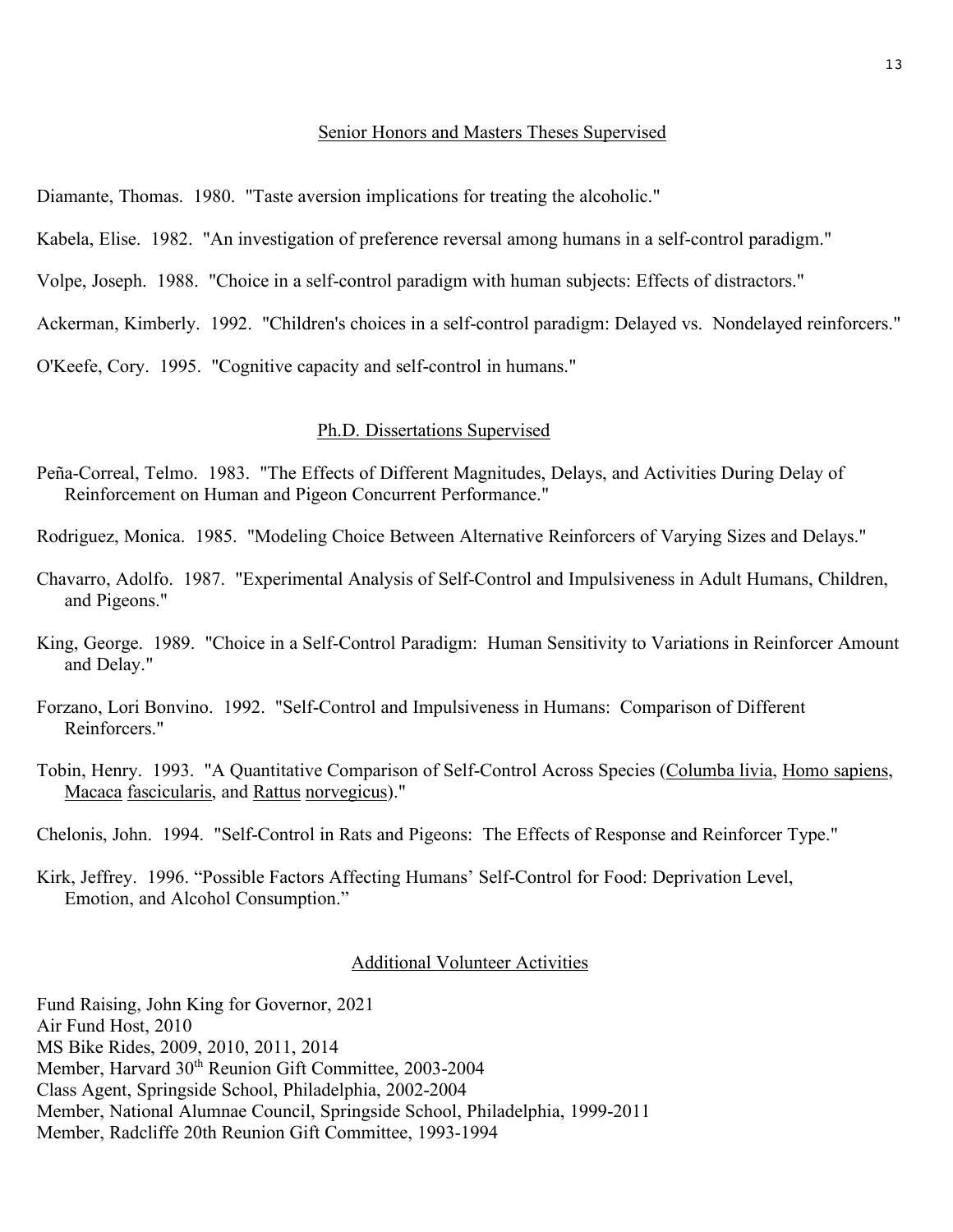## PUBLICATIONS

## Books

- Logue, A. W. (2017). *Pathways to reform: Credits and conflict at The City University of New York*. Princeton, NJ: Princeton University Press. [Excerpts published in *Education Next* and *The Evolllution*. Q&A about the book published in *Inside Higher Ed*; see "Papers and Chapters" section below. All net royalties received by author from book sales are being donated to CUNY undergraduate student financial aid.]
- Logue, A. W. (2015). *The psychology of eating and drinking* (4<sup>th</sup> ed.). New York: Brunner-Routledge. (Chinese and Korean translations published in 2019.)
- Logue, A.W. (2004). *The psychology of eating and drinking* (3rd ed.). New York: Brunner-Routledge. (Chinese translation published in 2010.)
- Logue, A. W. (1995). *Self-control: Waiting until tomorrow for what you want today*. Englewood Cliffs, NJ: Prentice Hall. (German translation published in 1996.)
- Logue, A. W. (1991). *The psychology of eating and drinking: An introduction* (2nd ed.). New York: Freeman. (Japanese, German, and Chinese translations published in 1994, 1995, and 1996, respectively. German edition named "Science Book of the Year 1995" by the German Science magazine *Bild der Wissenschaft*.)
- Logue, A. W. (1986). *The psychology of eating and drinking*. New York: Freeman. (Listed as 1 of 100 best 1986 science/technical books for general collections by *Library Journal*.)

## Papers and Chapters

- Stachelek, A. J., Familton, J., Milman, Y., Walker, R., Benkali, N., Roja, E., & Logue, A. W. (in press). Reforming introductory mathematics education: Three community college routes to a common goal. *Math AMATYC Educator.*
- Logue, A.W. (2021, February 3). Who needs remediation? *Inside Higher Ed*. https://www.insidehighered.com/views/2021/02/03/academe-should-get-rid-remediation-and-conceptualframework-surrounds-it-opinion
- Kurzweil, M., Le, C., & Logue, A. W. (2020, December 15). Ithaka S+R to expand transfer improvement efforts with CUNY. Ithaka S+R Blog. Retrieved from https://sr.ithaka.org/blog/ithaka-sr-to-expand-transferimprovement-efforts-with-cuny/
- Kurzweil, M., Le, C., & Logue, A. W. (2020, July 14). Streamlining transfer for CUNY students in the Bronx. Ithaka S+R Blog. Retrieved from https://sr.ithaka.org/blog/streamlining-transfer-for-cuny-students-in-thebronx/
- Kurzweil, M., Le, C., & Logue, A. W. (2020, June 5). A new resource to help CUNY students transfer smarter. Ithaka S+R Blog. Retrieved from https://sr.ithaka.org/blog/a-new-resource-to-help-cuny-students-transfersmarter/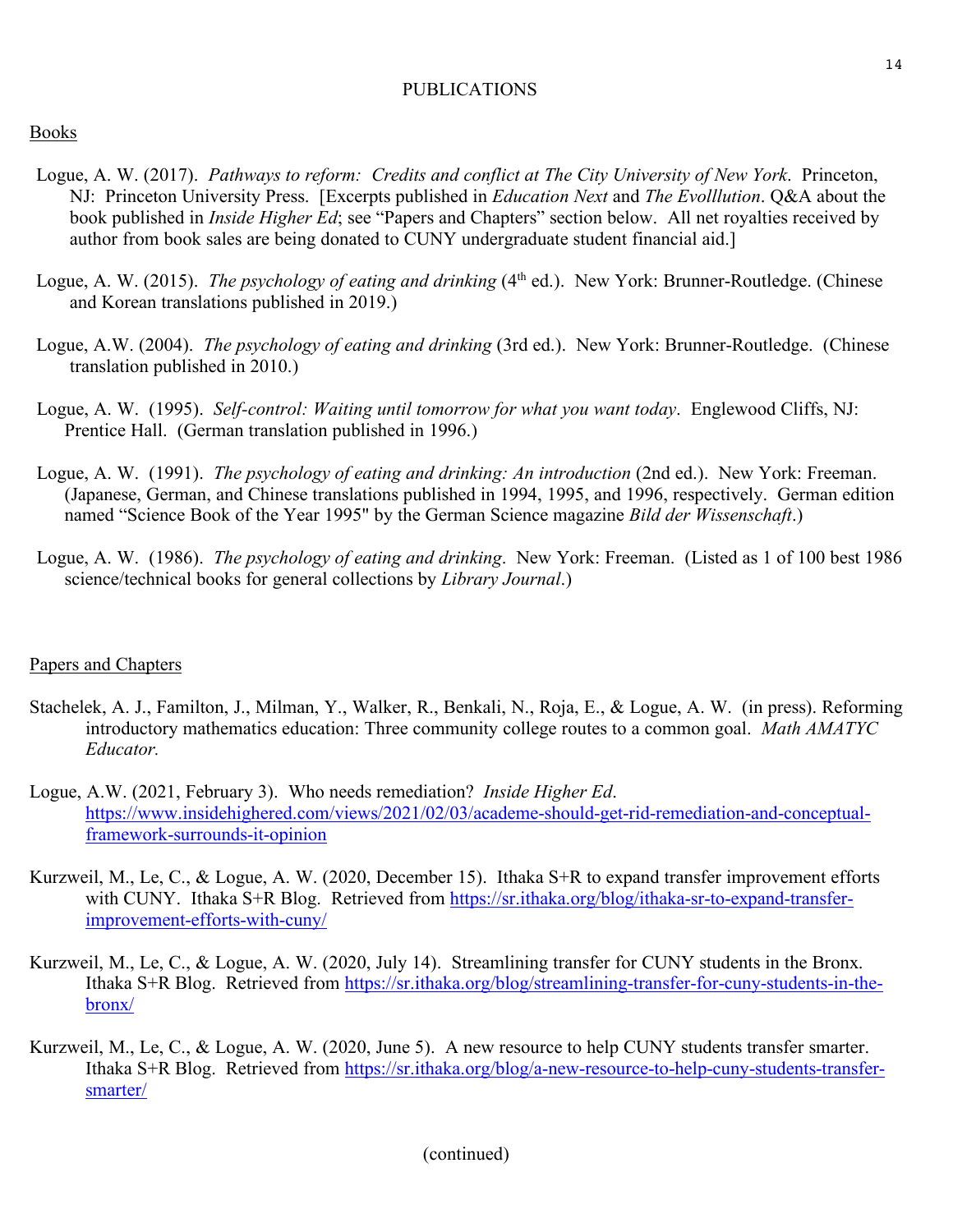- Logue, A. W., Douglas, D., & Watanabe-Rose, M. (2019). Corequisite mathematics remediation: Results over time and in different contexts. *Educational Evaluation and Policy Analysis*, *41*, 294-315. First published online May 20, 2019, at https://journals.sagepub.com/doi/full/10.3102/0162373719848777
- Logue, A. W., Douglas, D., & Watanabe-Rose, M. (2019, March 19). Evidence clearly favors corequisite remediation. *Chronicle of Higher Education*. Letter to the Editor. Retrieved from https://www.chronicle.com/blogs/letters/evidence-clearly-favors-corequisite-remediation/
- Kurzweil, M., & Logue, A. W. (2019, July 18). Improving articulation of transfer credit at CUNY. Ithaka S+R Blog. Retrieved from https://sr.ithaka.org/blog/improving-articulation-of-transfer-credit-at-cuny/
- Ward, J. D. (2019, December 12). An interview with Dr. Alexandra W. Logue: Expanding pathways to college enrollment and degree attainment. Ithaka S+R Blog. Retrieved from: https://sr.ithaka.org/blog/aninterview-with-dr-alexandra-w-logue/
- Logue, A. W. (2018, November 8). Three compatible reforms for increasing college success: Corequisite math remediation, Dana Center Mathematics Pathways, and guided pathways. *CAPR Blog*. Retrieved from https://postsecondaryreadiness.org/three-compatible-reforms-increasing-college-success/
- Logue, A. W. (2018, August 20). Research backs California's push to reform remedial math education. *Edsource*. Retrieved from https://edsource.org/2018/research-backs-californias-push-to-reform-remedial-matheducation/601457
- Logue, A. W. (2018, July 17). The extensive evidence of co-requisite remediation's effectiveness. *Inside Higher Ed*. Retrieved from https://www.insidehighered.com/views/2018/07/17/data-already-tell-us-how-effectiveco-requisite-education-opinion
- Logue, A. W. (2018, June 21). How to circumnavigate common roadblocks in changing the status quo: Some guidance from experimental psychology. *The Evolllution*. Retrieved from https://evolllution.com/managing-institution/higher\_ed\_business/how-to-circumnavigate-commonroadblocks-in-changing-the-status-quo-some-guidance-from-experimental-psychology/
- Logue, A. W. (2018, March 9). Considering curriculum reform? Data can help you do it better. *The Chronicle of Higher Education*, p. A12. Online version retrieved from https://www.chronicle.com/article/Considering-Curriculum-Reform-/242726
- Logue, A. W. (2017, November 20). Will devoting funds to Excelsior help students? Invited post for Ithaka S+R Blog. Retrieved from http://www.sr.ithaka.org/blog/will-devoting-funds-to-excelsior-help-students/
- Logue, A. W. (2017, October 23). The growing discussion in higher education of transfer and curricular control. *The Evolllution*. Retrieved from https://evolllution.com/attracting-students/accessibility/the-growingdiscussion-in-higher-education-of-transfer-and-curricular-control/ Excerpt from *Pathways to reform: Credits and conflict at The City University of New York* (2017). Princeton, NJ: Princeton University Press.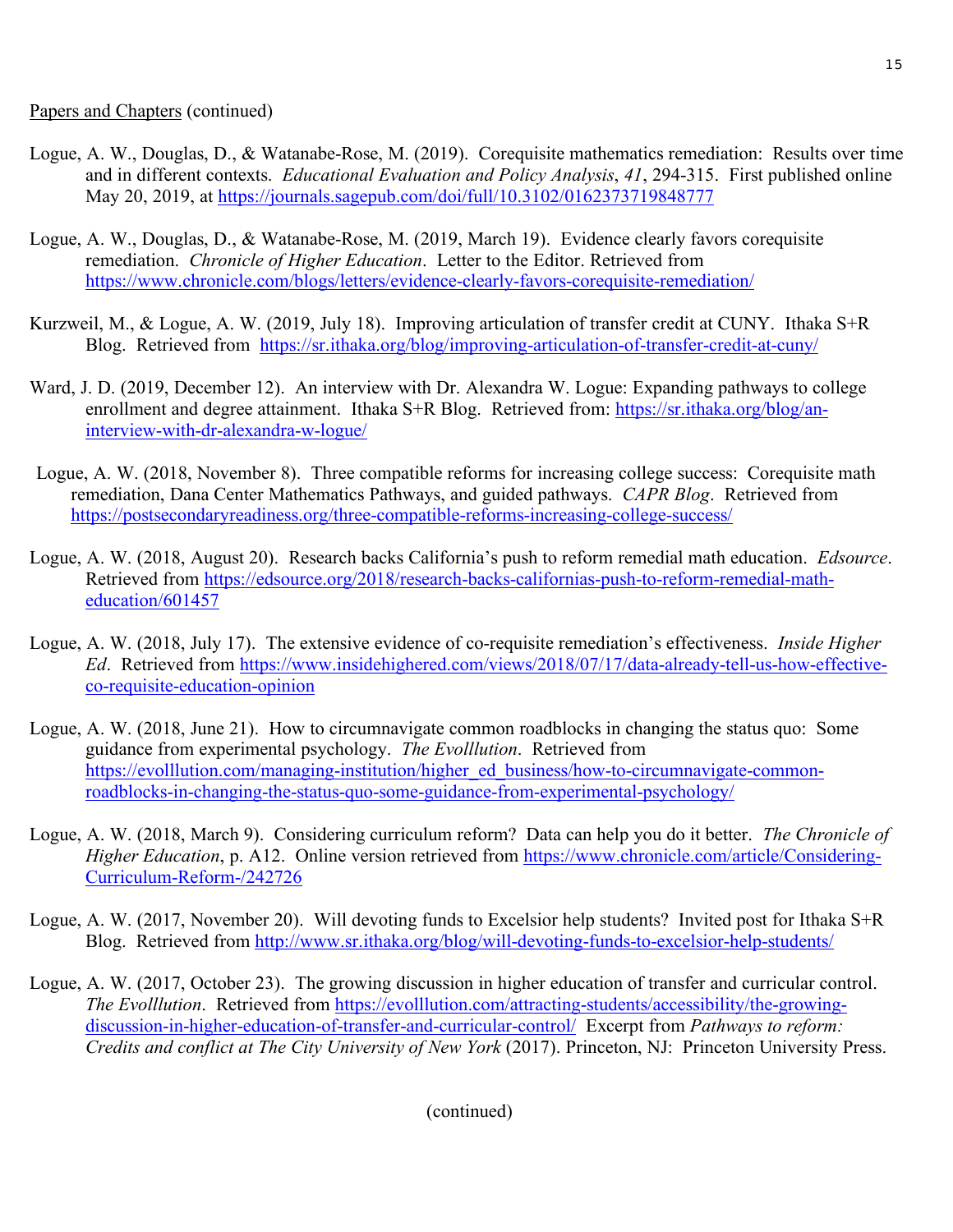- Logue, A. W. (2017, October 6). Insider's take on CUNY's Pathways. *Inside Higher Ed*. Retrieved from https://www.insidehighered.com/news/2017/10/06/former-cuny-official-her-book-about-pathways-program Q&A by Fain, P. with Logue, A. W. about *Pathways to reform: Credits and conflict at The City University of New York* (2017). Princeton, NJ: Princeton University Press.
- Logue, A. W. (2017, September 13). CUNY's new approach to transferring college credit. *EducationNext*. Retrieved from http://educationnext.org/cunys-new-approach-transferring-college-credit-excerpt-pathwaysto-reform-logue/ Excerpt from *Pathways to reform: Credits and conflict at The City University of New York* (2017). Princeton, NJ: Princeton University Press.
- Logue, A. W. (2017, June 1). Driving evidence-based reform: Applying the problem of remedial math across the institution. *The Evolllution*. Retrieved from https://evolllution.com/managinginstitution/operations\_efficiency/driving-evidence-based-reform-applying-the-problem-of-remedial-mathacross-the-institution/
- Logue, A. W. (2017, May 1). Why you should care about remedial math. *Inside Higher Ed*. Retrieved from https://www.insidehighered.com/views/2017/05/01/why-virtually-all-faculty-members-should-be-concernedabout-problems-remedial-math
- Logue, A. W., Watanabe-Rose, M., & Douglas, D. (2017, spring). Reforming remediation. *Education Next*, *17*(2). Retrieved from: http://educationnext.org/reforming-remediation-college-students-mainstreamed-success-cuny/ [Named one of *Education Next's* top 20 articles for 2017, https://www.educationnext.org/top-20-educationnext-articles-2017/ ]Logue, A. W. (2016). Eating and drinking. In H. Miller (Ed.). *The Sage encyclopedia of theory in psychology*. Thousand Oaks, CA: Sage.
- Logue, A. W. (2016, July 1). Should college students assessed as needing remedial algebra take college-level statistics instead? *The Evolllution*. Retrieved from: http://evolllution.com/attracting-students/retention/shouldcollege-students-assessed-as-needing-remedial-algebra-take-college-level-statistics-instead/
- Logue, A. W. (2016, July 26). Is it a push or a pull? *Inside Higher Ed*. Retrieved from: https://www.insidehighered.com/views/2016/07/26/does-time-remaining-reach-graduation-influence-degreecompletion-essay
- Logue, A. W., Watanabe-Rose, M., & Douglas, D. (2016). Should students assessed as needing remedial mathematics take college-level quantitative courses instead? A randomized controlled trial. *Educational Evaluation and Policy Analysis*, *38*, 578-598. Retrieved from: http://journals.sagepub.com/doi/pdf/10.3102/0162373716649056 [Most read paper in *EEPA* for 2016. Results accepted to What Works Clearinghouse "Without Reservations" in March 2018: https://ies.ed.gov/ncee/wwc/Study/86040 ]
- Scrivener, S., & Logue, A. W. (2016, April). Building college readiness before matriculation: A preview of a CUNY Start evaluation. MDRC Brief. Retrieved from: http://www.mdrc.org/publication/building-collegereadiness-matriculation
- Logue, A. W. (January 23, 2015). CUNY's pathway to shared governance. *Chronicle of Higher Education*. Retrieved from: http://chronicle.com/blogs/conversation/2015/01/23/cunys-pathways-to-sharedgovernance/#disqus\_thread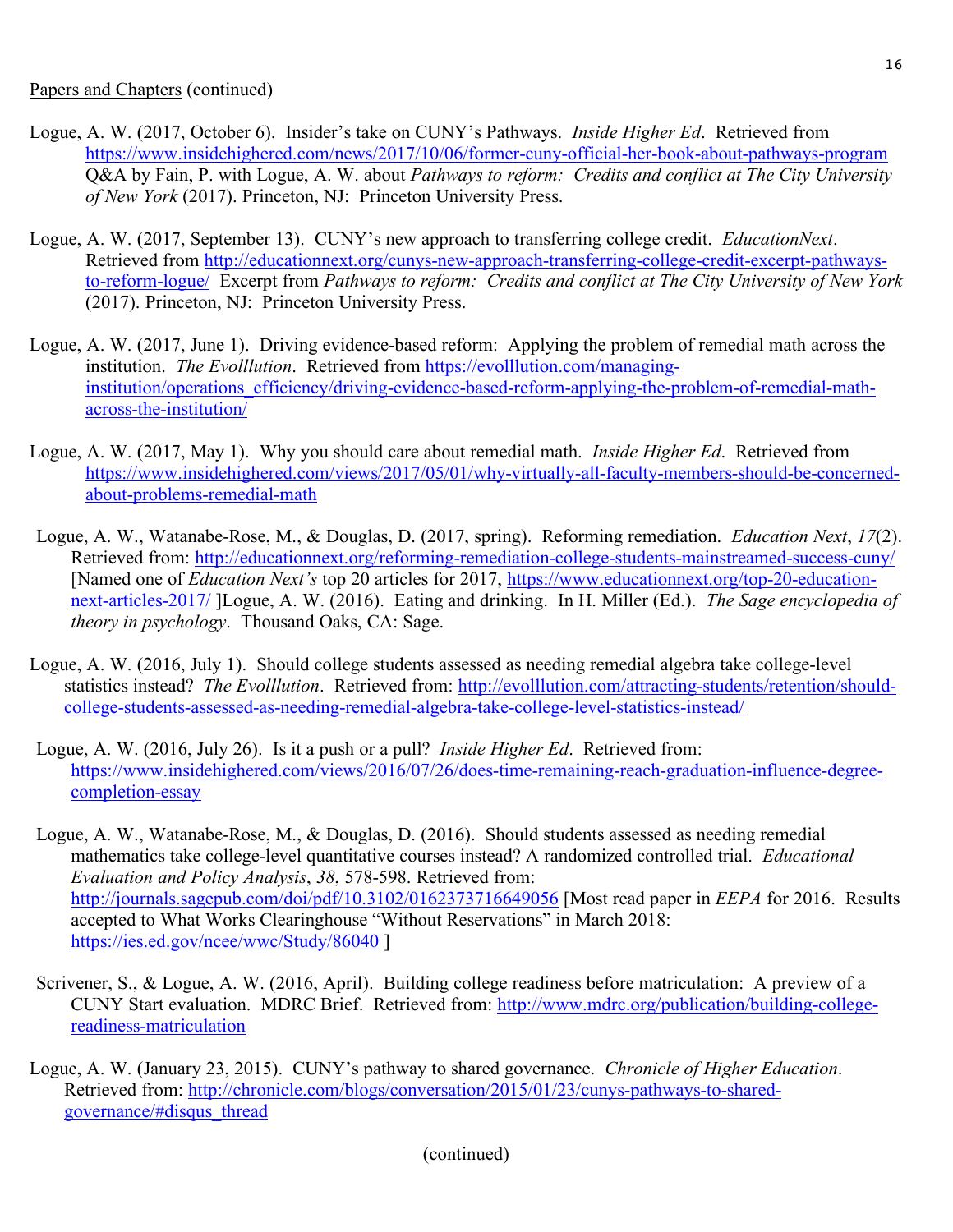Papers and Chapters (continued)

- Logue, A. W., & Shrank, I. (August 3, 2015). An ignored conflict of interest. *Inside Higher* Ed. Retrieved from: https://www.insidehighered.com/views/2015/08/03/essay-conflicts-interest-regarding-faculty-members-andcurricular-decisions
- Logue, A. W. (August 4, 2014). Essay on the academic performance of undocumented and other immigrant students. *Inside Higher Ed*. Retrieved fromt: https://www.insidehighered.com/views/2014/08/04/essayacademic-performance-undocumented-and-other-immigrant-students
- Logue, A. W. (November 20, 2014). "Whither thou goest, I will go." *Inside Higher Ed*. Retrieved from: https://www.insidehighered.com/views/2014/11/20/essay-importance-transfer-students-increasing-collegecompletion-rate
- Logue, A. W. (April 16, 2013). Provost defends CUNY General-education reforms. *Chronicle of Higher Education*. Letter to the editor retrieved from: http://chronicle.com/blogs/letters/provost-defends-cuny-generaleducation-reforms/
- Logue, A. W. (November 18, 2013). Essay on changing ideas of time, space and learning in higher ed. *Inside Higher Ed*. Retrieved from: http://www.insidehighered.com/views/2013/11/18/essay-changing-ideas-timespace-and-learning-higher-ed.
- Logue, A. W. (October 8, 2012). Higher ed disruption: Not so new. *Inside Higher Ed.* Retrieved from: http://www.insidehighered.com/views/2012/10/08/essay-evolving-ideas-about-technology-and-education
- Logue, A. W. (2011, February 11). Money, money, money. *Inside Higher Ed*. Retrieved from: http://www.insidehighered.com/views/2011/02/11/alexandra w logue essay on money and higher education
- McCarthy, J., & Logue, A. W. (2011, September 8). Going to scale: Seeking lessons from colleges and universities that successfully serve large numbers of community college transfer students. *Chronicle of Higher Education*. Retrieved from: http://chronicle.com/campusViewpoint/The-City-University-of-New/57/
- Logue, A. W. (2010). Hunger, satiety, and food preferences: Effects of the brain and the body on the self-control of eating. In L. Dubé, A. Bechara, A. Dagher, A. Drewnowski, J. Lebel, P. James, R. Y. Yada, & M.-C. Laflamme-Sanders (Eds.), *Obesity prevention: The role of brain and society on individual behavior* (pp. 115- 123). New York: Elsevier.
- Logue, A. W. (2010, May 21). The power of the system. *Inside Higher Ed*. Retrieved from: http://www.insidehighered.com/views/2010/05/21/logue.
- Logue, A. W. (2009, February 2). The scholarship of administration. *Inside Higher Ed*. Retrieved from: http://www.insidehighered.com/views/2009/02/02/logue.
- Logue, A. W. (2009, October 8). Behavior management and a university system. *Inside Higher Ed*. Retrieved from: http://www.insidehighered.com/views/2009/10/08/logue.
- Logue, A. W. (2008). The complex facts of taste. *Behavioral and Brain Sciences*, *31*, 85-86. (invited commentary)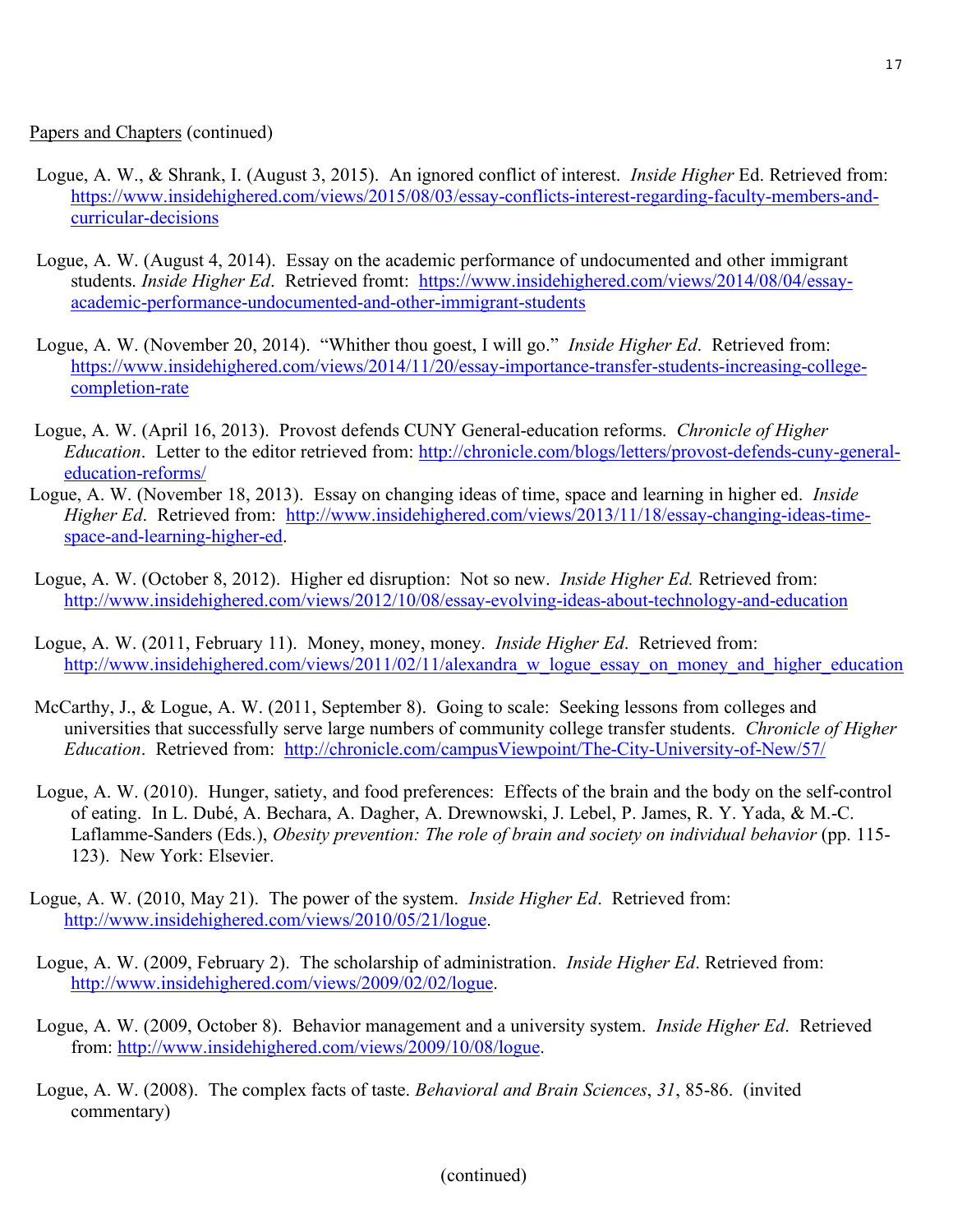- Logue, A. W. (2007). Meeting current challenges in higher education: The need for more psychologists. *Review of General Psychology*, *11*, 381-391.
- Johnson, C. (August 22, 2006). Don't expect confidentiality. *Chronicle of Higher Education*. Retrieved from: http://chronicle.com/article/Dont-Expect-Confidentiality/46745/ (written under a pseudonym)
- Logue. A. W. (2003). Aversion to food. In S. H. Katz (Ed.), *Encyclopedia of food and culture* (pp. 145-148). New York: Charles Scribner's Sons.
- Logue, A. W. (2002). The living legacy of the pigeon laboratory: Quantitative analysis in the wide world. *Journal of the Experimental Analysis of Behavior*, *77*, 357-366.
- Logue, A. W., & Anderson, Y. D. (2001). Higher education administrators: When the future does not make a difference. *Psychological Science*, *12*, 276-281.
- Logue, A. W. (2001). Obesity and eating disorders: psychiatric. In N. J. Smelser & P. B. Baltes (Eds.), *International encyclopedia of the social and behavioral sciences* (pp. 10768-10771). Kidlington, United Kingdom: Elsevier Science.
- Logue, A.W. (2000). Self-control and health behavior. In. W.K. Bickel & R. Vuchinich (Eds.), *Reframing health behavior change with behavioral economics*. Mahwah, NJ: Lawrence Erlbaum Associates.
- Logue, A. W. (2000). Self-control's momentum outside of the laboratory. *Behavioral and Brain Sciences*, *23*, 104-105.
- Logue, A. W. (1998). Self-control. In W. O'Donohue (Ed.), *Learning and behavior therapy* (pp. 252-273). Boston: Allyn & Bacon.
- Logue, A.W. (1998). Laboratory research on self-control: Applications to administration. *Review of General Psychology*, *2*, 221-238.
- Chelonis, J.J., Logue, A.W., Sheehy, R., & Mao, J. (1998). Effects of response effort on self-control in rats. *Animal Learning & Behavior*, *26*, 408-415.
- Logue, A.W. (1997, Spring). Higher education: View from the self-control laboratory. *Division 25 Recorder*, *32*, 14-15.
- Logue, A. W. (1997). Impulsive behavior and drug abuse: The role of reinforcer discounting. *Pharmacology Biochemistry & Behavior*, *57*, 617. (abstract)
- Logue, A. W. (1997). The alleged vices of popularization and the potential vices of laboratory isolation. *The Behavior Analyst*, *20*, 39-42.
- Chelonis, J. J., & Logue, A. W. (1997). Effects of reinforcer type on rats' sensitivity to variation in reinforcer amount and delay. *Behavioural Processes*, *39*, 187-203.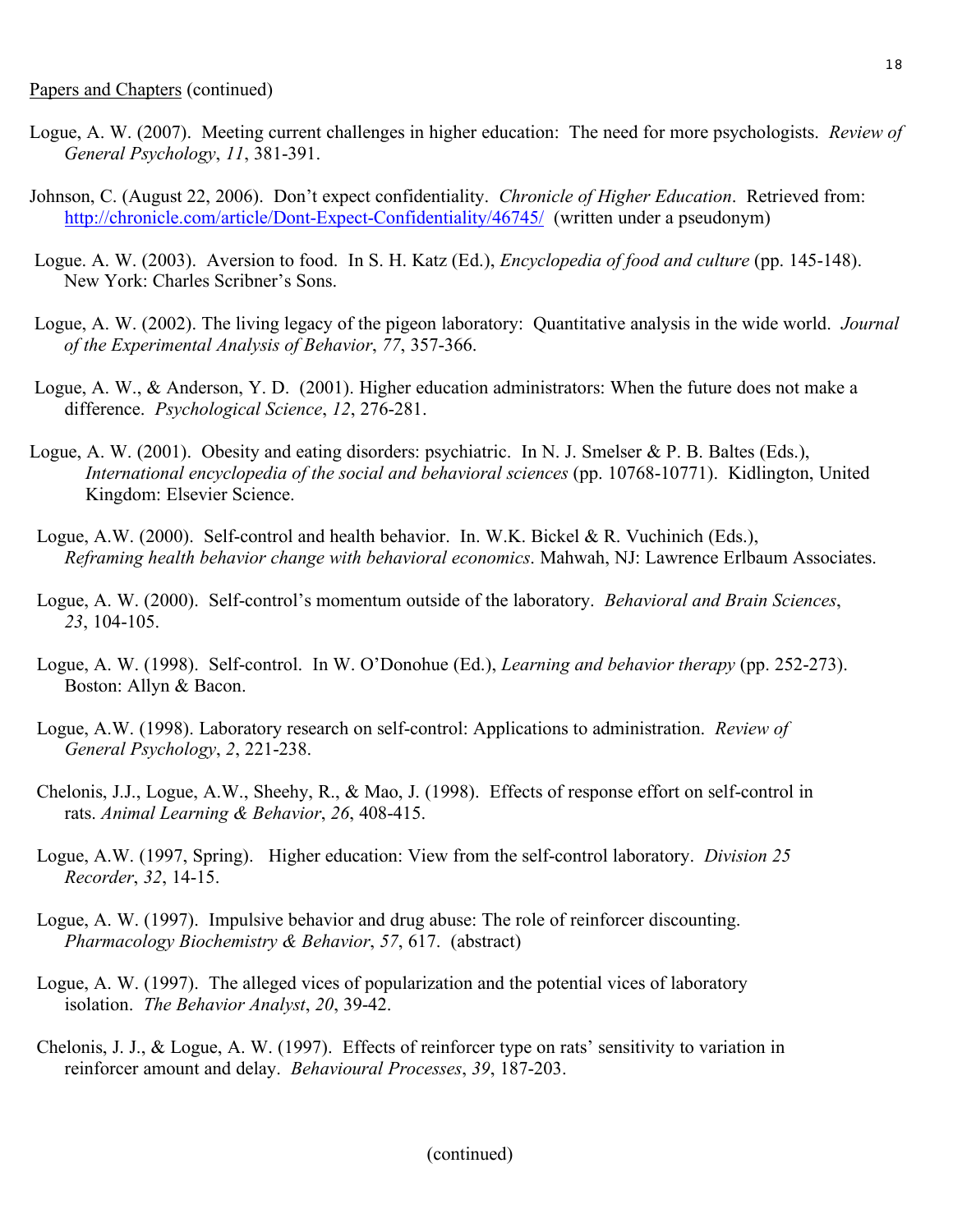- Kirk, J.M., & Logue, A.W. (1997). Effects of deprivation level on humans' self-control for food reinforcers. *Appetite*, *28*, 215-226.
- Logue, A. W. (1996). Self-control: An alternative self-regulation framework applicable to human and nonhuman behavior. *Psychological Inquiry*, *7*, 68-72.
- Logue, A. W. (1996). Self-control and impulsiveness: Resolution of apparent contradictions in choice behavior. *Behavioral and Brain Sciences*, *19*, 584-585.
- Logue, A. W., Forzano, L. B., & Ackerman, K. T. (1996). Self-control in children: Age, sensitivity to reinforcer amount and delay, and language ability. *Learning and Motivation*,*27*, 260-277.

Chelonis, J. J., & Logue, A. W. (1996). Effects of response type on pigeons' sensitivity to variation in reinforcer amount and delay. *Journal of the Experimental Analysis of Behavior*, *66*, 297-309.

- Kirk, J. M., & Logue, A. W. (1996). Self-control in adult humans: The role of counting and timing. *Learning and Motivation*, *27*, 1-20.
- Tobin, H., Logue, A. W., Chelonis, J. J., Ackerman, K. T., & May, J. G. (1996). Self-control in the monkey Macaca fascicularis. *Animal Learning & Behavior*, *24*, 168-174.
- Logue, A. W. (1995). Form, function, and self-control. *Behavioral and Brain Sciences*, *18*, 136.
- Forzano, L. B., & Logue, A. W. (1995). Self-control and impulsiveness in children and adults: Effects of food preferences. *Journal of the Experimental Analysis of Behavior*, *64*, 33-46.
- Logue, A. W. (1994). Watson's behaviorist manifesto: Past positive and current negative consequences. In J. T. Todd & E. K. Morris (Eds.), *Modern perspectives on John B. Watson and classical behaviorism* (pp. 109-123). Westport, CT: Greenwood.
- Logue, A. W. (1994). Quantitative measurement of self-control: Use of the matching law with an adjusting procedure. *Experimental Analysis of Human Behavior Bulletin*, *12*, 29. (abstract)
- Chelonis, J. J., King, G., Logue, A. W., & Tobin, H. (1994). The effect of variable delays on self-control. *Journal of the Experimental Analysis of Behavior*, *62*, 33-43.
- Forzano, L. B., & Logue, A. W. (1994). Self-control in adult humans: Comparison of qualitatively different reinforcers. *Learning and Motivation*, *25*, 65-82.
- Forzano, L. B., & Logue, A. W. (1994). Self-control and impulsiveness in preschool-age children: Effects of food preferences. *Experimental Analysis of Human Behavior Bulletin*, *12*, 27. (abstract)
- Kirk, J. M., & Logue, A. W. (1994). Self-control in adult humans: Effects of counting and timing on choice. *Experimental Analysis of Human Behavior Bulletin*, *12*, 28-29. (abstract)
- Tobin, H., & Logue, A. W. (1994). Self-control across species (Columba livia, Homo sapiens, and Rattus norvegicus). *Journal of Comparative Psychology*, *108*, 126-133.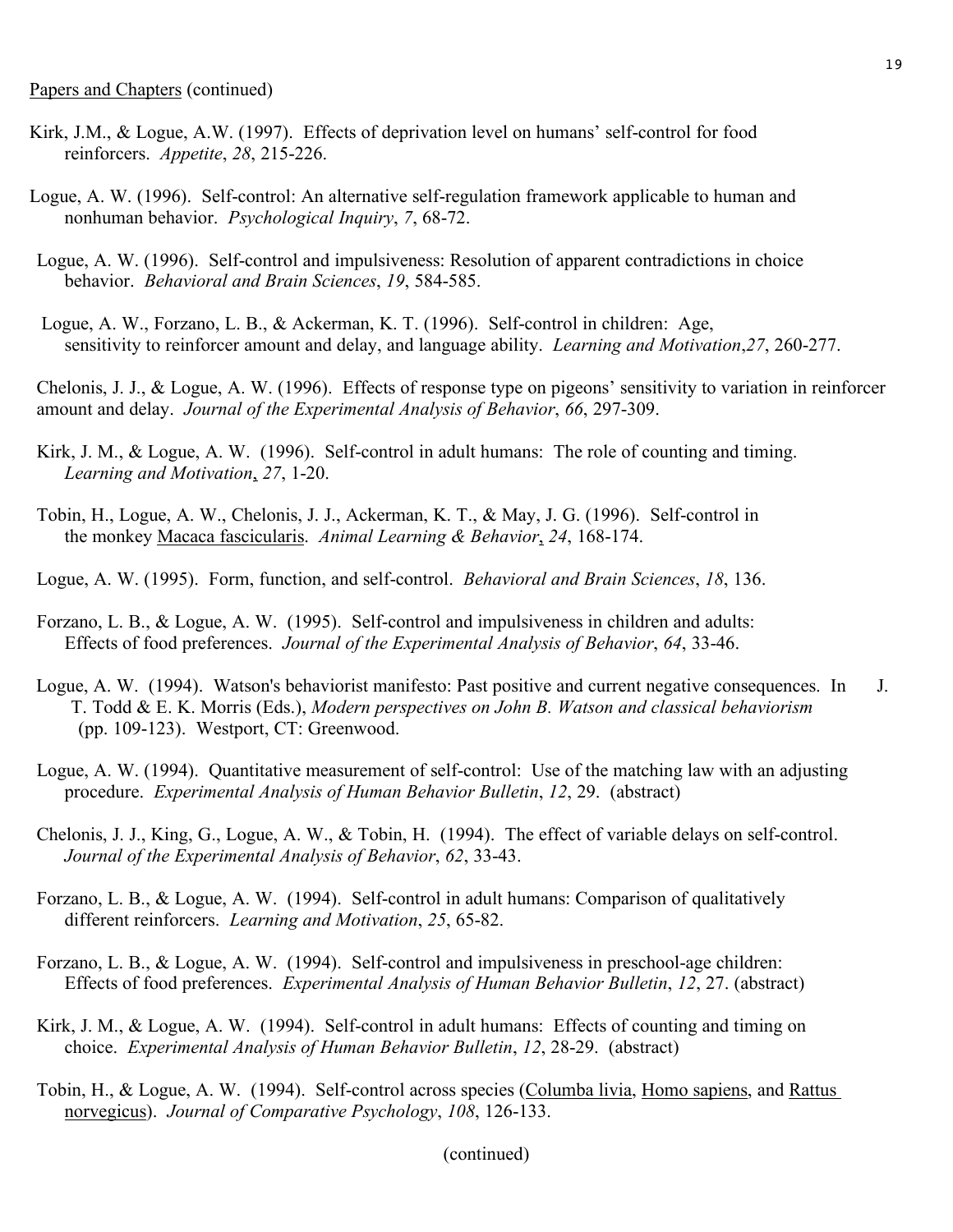- Todd, J. T., Dewsbury, D., Logue, A. W., & Dryden, N. (1994). John B. Watson: A bibliography of published works. In J. T. Todd & E. K. Morris (Eds.), *Modern perspectives on John B. Watson and classical behaviorism* (pp. 169-178). Westport, CT: Greenwood.
- Forzano, L. B., & Logue, A. W. (1993). Self-control in adult humans: Effects of food preferences. *Experimental Analysis of Human Behavior Bulletin*, *11*, 21. (abstract)
- Logue, A. W. (1993). Self-control, impulsivity, and drug abuse. *Experimental Analysis of Human Behavior Bulletin*, *11*, 25. (abstract)
- Forzano, L. B., & Logue, A. W. (1993). Self-control in preschool age children: Effects of food preferences. *Experimental Analysis of Human Behavior Bulletin*, *11*, 21-22. (abstract)
- Tobin, H., Chelonis, J. J., & Logue, A. W. (1993). Choice in self-control paradigms using rats. *Psychological Record*, 43, 441-454.
- Logue, A. W. (1992). Sweet foods and calorie consumption at meals. *Nutrition Reviews*, *50*, 83- 84. (unsigned review)
- Logue, A. W. (1992). Food consumption in continuously programmed environments. In S. S. Glenn (Ed.), *Progress in behavioral studies* (Monograph # 1, pp. 54-60). Cambridge, MA: Cambridge Center for Behavioral Studies.
- Logue, A. W., & Chavarro, A. (1992). Self-control and impulsiveness in preschool children. *Psychological Record*, 42, 189-204.
- Logue, A. W., Forzano, L. B., & Tobin, H. (1992). Independence of reinforcer amount and delay: The generalized matching law and self-control in humans. *Learning and Motivation*, *23*, 326-342.

Logue, A. W., Tobin, H., Chelonis, J. J., Wang, R. Y., Geary, N., & Schachter, S. (1992). Cocaine decreases self-control in rats: A preliminary report. *Psychopharmacology*, *109*, 245-247.

- Bonvino, L. J., & Logue, A. W. (1992). Self-control in adult humans: Effects of time of reinforcement delivery. *Experimental Analysis of Human Behavior Bulletin*, *10*, 31. (abstract)
- Forzano, L. B., & Logue, A. W. (1992). Predictors of adult humans' self-control and impulsiveness for food reinforcers. *Appetite*, *19*, 33-47.
- King, G. R., & Logue, A. W. (1992). Choice in a self-control paradigm: Effects of uncertainty. *Behavioural Processes*, *26*, 143-154
- King, G. R., Logue, A. W., & Gleiser, D. (1992). Probability and delay of reinforcement: An examination of Mazur's equivalence rule. *Behavioural Processes*, *27*, 125-138.
- Tobin, H., Chelonis, J. J., Forzano, L. B., & Logue, A. W. (1992). Cross-species comparison of choice in self-control paradigms. *Experimental Analysis of Human Behavior Bulletin*, *10*, 39. (abst)

<sup>(</sup>continued)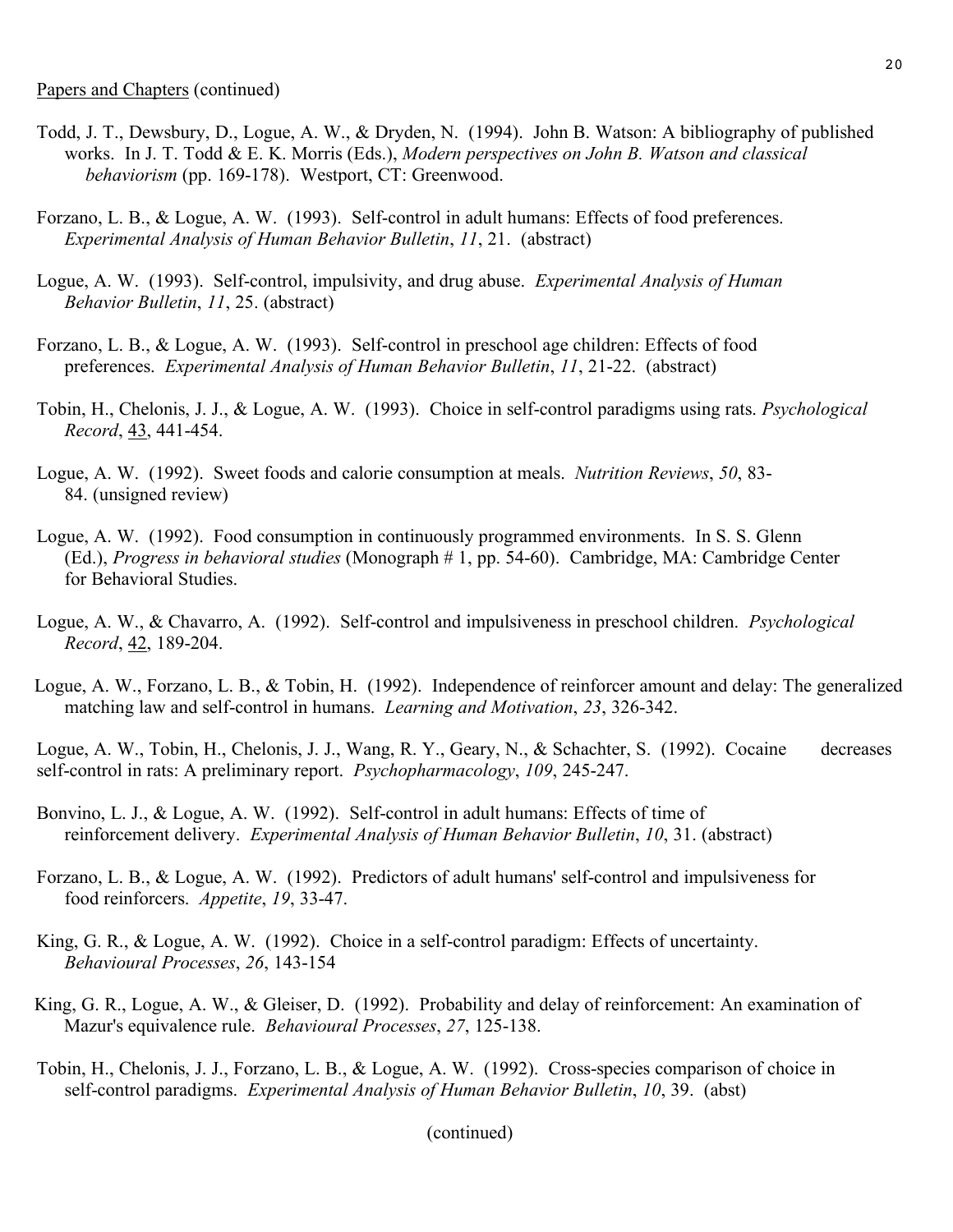- Tobin, H., & Logue, A. W. (1992). Endogenous stimulation and the analysis of response form as matching behavior. *Experimental Analysis of Human Behavior Bulletin*, *10*, 39. (abstract)
- Logue, A. W., & King, G. R. (1991). Self-control and impulsiveness in adult humans when food is the reinforcer. *Appetite*, *17*, 105-120.
- Logue, A. W., & Rodriguez, M. L. (1991). Signal detection and matching: Analyzing choice on concurrent schedules. *Quantitative analyses of behavior: Signal detection*, *10*, 169-190.
- Bonvino, L. J., Ackerman, K., & Logue, A. W. (1991). Variables related to self-control in preschool age children: Age, language ability, and sensitivity to reinforcer amount [Summary]. *Proceedings of the 17th Annual Convention of the Association for Behavior Analysis: International*, 221.
- Bonvino, L. J., Tobin, H., & Logue, A. W. (1991). Adult humans' choice behavior in a self-control paradigm: Independence of the amount and delay ratios in the generalized matching law [Summary]. *Proceedings of the 17th Annual Convention of the Association for Behavior Analysis: International*, 220.
- Rachlin, H., & Logue, A. W. (1991). Learning. In M. Hersen, A. E. Kazdin, & A. S. Bellack (Eds.), *The clinical psychology handbook* (2nd ed., pp. 170-184). New York: Pergamon.

Tobin, H., & Logue, A. W. (1991). Being aware of consciousness and cultures. *Behavioral and Brain Sciences*, *14*, 316-317.

- Tobin, H., & Logue, A. W. (1991). Endogenous stimulation and the analysis of response form as matching behavior [Summary]. *Proceedings of the 17th Annual Convention of the Association for Behavior Analysis: International*, 276.
- Logue, A. W. (1990). Food cravings and how to control them. *Privileged Information 6* (2),4-5.
- Logue, A. W. (1990). Saccharin consumption increases food consumption. *Nutrition Reviews*, *48*, 163-165. (unsigned review)
- Logue, A. W. (1990). Economical self-control. *Behavioral and Brain Sciences*, *13*, 420-421. (author's response to continuing commentary)
- Logue, A. W. (1990). Food choice. *Nutrition Reviews*, *48*, 442-444. (unsigned review)
- Logue, A. W., King, G. R., Chavarro, A., & Volpe, J. S. (1990). Matching and maximizing in a self-control paradigm using human subjects. *Learning and Motivation*, *21*, 340-368.
- King, G. R., & Logue, A. W. (1990). Humans' sensitivity to variation in reinforcement: Effects of the method of reinforcer delivery. *Journal of the Experimental Analysis of Behavior*, *53*, 33-45.
- King, G. R., & Logue, A. W. (1990). Choice in a self-control paradigm: Effects of reinforcer quality. *Behavioural Processes*, *22*, 89-99.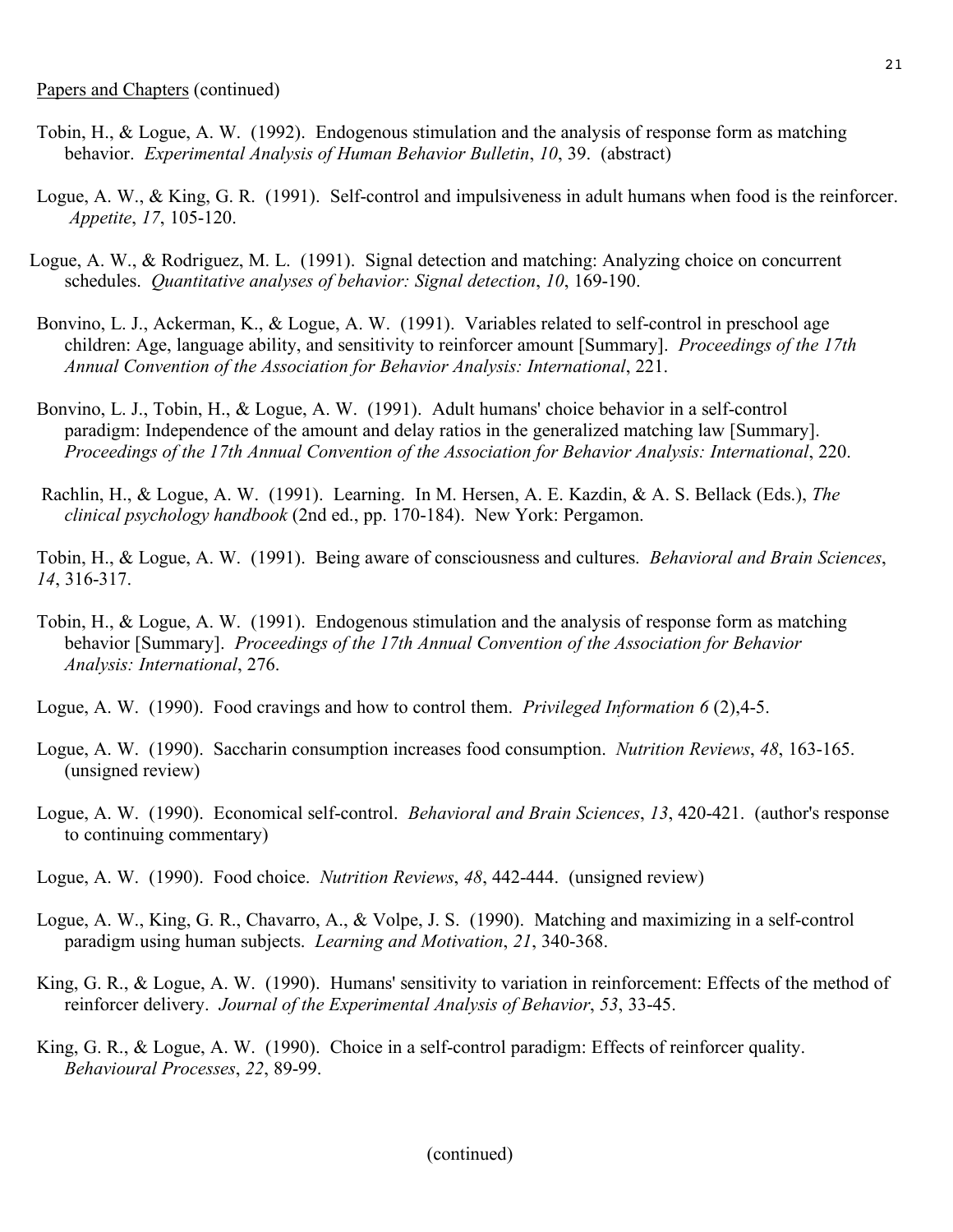- King, G. R., & Logue, A. W. (1990). Choice in a self-control paradigm with human subjects: Effects of interruption probability and interruption duration. *Experimental Analysis of Human Behavior Bulletin*, *7*, 31. (abstract)
- Logue, A. W. (1989). Food likes and dislikes of the eating-disordered. *BASH Magazine*, *8*, 306-308, 329.
- Bonvino, L. J., King, G. R., & Logue, A. W. (1989). Choice in a self-control paradigm with humans: Individual differences when food is the reinforcer. *Experimental Analysis of Human Behavior Bulletin*, *7*, 30. (abstract)
- Logue, A. W. (1988). A comparison of taste aversion learning in humans and other vertebrates: Evolutionary pressures in common. In R. C. Bolles & M. D. Beecher (Eds.), *Evolution and learning* (pp. 97-116). New York: Erlbaum.
- Logue, A. W. (1988). Pairing sweet tastes and food consumption affects food preferences. *Nutrition Reviews*, *46*, 184-186. (unsigned review)
- Logue, A. W. (1988). Research on self-control: An integrating framework. *Behavioral and Brain Sciences*, *11*, 665-679. (target article)
- Logue, A. W. (1988). Working toward the big reinforcer: integration. *Behavioral and Brain Sciences*, *11*, 697- 709. (author's response to commentary)
- Logue, A. W. (1988). A behaviorist's biologist: Review of Philip J. Pauly's *Controlling Life: Jacques Loeb and the Engineering Ideal in Biology*. *The Behavior Analyst*, *11*, 205-207.
- Logue, A. W., Chavarro, A., Rachlin, H., & Reeder, R. W. (1988). Impulsiveness in pigeons living in the experimental chamber. *Animal Learning and Behavior*, *16*, 31-39.
- Logue, A. W., Logue, C. M., Uzzo, R. G., McCarthy, M. J., & Smith, M. E. (1988). Food preferences in families. *Appetite*, *10*, 169-180.
- Chavarro, A., & Logue, A. W. (1988). Sensitivity to amount and delay of reinforcement: Effects of different types of concurrent variable-interval schedules. *Psychological Record*, *38*, 421-435.
- King, G. R., & Logue, A. W. (1988). Norms of behavior: Balancing generality with testability. *Behavioral and Brain Sciences*, *11*, 138-139.
- King, G. R., Bonvino, L., & Logue, A. W. (1988). Choice in a self-control paradigm with human subjects: Effects of alcohol consumption. *Experimental Analysis of Human Behavior Bulletin*, *6*, 22-23. (abstract)
- King, G. R., & Logue, A. W. (1988). Humans' sensitivity to variation in reinforcer amount: Effects of the method of reinforcer delivery. *Experimental Analysis of Human Behavior Bulletin*, *6*, 23. (abstract)
- Rodriguez, M. L., & Logue, A. W. (1988). Adjusting delay to reinforcement: Comparing choice in pigeons and humans. *Journal of Experimental Psychology: Animal Behavior Processes*, *14*, 105-117.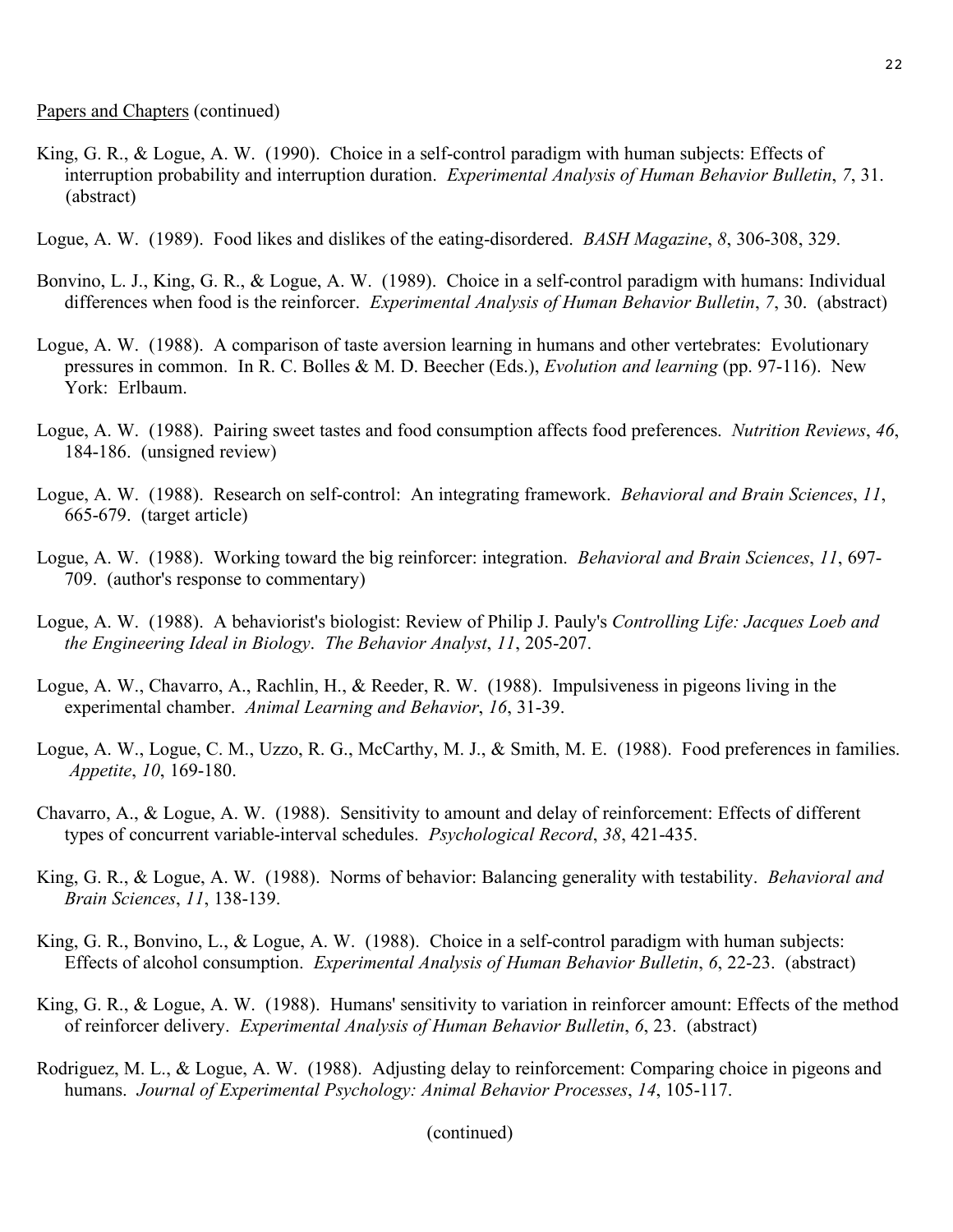- Logue, A. W. (1987). Similarity of children's and their parents' food preferences. *Nutrition Reviews*, *45*, 134-137. (unsigned review)
- Logue, A. W., & Chavarro, A. (1987). Effect on choice of absolute and relative values of reinforcer delay, amount, and frequency. *Journal of Experimental Psychology: Animal Behavior Processes*, *13*, 280-291.
- Logue, A. W., Rodriguez, M. L., Pena-Correal, T. E., & Mauro, B. C. (1987). Quantification of individual differences in self-control. *Quantitative analyses of behavior: The effects of delay and of intervening events on reinforcement value*, *5*, 245-265.
- King, G. R., & Logue, A. W. (1987). Choice in a self-control paradigm with human subjects: Effects of changeover delay duration. *Learning and Motivation*, *18*, 421-438.
- Logue, A. W. (1986). Echoes from the past: Review of John M. O'Donnell's *Origins of Behaviorism*. *The Behavior Analyst*, *9*, 199-203.
- Logue, A. W., & Baker, D. H. (1986). Manipulation of children's eating preferences. *Nutrition Reviews*, *44*, 327- 328. (unsigned review)
- Logue, A. W., Pena-Correal, T. E., Rodriguez, M. L., & Kabela, E. (1986). Self-control in humans: Variation in positive reinforcer amount and delay. *Journal of the Experimental Analysis of Behavior*, *46*, 159-173. [Reprinted in: Hughes, C. E., Ariely, D., & Eckerman, D. A. (Eds.). (1997). *Background readings for the joy of experimental psychology*. Dubuque, IA: Kendall/Hunt Publishing Co.]

Logue, A. W., & Smith, M. E. (1986). Predictors of food preferences in humans. *Appetite*, *7*, 109-125.

King, G. R., & Logue, A. W. (1986, Fall). Choice in a self-control paradigm with human subjects: Effects of changeover delay duration. *Experimental Analysis of Human Behavior Bulletin*, *4*(2), 18-19. (abstract)

- Rachlin, H., Logue, A. W., Gibbon, J., & Frankel, M. (1986). Cognition and behavior in studies of choice. *Psychological Review*, *93*, 33-45.
- Rodriguez, M. L., & Logue, A. W. (1986). Independence of the amount and delay ratios in the generalized matching law. *Animal Learning & Behavior*, *14*, 29-37.
- Logue, A. W. (1985). Conditioned food aversion learning in humans. In N. S. Braveman & P. Bronstein (Eds.), *Experimental assessments and clinical applications of conditioned food aversions* (pp. 316-329). New York: New York Academy of Sciences.
- Logue, A. W. (1985). Functional behaviorism: Where the pain is does not matter. *Behavioral and Brain Sciences*, *8*, 66.
- Logue, A. W. (1985). Book review of Davey, G. (Ed.), *Animal Models of Human Behavior: Conceptual, Evolutionary, and Neurobiological Perspectives*. *American Journal of Psychology*, *98*, 313-314.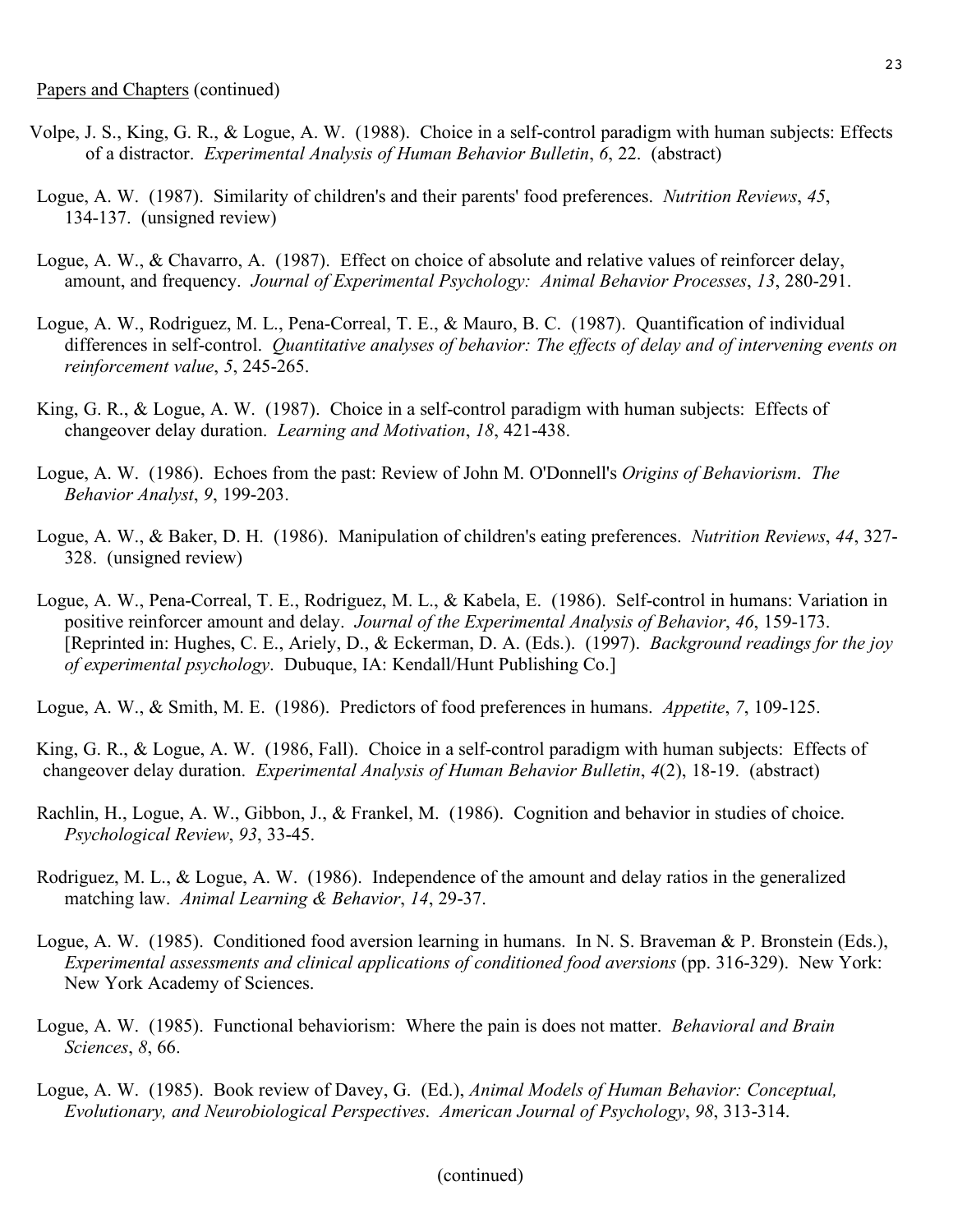- Logue, A. W. (1985). The origins of behaviorism: Antecedents and proclamation. In C. Buxton (Ed.), *Points of view in the modern history of psychology* (pp. 141-167). New York: Academic Press.
- Logue, A. W. (1985). The growth of behaviorism: Controversy and diversity. In C. Buxton (Ed.), *Points of view in the modern history of psychology* (pp. 169-196). New York: Academic Press.
- Logue, A. W., & Pena-Correal, T. E. (1985). The effect of food deprivation on self-control. *Behavioural Processes*, *10*, 355-368.
- Logue, A. W., Smith, M. E., & Rachlin, H. (1985). Sensitivity of pigeons to prereinforcer and postreinforcer delay. *Animal Learning & Behavior*, *13*, 181-186.
- Rodriguez, M. L., & Logue, A. W. (1985, Fall). Adjusting delay to reinforcement in a choice procedure with human subjects. *Experimental Analysis of Human Behavior Bulletin*, *3*(2), 18. (abstract)
- Logue, A. W. (1984). Is it possible to be optimal? *Behavioral and Brain Sciences*, *7*, 111.
- Logue, A. W. (1984). Research profile. *Experimental Analysis of Human Behavior Bulletin*, *2*(2), 19.
- Logue, A. W., & Pena-Correal, T. E. (1984). Responding during reinforcement delay in a self-control paradigm. *Journal of the Experimental Analysis of Behavior*, *41*, 267-277.
- Logue, A. W., Rodriguez, M. L., Pena-Correal, T. E., & Mauro, B. C. (1984). Choice in a self-control paradigm: Quantification of experience-based differences. *Journal of the Experimental Analysis of Behavior*, *41*, 53-67.
- Peña-Correal, T. E., & Logue, A. W. (1984). Self-control and responding during reinforcement delay. In J. Gibbon & L. Allan (Eds.), *Timing and time perception* (pp. 618-621). New York: The New York Academy of Sciences.
- Rachlin, H., & Logue, A. W. (1984). Learning. In M. Hersen, A. E. Kazdin, & A. S. Bellack (Eds.), *The clinical psychology handbook* (pp. 107-121). New York: Pergamon.
- Logue, A. W. (1983). Signal detection and matching: Analyzing choice on concurrent variable-interval schedules. *Journal of the Experimental Analysis of Behavior*, *39*, 107-127.
- Logue, A. W., Logue, K. R., & Strauss, K. E. (1983). The acquisition of taste aversions in humans with eating and drinking disorders. *Behaviour Research and Therapy*, *21*, 275-289.
- Logue, A. W. (1982). Cognitive psychology's representation of behaviorism. *Behavioral and Brain Sciences*, *5*, 381-382.
- Logue, A. W. (1982). Expecting shock. *Behavioral and Brain Sciences*, *5*, 680-681.
- Logue, A. W. (1981). Species differences and principles of learning: Informed generality. *Behavioral and Brain Sciences 4*, 150-151.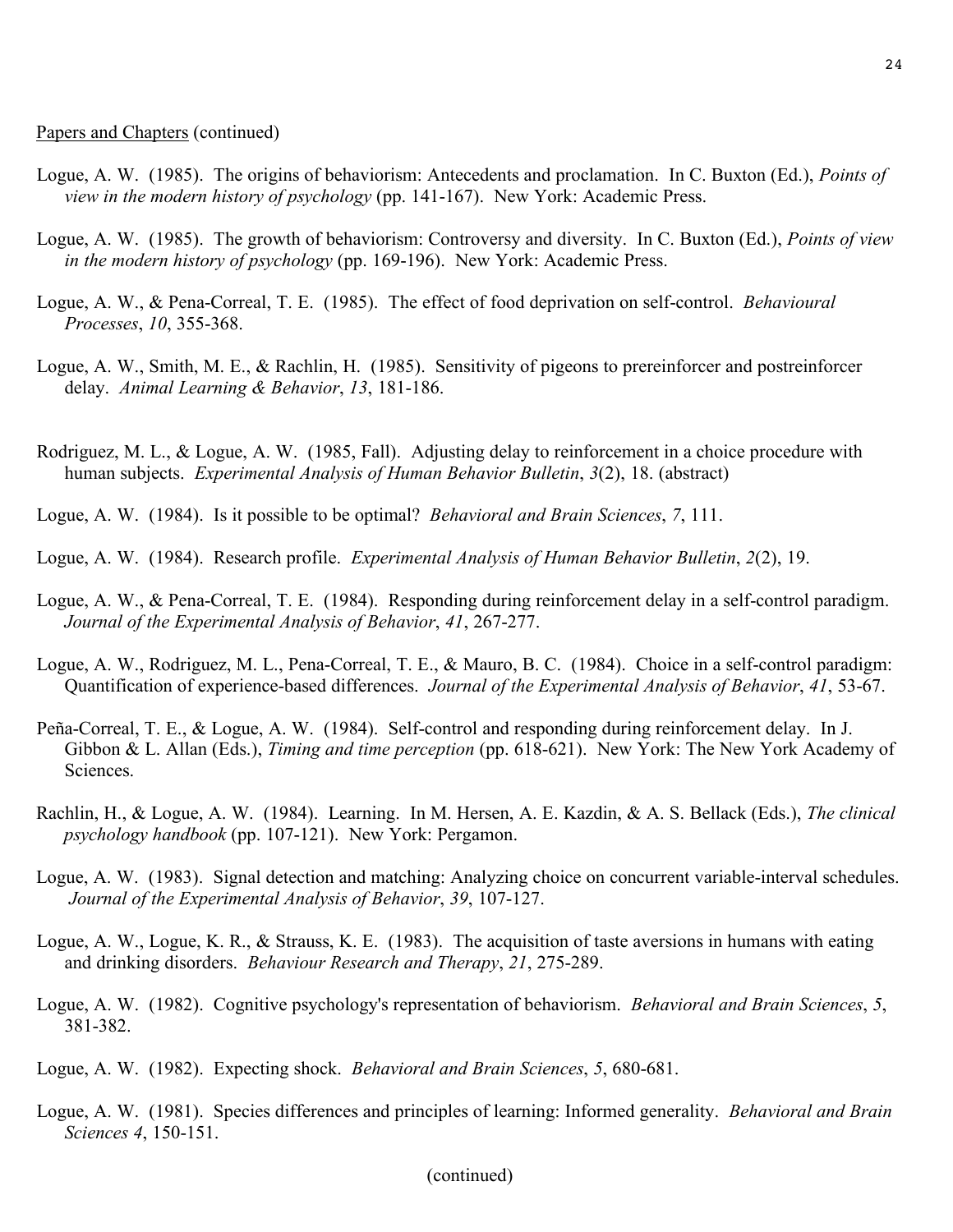Papers and Chapters (continued)

- Logue, A. W., & de Villiers, P. A. (1981). Matching of behavior maintained by concurrent shock avoidance and food reinforcement. *Behaviour Analysis Letters*, *1*, 247-258.
- Logue, A. W., & Mazur, J. E. (1981). Maintenance of self-control acquired through a fading procedure: Followup on Mazur and Logue (1978). *Behaviour Analysis Letters*, *1*, 131-137.
- Logue, A. W., Ophir, I., & Strauss, K. E. (1981). The acquisition of taste aversions in humans. *Behaviour Research and Therapy*, *19*, 319-333.
- Logue, A. W. (1980). Visual cues for illness-induced aversions in the pigeon. *Behavioral and Neural Biology*, *28*, 372-377.
- Logue, A. W. (1979). Taste aversion and the generality of the laws of learning. *Psychological Bulletin*, *86*, 276- 296.
- Logue, A. W. (1979). Is a food phobia eating you? *National Health*, *1*(2), 13.
- Logue, A. W. (1978). Behaviorist John B. Watson and the continuity of the species. *Behaviorism*, *6*, 71-79.
- Logue, A. W. (1978). Escape from noise and undermatching. *Psychological Record*, *28*, 273-280.
- Logue, A. W. (1978). Waiter, there's a phobia in my soup. *Psychology Today*, *12*(6), 36.
- Logue, A. W., & de Villiers, P. A. (1978). Matching in concurrent variable-interval avoidance schedules. *Journal of the Experimental Analysis of Behavior*, *29*, 61-67.
- Mazur, J. E., & Logue, A. W. (1978). Choice in a "self-control" paradigm: Effects of a fading procedure. *Journal of the Experimental Analysis of Behavior*, *30*, 11-17.
- Logue, A. W. (1976). Individual differences in magnitude estimation of loudness. *Perception and Psychophysics*, *19*, 279-280. [Reprinted in Beaumont, J. (1988). *Understanding neuropsychology* (pp. 69-71). Oxford: Blackwell.]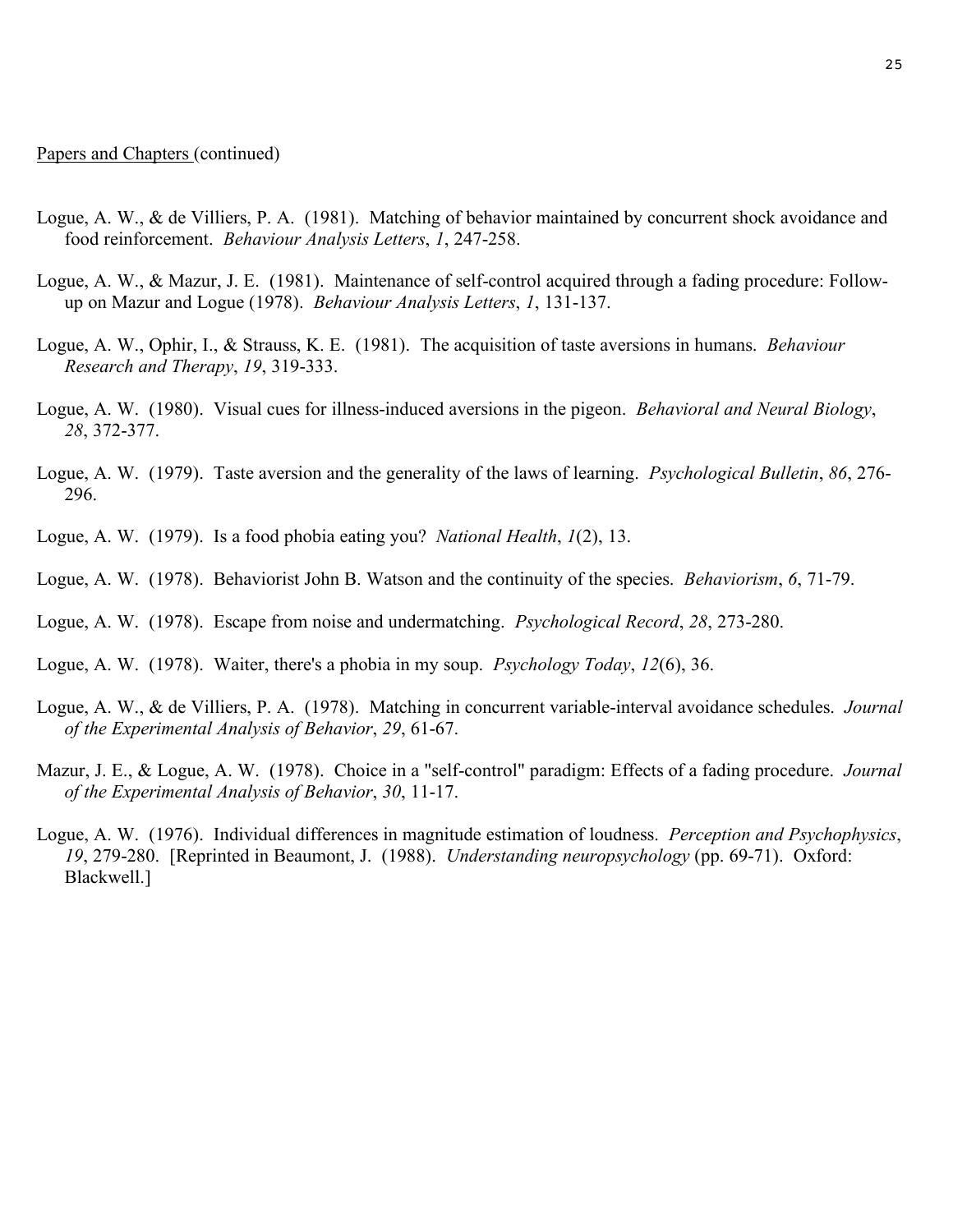- Logue, A. W., Douglas, D., Watanabe-Rose, M. (2021, June 10). The seven-year itch: Long-term positive corequisite remediation results and growing irritation with resistance to remediation reform. Paper presented at the 2021 CADE Conference.
- Logue, A. W. (2020, January 8). Community colleges, transfer to bachelor's programs, and equity. Presentation at the Annual Institute for Education Sciences Principal Investigators Meeting. Washington, D.C.
- Logue, A. W., (2020, February 6). Accessing data for transfer advocacy : How to build cross-campus coalitions. Participant in panel at the Annual Meeting of the National Institute for the Study of Transfer Students. Atlanta, Georgia.
- Logue, A. W., & Gentsch, K. (2020, February 6). Survey of staff at 19 colleges : Services that help and hinder transfer student success. Paper presented at the Annual Meeting of the National Institute for the Study of Transfer Students. Atlanta, Georgia.
- Logue, A. W. (2019, November 22). Corequisite math remediation. Paper presented at the Center for the Analysis of Postsecondary Readiness's (CAPR's) 2019 conference, "Reimagining Developmental Education." New York, NY.
- Logue, A. W. (2019, January 10). Working together to inform policy and practice. Participant in panel to occur at the Institute of Education Sciences' (IES) Annual Principal Investigators Meeting. Washington, D.C.
- Logue, A. W. (2018, November 5). Math equity ideals & realities : A legal & policy dialogue. Participant in panel at The Mathematics of Opportunity Conference. Berkeley, CA.
- Logue, A. W., Douglas, D., & Watanabe-Rose, M. (2018, June 15). Three-year effects of corequisite remediation with college-level statistics. Paper presented at the Conference on Acceleration in Developmental Education. Washington, D.C. http://alp-deved.org/2018/06/three-year-effects-ofcorequisite-remediation-with-college-level-statistics/#more-4967
- Brathwaite, J., & Logue, A. W. (2018, June 15). CUNY Start: An alternative approach to addressing students with the greatest remedial need. Paper presented at the Conference on Acceleration in Developmental Education. Washington, D. C.
- Logue, A. W. (2018, April). Pathways to higher education reform. Paper presented at the Annual Conference of the American Education Research Association. New York, NY.
- Logue, A. W. (2018, February). Pathways to Change: A Contemporary Examination of Transfer Policy at CUNY. Participant in panel at the Annual Conference of the National Institute for the Study of Transfer Students. Atlanta, GA.
- Logue, A. W., & Watanabe-Rose, M. (2017, November). Students assessed as needing developmental (remedial) algebra are more likely to graduate if they take college-level statistics instead. Paper presented at the Annual Conference of the Association for the Study of Higher Education. Houston, TX.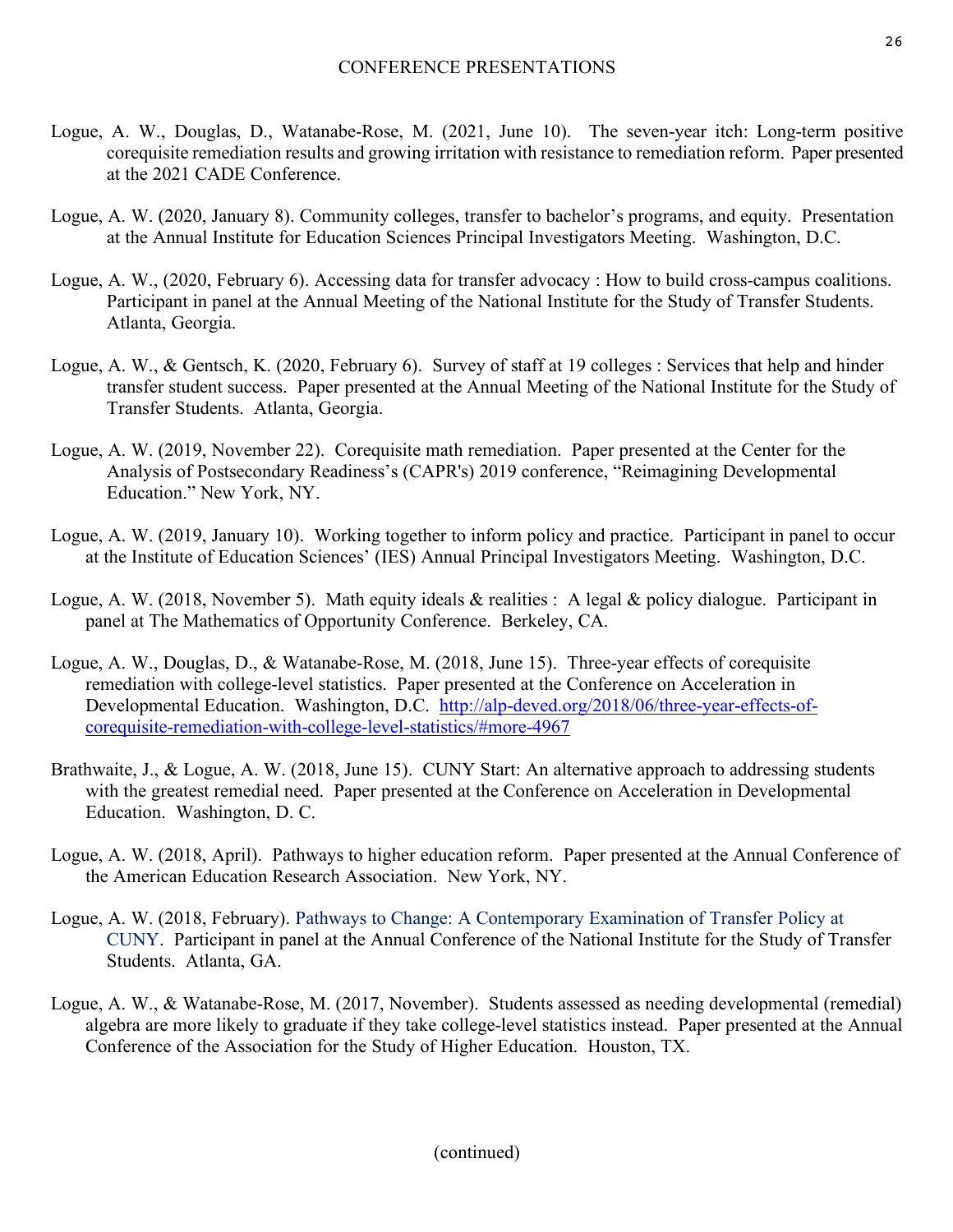- Watanabe-Rose, M., & Logue, A. W. (2017, November). Mathematics remediation reforms in states and university systems: Using data to influence policy changes. Paper presented at the 39<sup>th</sup> Annual Fall Research Conference of the Association for Public Policy Analysis and Management (APPAM). Chicago, IL.
- Logue, A. W., Watanabe-Rose, M., & Douglas, D. (2017, January). Students assessed as needing remedial algebra: Their challenges and how evidence can help us overcome those challenges. Presentation at the  $4<sup>th</sup>$ Annual Bronx Community College Conference on Community College Excellence. New York, NY
- Ecevit, O., Logue, A. W., Stachelek, A., & Walker, R. (2017, April). PRIME: Project for Relevant and Improved Mathematics Education. Presentation at the 97<sup>th</sup> Annual Conference of the American Association of Community Colleges. New Orleans, LA.
- Logue, A. W., Watanabe-Rose, M., Licwinko, S., Walker, R., Tyner-Mullings, A., Dias, O., & Wolfe, K. (2016, April). Remedial mathematics and beyond: A faculty-led project for curriculum alignment and streamlining of quantitative requirements at community colleges. Panel held at the First Annual LaGuardia Community College Developmental Mathematics Conference. New York, NY.
- Logue, A. W., & Watanabe-Rose, M. (2015, April). *Remedial Mathematics Students: A Randomized Controlled Trial Comparing Traditional Remediation and Introductory Statistics*. Paper presented at the annual meeting of the American Educational Research Association (AERA). Chicago, IL.
- Watanabe-Rose, M., Logue, A. W., & Douglas, D. (2016, June 18). Mainstreaming remedial mathematics students: Follow-up on a random assignment experiment. Presentation at the 8<sup>th</sup> Annual Conference on Acceleration in Developmental Education. Baltimore, MD.
- Logue, A. W., Watanabe-Rose, M., & Douglas, D. (2015, November). *Students assessed as needing remedial mathematics: Policy implications of a randomized controlled trial examining the effects of mainstreaming.*  Paper presented at the Annual Fall Research Conference of the Association for Public Policy Analysis & Management. Miami, FL.
- Logue, A. W., & Watanabe-Rose, M. (2014, June). *Mainstreaming Remedial Mathematics Students: A Random Assignment Experiment at the City University of New York*. Annual National Conference on Acceleration in Developmental Education. Baltimore, MD.
- Watanabe-Rose, M., & Logue, A. W. (2014, September). *Mainstreaming Remedial Mathematics Students in Introductory Statistics: Results Using a Randomized Controlled Trial.* ETS and the National Urban League Symposium. Princeton, NJ.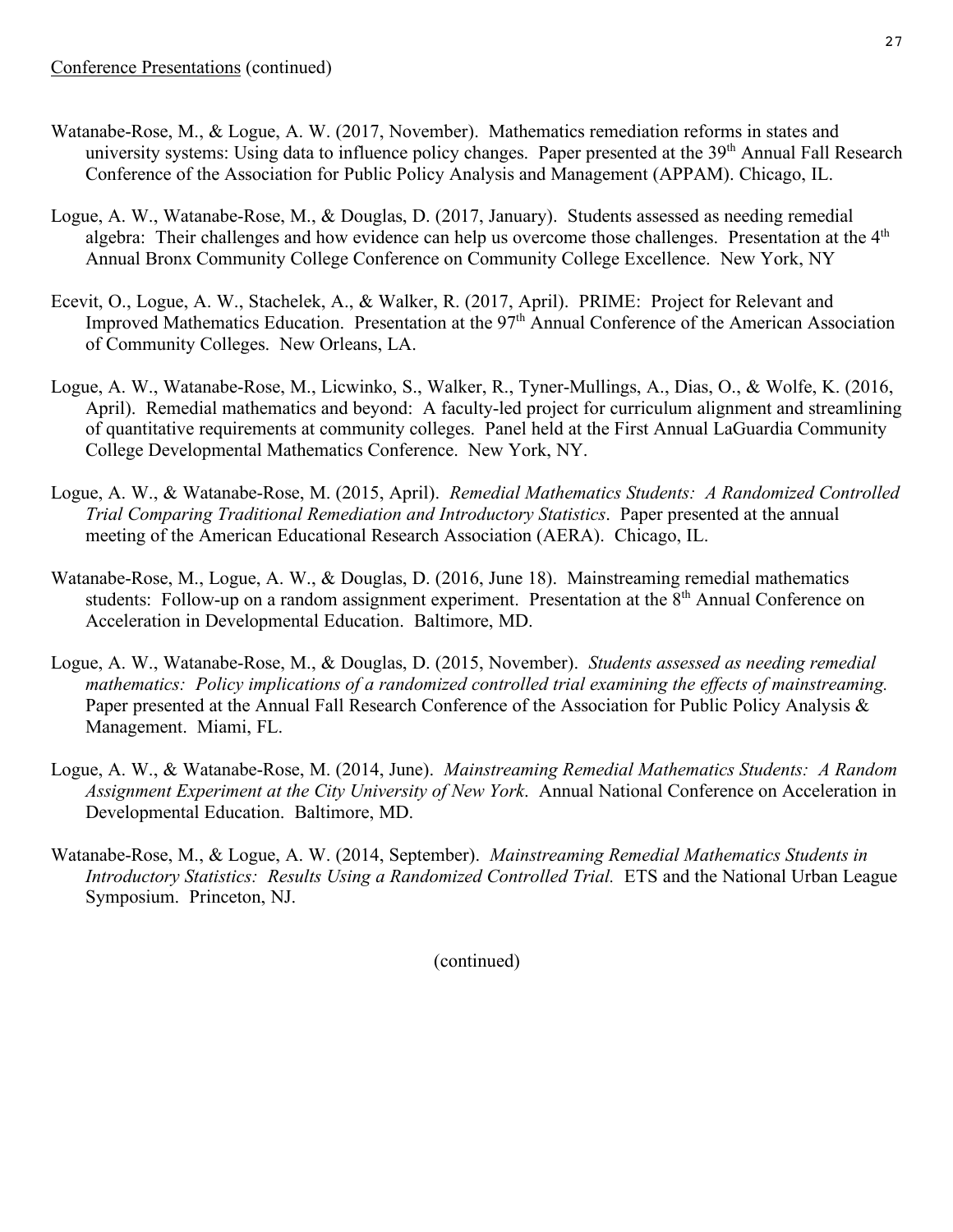- Logue, A. W., & Watanabe-Rose, M. (2014, September). *Mainstreaming Remedial Mathematics Students in Introductory Statistics: Results Using a Randomized Controlled Trial*. Paper presented at the Society for Research in Educational Effectiveness Annual Fall Conference. Washington, D.C.
- Logue, A. W. (2012, June). *Glass ceilings, labyrinths, and turbulent times: Factors facilitating successful passage.* Keynote address given at the Long Island/Manhattan Women in Higher Education Chapter of the American Council of Education Diversity Initiative. New York, New York.
- Logue, A. W. (2011, March). *Assessing all angles: Evaluating campuses and presidents at the City University of New York*. Panelist at the annual meeting of the American Council on Education, Washington, D.C.
- Logue, A. W. (2010, May). *Using data to enhance higher education at the City University of New York*. Paper presented at the Action Analytics Symposium: Advancing the National Agenda, St. Paul, MN.
- Logue, A. W., & Ondrus, S. (2009, June). *Performance management in a university system: The City University of New York*. Paper presented at the annual meeting of the National Consortium for Continuous Improvement in Higher Education, Boston, MA.
- Logue, A. W. (2008, October). *The academic context of knowledge dissemination: Career and institutional issues*. Paper presented at the American Psychological Association's Science Leadership Conference, Tempe, Arizona.
- Logue, A. W. (2005, April). *Effects of food preferences and aversions on healthy eating*. Paper presented at the Milken Institute Global Conference, Los Angeles, California.
- Logue, A. W., and Scannell, J. (2004, October). *Data-driven retention strategies*. Paper presented at the College Board Forum, Chicago, Illinois.
- Logue, A. W. (2002, May). *Behavior systems analysis applied to higher education*. Invited discussant for symposium at the meeting of the Association for Behavior Analysis, Toronto, Canada.
- Logue, A. W., & Anderson, Y. D. (2001, May). *Self-Control, impulsiveness, and higher education administration*. Invited address presented at the meeting of the Society for the Quantitative Analysis of Behavior, New Orleans, LA.
- Logue, A. W., & Anderson, Y.D. (2000, May). *Choice behavior of higher education administrators: Relationships with delayed outcomes*. Paper presented at the meeting of the Association for Behavior Analysis, Washington, DC.
- Logue, A.W., & Anderson, Y.D. (1998, May). *Self-control and impulsiveness in higher education administrators*. Paper presented at the meeting of the Association for Behavior Analysis, Orlando, FL.
- Chelonis, J., & Logue, A.W. (1997, May). *Effects of response type on pigeons' sensitivity to variation in reinforcer amount and reinforcer delay*. Paper presented at the meeting of the Association for Behavior Analysis, Chicago, Illinois.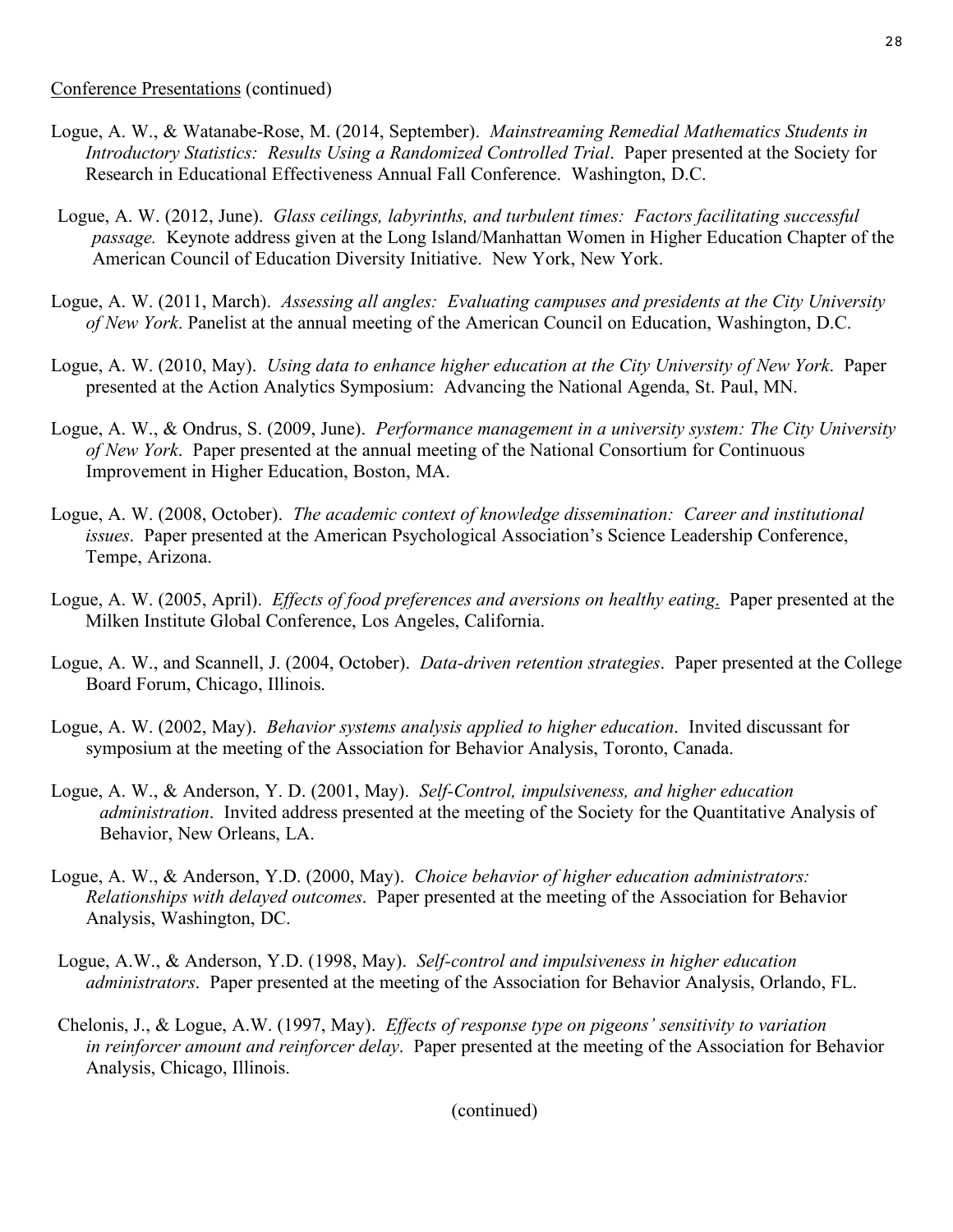- Logue, A.W. (1997, July). *Self-control and drug abuse*. Presentation at National Institute on Drug Abuse Workshop: New Opportunities in Behavioral and Pain Research on Aids and Drug Abuse. Rockville, Maryland.
- Logue, A.W. (1997, August). *Impulsive behavior and drug abuse: The role of reinforcer discounting*. Paper presented at the meeting of the American Psychological Association, Chicago, Illinois.
- Kirk, J. M., & Logue, A. W. (1996, April). *Differences in dieters' and nondieters' emotional lability and self-control for food*. Paper presented at the meeting of the Eastern Psychological Association, Philadelphia, PA.
- Kirk, J. M., Logue, A. W., Mao, J., & Chelonis, J. J. (1996, May). *Using conditioned reinforcers to increase self-control*. Poster presented at the meeting of the Association for Behavior Analysis, San Francisco, CA.
- Logue, A. W. (1996, August). *Higher education: View from the self-control laboratory*. Paper presented at the meeting of the American Psychological Association, Toronto, Ontario.
- Kirk, J. M., & Logue, A. W. (1995, April). *Effects of deprivation level on humans' self-control for food*. Paper presented at the meeting of the Eastern Psychological Association, Boston, MA.
- Logue, A. W. (1995, May). *Addiction and food consumption*. Paper presented at the Conference on Addiction, Oslo, Norway.
- Logue, A. W. (1995, November). *Eating too much and too little: Self-control and food consumption*. Paper presented at the meeting of the Southeastern Association for Behavior Analysis, Charleston, SC.
- Kirk, J. M., & Logue, A. W. (1995, November). *Effects of current mood on adult humans' self-control for food*. Poster presented at the meeting of the Southeastern Association for Behavior Analysis, Charleston, SC.
- Logue, A. W. (1994, February). *Ethics of psychological research with nonhuman subjects*. Paper presented at the meeting of the Council of Graduate Departments of Psychology, New Orleans, LA.
- Logue, A. W. (1994, May). *Quantitative measurement of self-control: Use of the matching law with an adjusting procedure*. Paper presented at the Society for the Quantitative Analysis of Behavior, Atlanta, GA.
- Chelonis, J. J., & Logue, A. W. (1994, April). *Choice behavior in rats: Effects of reinforcer delay, amount, and type*. Paper presented at the meeting of the Eastern Psychological Association, Providence, RI.
- Forzano, L. B., & Logue, A. W. (1994, May). *Self-control and impulsiveness in preschool age children: Effects of food preferences*. Paper presented at the meeting of the Association for Behavior Analysis, Atlanta, GA.
- Kirk, J. M., & Logue, A. W. (1994, May). *Self-control in adult humans: Effects of counting and timing on choice*. Poster presented at the meeting of the Association for Behavior Analysis, Atlanta, GA.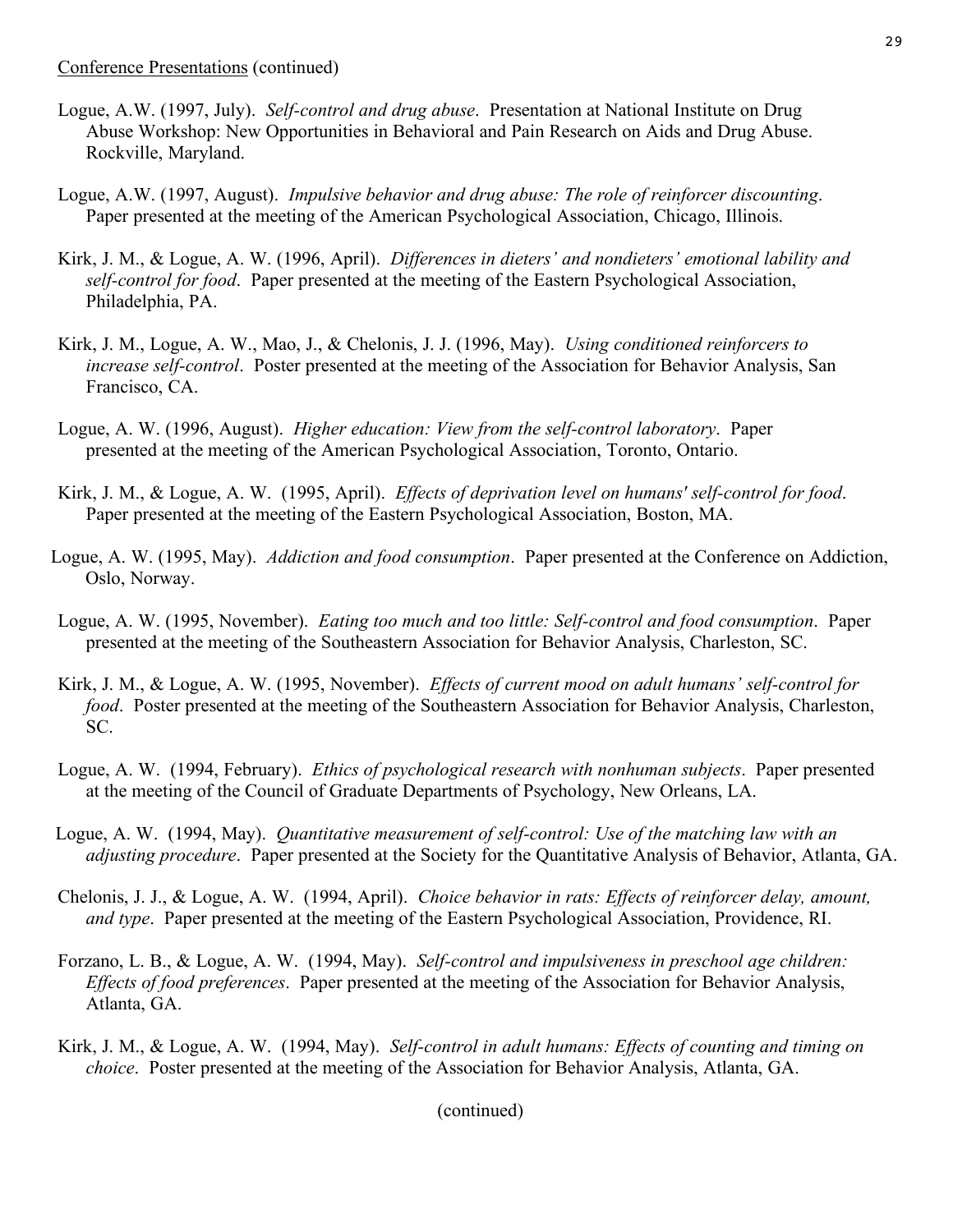- Chelonis, J. J., & Logue, A. W. (1993, April). *Rats' sensitivity to variation in amount and delay of reinforcement*. Paper presented at the meeting of the Eastern Psychological Association, Arlington, VA.
- Forzano, L. B., & Logue, A. W. (1993, April). *Self-control in adult humans: Effects of food preferences*. Paper presented at the meeting of the Eastern Psychological Association, Arlington, VA.
- Logue, A. W. (1993, May). *Self-control, impulsivity, and drug abuse*. Paper presented at the meeting of the Association for Behavior Analysis, Chicago, IL.
- Forzano, L. B., & Logue, A. W. (1993, May). *Self-control in preschool age children: Effects of food preferences*. Poster presented at the meeting of the Association for Behavior Analysis, Chicago, IL.
- Bonvino, L. J., & Logue, A. W. (1992, April). *Self-control in adult humans: Effects of time of reinforcement delivery*. Paper presented at the meeting of the Eastern Psychological Association, Boston, MA.
- Tobin, H., & Logue, A. W. (1992, April). *Matching and maximizing in a self-control paradigm: A cross-species comparison*. Paper presented at the meeting of the Eastern Psychological Association, Boston, MA.
- Chelonis, J. J., King, G., Tobin, H., & Logue, A. W. (1992, May). *The effect of variable delays on selfcontrol*. Poster presented at the meeting of the Association for Behavior Analysis, San Francisco, CA.
- Bonvino, L. J., & Logue, A. W. (1991, April). *Self-control in adult humans: A comparison of sensitivity to reinforcement variation using qualitatively different reinforcers*. Paper presented at the meeting of the Eastern Psychological Association, New York, NY.
- Tobin, H., & Logue, A. W. (1991, April). *Matching and maximizing in a self-control paradigm: A crossspecies comparison*. Paper presented at the meeting of the Eastern Psychological Association, NY, NY.
- Logue, A. W. (1991, May). *Mechanisms of self-control in people and other animals*. Invited address presented at the meeting of the Association for Behavior Analysis, Atlanta, GA.
- Bonvino, L. J., Ackerman, K., & Logue, A. W. (1991, May). *Variables related to self-control in preschool children: Age, language ability, and sensitivity to reinforcer amount and delay*. Poster presented at the meeting of the Association for Behavior Analysis, Atlanta, GA.
- Bonvino, L. J., Tobin, H., & Logue, A. W. (1991, May). *Adult humans' choice behavior in a self-control paradigm: Independence of the amount and delay ratios in the generalized matching law*. Poster presented at the meeting of the Association for Behavior Analysis, Atlanta, GA.
- Tobin, H., & Logue, A. W. (1991, May). *Endogenous stimulation and the analysis of response form as matching behavior*. Poster presented at the meeting of the Association for Behavior Analysis, Atlanta, GA.
- Logue, A. W. (1991, August). *Self-control in humans and other animals: Behavior and mechanisms*. Invited address presented at the meeting of the American Psychological Association, San Francisco, CA.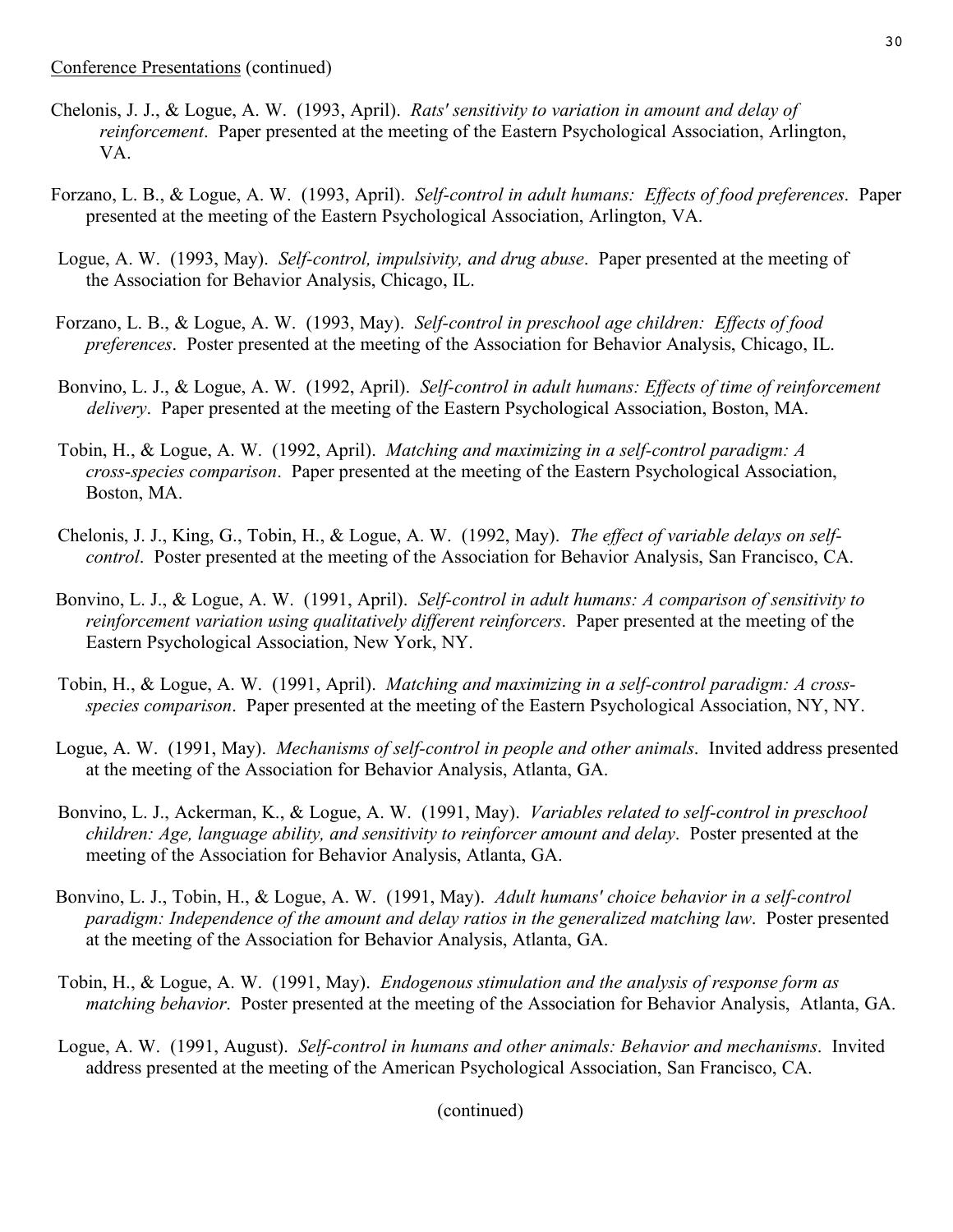- Bonvino, L. J., & Logue, A. W. (1990, March). *Predictors of adult humans' choice behavior in a self-control paradigm using food as the reinforcer*. Paper presented at the meeting of the Eastern Psychological Association, Philadelphia, PA.
- Dermit, S., Logue, A., Pickering, T., Katkin, E., Miller, R., Velting, A., & Friedman, R. (1990, April). *Cardiovascular reactivity, overt behavior and perceived stress under an operant conditioning paradigm*. Poster presented at the meeting of the Society of Behavioral Medicine, Chicago, IL. Dermit, S., Katkin, E. S., Pickering, T. G., Logue, A., Miller, R., & Friedman, R. (1990, August). *Operant behavior and cardiovascular reactivity: Is behavioral style pathogenic*? Poster presented at the meeting of the American Psychological Association, Boston, MA.
- King, G. R., & Logue, A. W. (1989, March). *Choice in a self-control paradigm: Effects of reinforcer quality*. Paper presented at the meeting of the Eastern Psychological Association, Boston, MA.
- Bonvino, L. J., King, G. R., & Logue, A. W. (1989, May). *Choice in a self-control paradigm with human subjects: Individual differences when food is the reinforcer*. Poster presented at the meeting of the Association for Behavior Analysis, Milwaukee, WI.
- King, G. R., & Logue, A. W. (1989, May). *Choice in a self-control paradigm with human subjects: Effects of interruption probability and interruption duration*. Poster presented at the meeting of the Association for Behavior Analysis, Milwaukee, WI.
- Logue, A.W. (1989, August). *Self-control in pigeons and humans: Waiting until tomorrow for what you want today*. Invited address presented at the meeting of the American Psychological Association, New Orleans, LA.
- Logue, A. W. (1988, May). *Watson's behaviorist manifesto: Past positive and current negative consequences*. Paper presented at the meeting of the Association for Behavior Analysis, Philadelphia, PA.
- King, G. R., Bonvino, L., & Logue, A. W. (1988, May). *Choice in a self-control paradigm with human subjects: Effects of alcohol consumption*. Poster presented at the meeting of the Association for Behavior Analysis, Philadelphia, PA.
- King, G. R., & Logue, A. W. (1988, May). *Choice in a self-control paradigm with human subjects: Sensitivity to variation in reinforcer amount*. Poster presented at the meeting of the Association for Behavior Analysis, Philadelphia, PA.
- Volpe, J. S., King, G. R., & Logue, A. W. (1988, May). *Choice in a self-control paradigm with human subjects: Effects of distractors*. Poster presented at the meeting of the Association for Behavior Analysis, Philadelphia, PA [Awarded Certificate of Merit in Experimental Analysis of Human Behavior Poster Session.]
- Chavarro, A., King, G. R., & Logue, A. W. (1987, May). *Impulsiveness in humans: a laboratory analogue*. Poster presented at the meeting of the Association for Behavior Analysis, Nashville, TN.
- Chavarro, A., & Logue, A. W. (1987, August). *Experimental analysis of impulsiveness and self-control in preschool children*. Poster presented at the meeting of the American Psychological Association, New York, NY.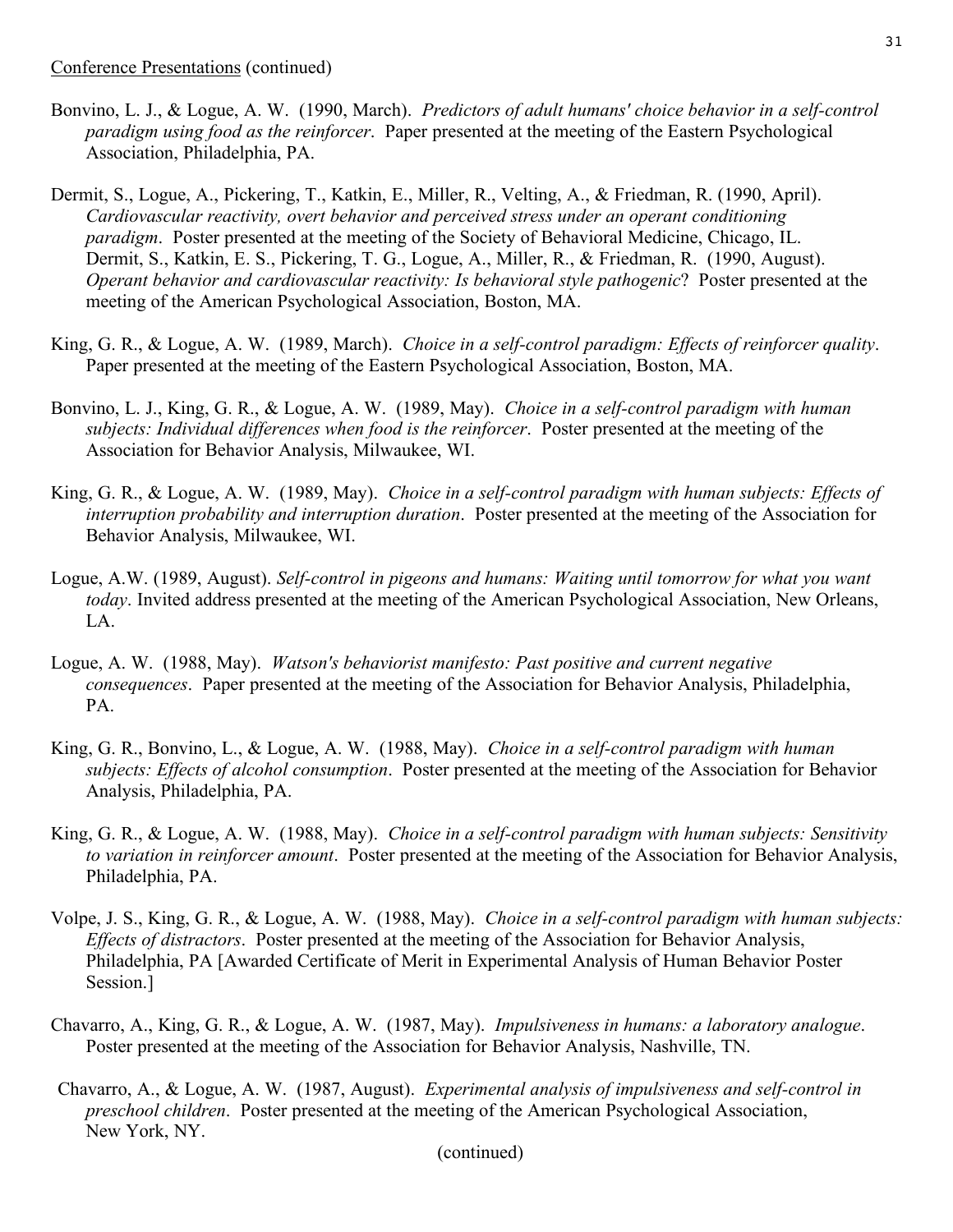- Chavarro, A., Logue, A.W., & Rachlin, H. (1987, April). *Pigeons' impulsiveness in a naturalistic environment*. Paper presented at the meeting of the Eastern Psychological Association, Arlington, VA.
- Logue, A. W., & Rodriguez, M. L. (1987, June). *Signal detection and matching: Analyzing choice on concurrent schedules*. Paper presented at the Tenth Harvard Symposium on Quantitative Analyses of Behavior: Signal Detection, Cambridge, MA.
- Logue, A. W. (1986, May). *Pigeon's time window and self-control*. Invited address presented at the meeting of the Association for Behavior Analysis, Milwaukee, WI.
- Chavarro, A., & Logue, A. W. (1986, April). *Discrimination between concurrent variable-interval schedules*. Paper presented at the meeting of the Eastern Psychological Association, New York, NY.
- King, G. R., & Logue, A. W. (1986, May). *Choice in a self-control paradigm: Effects of changeover delay duration*. Poster presented at the meeting of the Association for Behavior Analysis, Milwaukee, WI.
- Rodriguez, M. L., & Logue, A. W. (1986, April). *Adjusting delay to reinforcement using pigeons and humans*. Paper presented at the meeting of the Eastern Psychological Association, New York, NY.
- Logue, A. W. (1985, May). *An experimental analysis of self-control*. Invited address presented at the meeting of the Association for Behavior Analysis, Columbus, OH.
- Logue, A. W., & Chavarro, A. (1985, November). *Absolute vs. relative values of reinforcement as determinants of choice*. Paper presented at the meeting of the Psychonomic Society, Boston, MA.
- Rodriguez, M. L., & Logue, A. W. (1985, March). *Assessment of the interaction between amount and delay of reinforcement*. Paper presented at the meeting of the Eastern Psychological Association, Boston, MA.
- Rodriguez, M. L., & Logue, A. W. (1985, May). *Adjusting delay to reinforcement in a choice procedure with human subjects*. Poster presented at the meeting of the Association for Behavior Analysis, Columbus, OH.
- Logue, A. W. (1984, April). *Conditioned food aversion learning in humans*. Paper presented at the New York Academy of Sciences Conference on Conditioned Food Aversions, New York, NY.
- Logue, A. W., & Rodriguez, M. L. (1984, April). *Choice by adult human subjects in a self-control paradigm using positive reinforcement*. Paper presented at the meeting of the Eastern Psychological Association, Baltimore, MD.
- Peña-Correal, T. E., & Logue, A. W. (1983, April). *Responding during the delay in a self-control paradigm*. Paper presented at the meeting of the Eastern Psychological Association, Philadelphia, PA.
- Peña-Correal, T. E., & Logue, A. W. (1983, May). *Self-control and responding during reinforcer delay*. Poster presented at the New York Academy of Sciences Conference on Timing and Time Perception, New York, NY.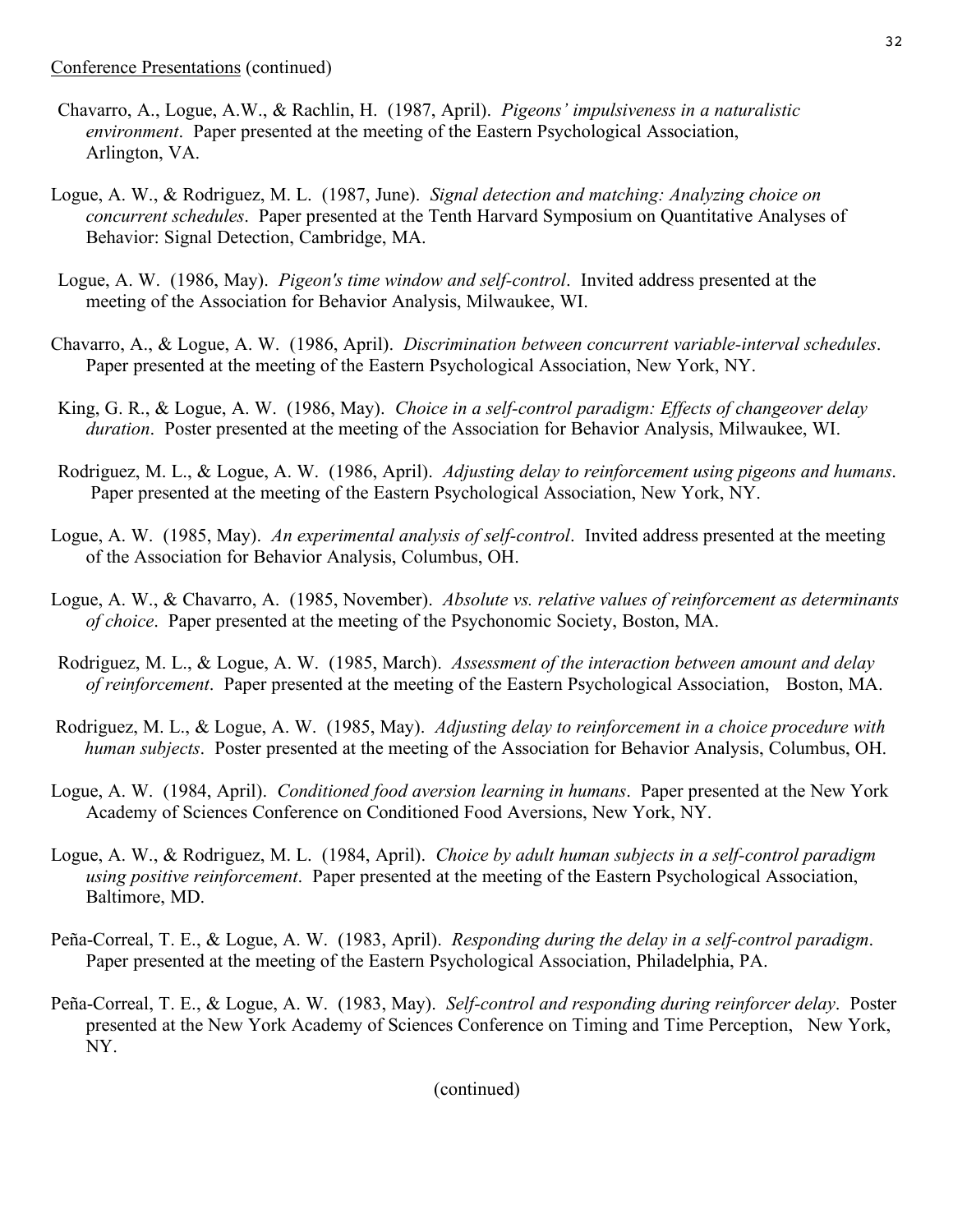- Mauro, B. C., & Logue, A. W. (1982, April). *The facilitation of self-control: Fading along the dimension of shock delay*. Paper presented at the meeting of the Eastern Psychological Association, Baltimore, MD.
- Logue, A. W., Rodriguez, M. L., Peña-Correal, T. E., & Mauro, B. C. (1982, June). *Quantification of individual differences in self-control*. Paper presented at the Harvard Symposium on Quantitative Analyses of Behavior: The Effect of Delay and of Intervening Events on Reinforcement Value, Cambridge, MA.
- Logue, A. W. (1981, November). *Effects of experience on self-control*. Paper presented at the meeting of the Psychonomic Society, Philadelphia, PA.
- Logue, A. W. (1980, June). Acquisition *of illness-induced food aversions in humans*. Paper presented at the Harvard Symposium on Quantitative Analyses of Behavior: Acquisition, Cambridge, MA.
- Logue, A. W. (1978, March). *Generalization of the conditioned stimulus in taste aversion learning*. Paper presented at the meeting of the Eastern Psychological Association, Washington, D. C.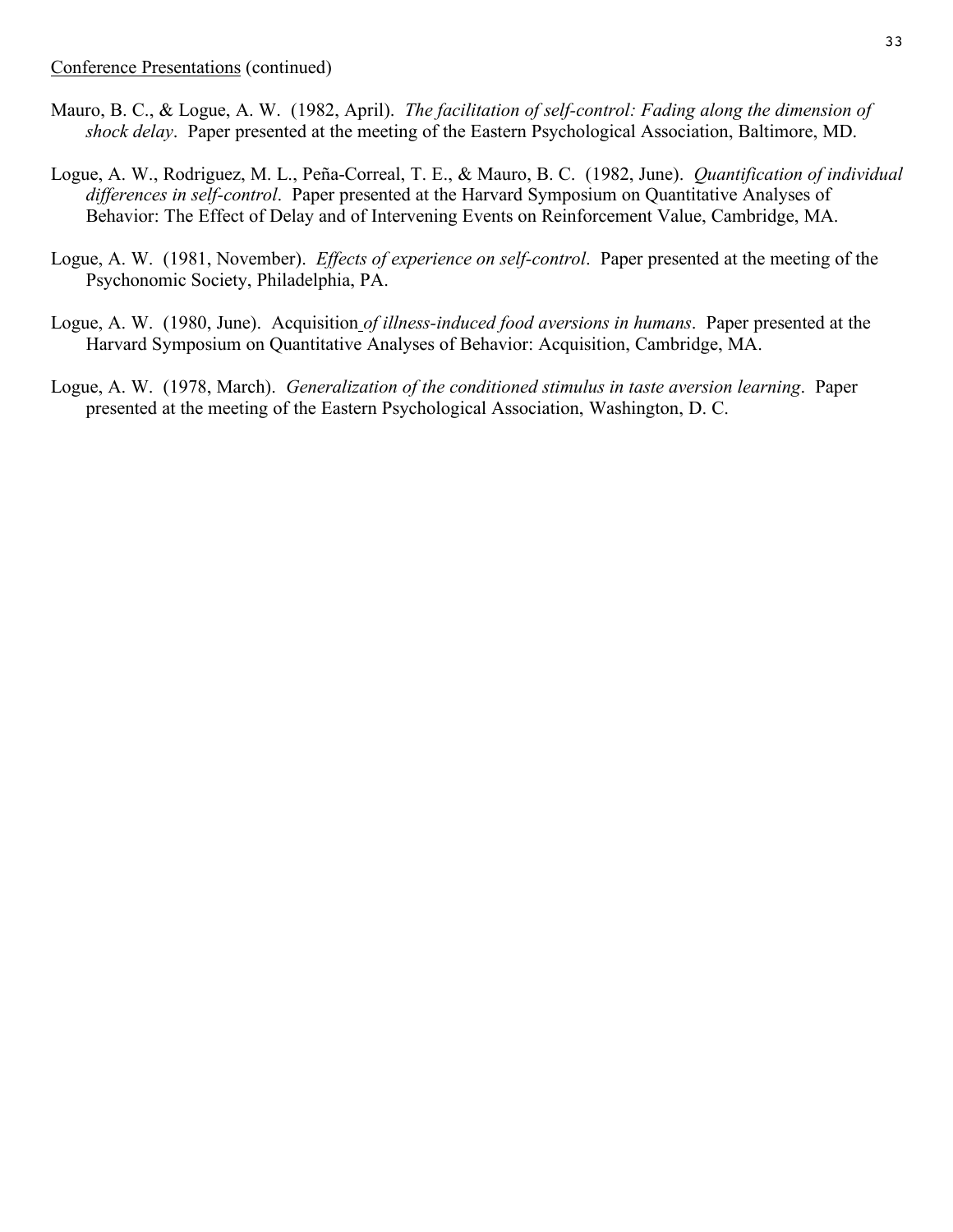# OTHER INVITED COLLOQUIA, TALKS, LECTURES, AND INTERVIEWS (partial list)

Corequisites at scale—lessons learned. (2021, April 6). Corequisite collaborative network. University of Texas at Austin. Charles A. Dana Center.

Corequisite remediation. (2021, April 12). Presentation to Michigan Developmental Education Work Group.

- Remedial math. (2019, August 29). The Academic Minute. A WAMC National Production. Available at: https://academicminute.org/2019/08/alexandra-logue-graduate-center-of-the-city-university-of-new-yorkremedial-math/
- Presentation on Corequisite Mathematics Remediation. (2019, July 23). Student Success Working Group. Office of the Secretary of Higher Education, Montclair, NJ.
- Co-Req Works: CUNY Research Demonstrates Success with Co-Requisite Mathematics. (2019, February 8). Panelist for Webinar "Beyond Math and English: Addressing Non-Cognitive Issues in a Co-Requisite Classroom." Michigan Center for Student Success, Michigan Community College Association.
- Three-year effects of corequisite remediation with college-level statistics. (2018, November 30). Higher Education Policy Seminar Series, CUNY Office of Policy Research. New York, NY.
- Effects of corequisite remediation with statistics. (2018, October 11). Network for College Success Remediation Reform Event. Graduate NYC. New York, NY.
- Three-year effects of corequisite remediation with college-level statistics: Webinar. (2018, August 30). Complete College America webinar. Available at https://www.youtube.com/watch?v=wE9dEJU Cg&t=343s
- This week in California education: Episode 73, September 8, 2018. (2018, September 8). *Edsource* Podcast. Available at: https://edsource.org/podcast/this-week-in-california-education-episode-73-september-8-2018
- Overview of research from the field. (2018, August 23). College Board Workshop: Research on Promising Developmental Education Reforms to Improve Student Outcomes. New York, NY.
- Higher education opportunities and strategies for success in college: Research in action at CUNY and beyond. (2018, April 25). Behavioral Healthcare Grand Rounds. North Central Bronx Hospital.
- Welcome for Mathematics Faculty Workday on Corequisite Remediation. (2018, March 9). California State University. (remote video presentation)
- Pathways to reform. (2017, December 14). Community College Research Center. New York, NY
- Reforming remediation. (2017, Spring). *Education Next* Podcast. Available at: http://educationnext.org/reforming-remediation-college-students-mainstreamed-success-cuny/
- Study: Should students assessed as needing remedial mathematics take college-level quantitative courses instead? A randomized controlled trial. (2016, June 22). Video interview for the American Educational Research Association. Available at: https://www.youtube.com/watch?v=EwcYIzbvuGo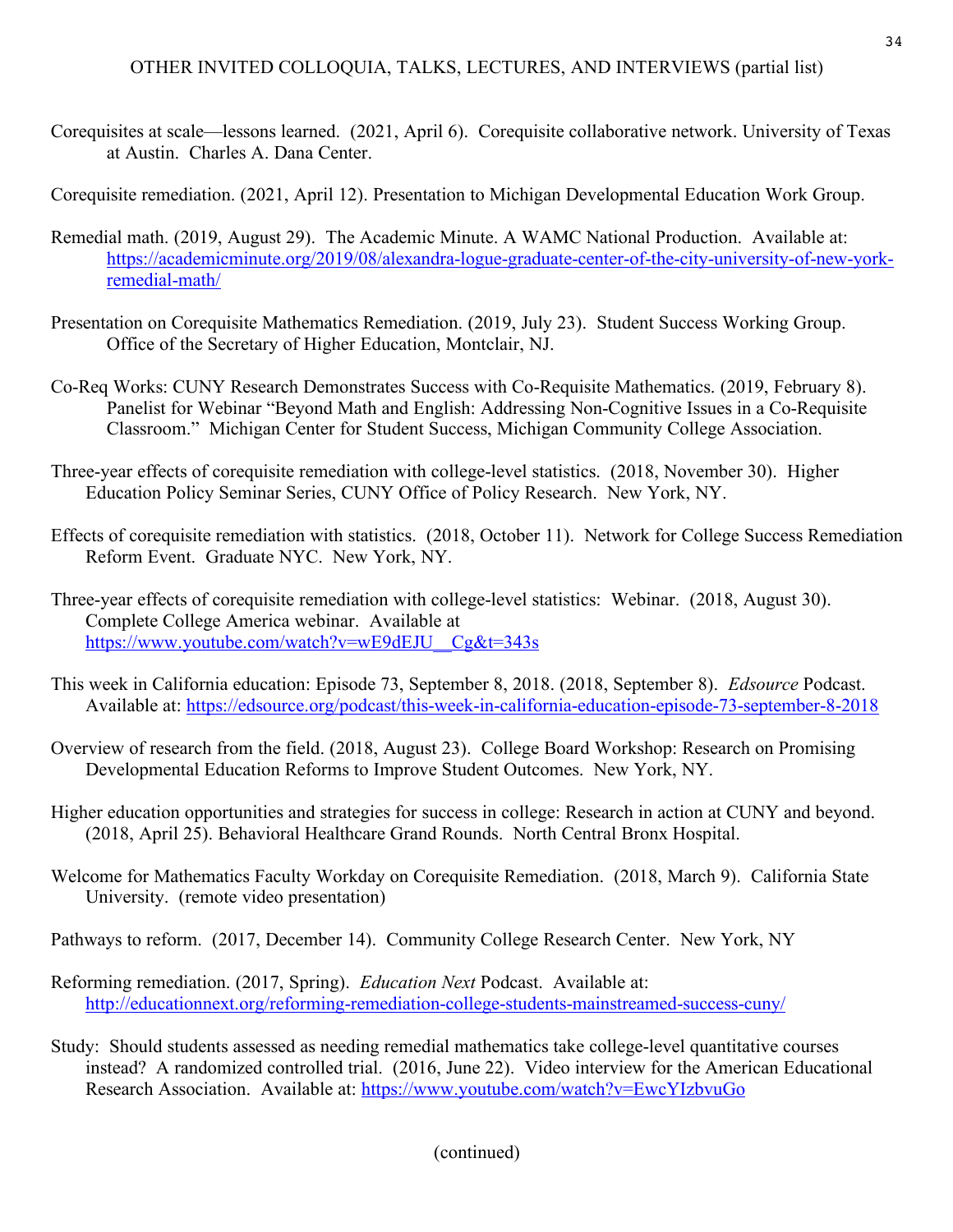# Other Invited Colloquia, Talks, Lectures, and Interviews (partial list) (continued)

- The Psychology of Eating and Drinking. (2016, June 21). Presentation at The Leadership Connection. New York, NY.
- Should students assessed as needing remedial mathematics take college-level quantitative courses instead? A randomized controlled trial. (January 2016). Presentation at MDRC (with Mari Watanabe-Rose and Daniel Douglas). New York, NY.
- What we eat and why we eat it. (2015, February 2). Podcast: http://www1.cuny.edu/mu/podcasts/2015/02/02/what-we-eat-and-why-we-eat-it/
- Seen at 11: Growing number of adults suffer from food disgust. (2015, June 16). CBS New York. http://newyork.cbslocal.com/2015/06/16/food-disgust-extreme-picky-eaters/
- Pathways. (2015, June 12). Community College Research Center. New York, NY
- Redefine and Reform: Remedial Mathematics Education at CUNY. (2014). Presentation at CUNY 2014 Mathematics Conference (with Mari Watanabe-Rose). New York, NY.
- Increasing College Student Success: Two Behavior Analysts in the CUNY Central Office*.* (2014). Queens College, CUNY, Behavior Analysis Colloquium Series (with Mari Watanabe-Rose). New York, NY
- Behavior Analysis and Higher Education Administration (2008). Queens College, CUNY, Learning Processes and Behavior Analysis Colloquium. New York, NY.
- The Psychology of Eating and Drinking. (2006). Presentation as part of Wellness Panel, Springside School, Philadelphia, PA, including interview shown on Action News 6ABC TV.
- CUNY administration, union at odds over 'Pathways' initiative. (2013, March 21). WNYC. http://www.wnyc.org/story/277405-blog-cuny-administration-union-odds-over-pathways-initiative/
- Proposal to ease transfers stirs controversy at CUNY. (2011, May 2). WNYC. http://www.wnyc.org/story/127369-proposal-ease-transfers-stirs-controversy-cuny/
- The Psychology of Eating and Drinking. (2010). Presentation to high school students at the OCA-NY conference "Empower Youth with Healthy Choices." New York, NY.
- Choice and Management. (2005). Presentation at King Abdullah Hospital, Jordan University of Science and Technology, Irbid, Jordan, as part of the 2005 Delegation of the Association of Behavior Analysis to Jordan.
- Self-Control and Food. (2002). Presentation at Translational Grant Meeting, New York Psychiatric Institute.
- Studying Self-Control Outside of the Box. (2000). Symposium Chair. Association for Behavior Analysis, Washington, DC.
- City University of New York. (1999). Several interviews for NY1 Television. New York, NY.
- Higher Education Administration: A View From the Self-Control Laboratory. (1998). Presented to the Psychology section of the New York Academy of Sciences.

<sup>(</sup>continued)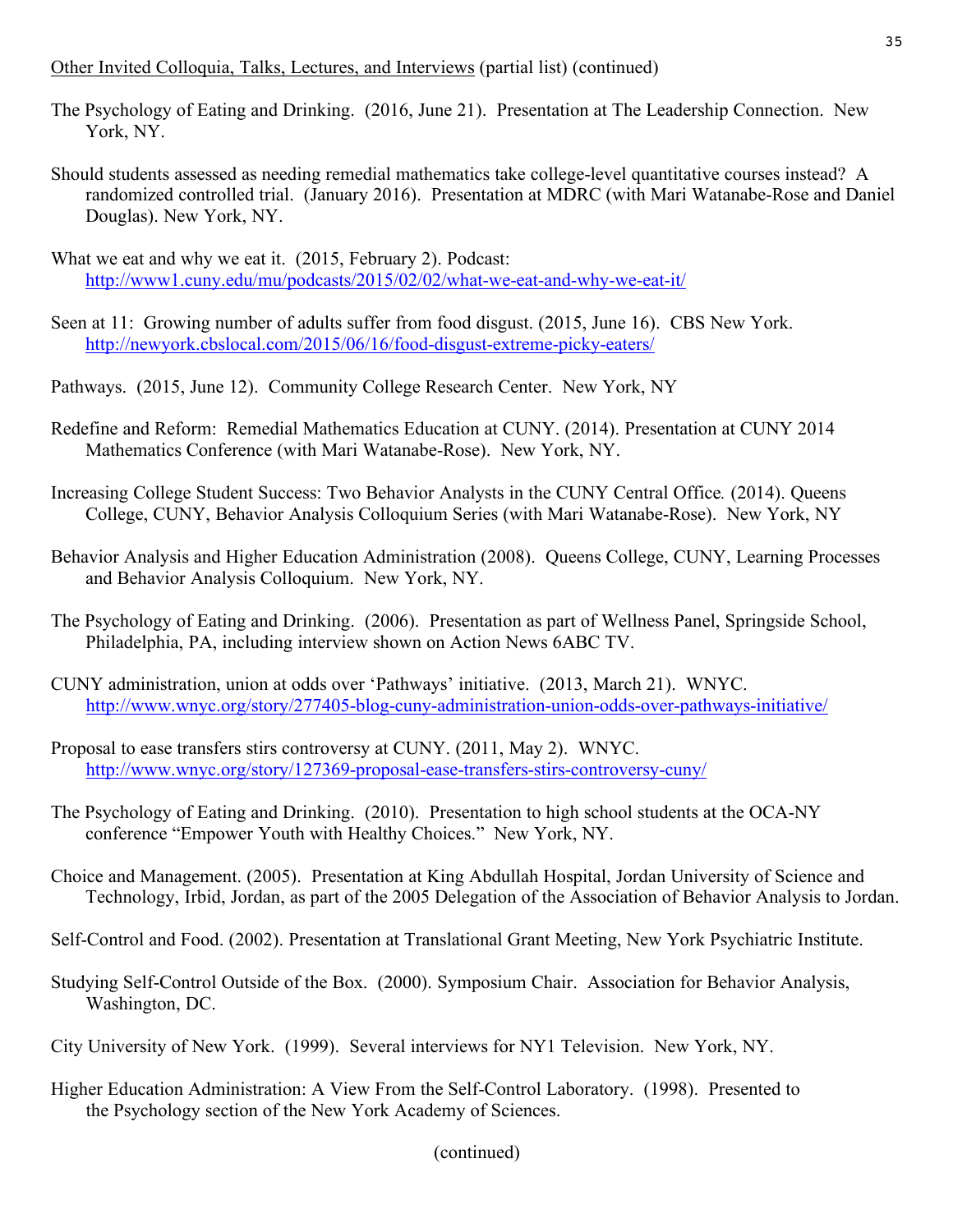## Other Invited Colloquia, Talks, Lectures, and Interviews (partial list) (continued)

- Factors in Higher Education Decision Making. (1997). American Council on Education Fellow Closing Seminar. Washington, D.C.
- Self-Control and Food Consumption. (1996). Queens College, CUNY, Learning Processes Colloquium. New York, NY
- Job Equality Begins at Home. (1995). Keynote Address for Symposium for Girls Exploring Mathematics and Science to Promote Gender Equity. State University of New York at Stony Brook, Stony Brook, NY.
- Food Cravings. (1995). Interview for ABC TV Eyewitness News. New York, NY.
- Self-Control and Food Consumption in Humans and Other Animals. (1995). Columbia University Seminar on the Psychobiology of Animal Cognition. New York, NY.
- Critical Issues in Graduate Education and Research. (1994). Boston College. Boston, MA.
- The Psychology of Eating and Drinking. (1993). Springside School Beeler Lecture. Philadelphia, PA.
- Self-Control: Waiting Until Tomorrow for What You Want Today. (1992). Brooklyn College New York, NY.
- Self-Control in Rats, Pigeons, and Humans: Models and Mechanisms of Choice Behavior. (1991). Japanese Society for Animal Psychology. Tokyo University. Tokyo, Japan.
- Self-Control: Waiting Until Tomorrow for What You Want Today. (1990). SUNY Binghamton Psychology Department Colloquium. Binghamton, NY.
- Self-Control: Waiting Until Tomorrow for What You Want Today. (1989). CUNY Staten Island College Psychology Department Colloquium. New York, NY.
- Self-Control in Pigeons and Humans: Waiting Until Tomorrow for What You Want Today. (1989). CUNY Queens College Psychology Department Colloquium. New York, NY.
- Food Preferences and Aversions in Humans. (1989). Indiana University Psychology Department Colloquium. Bloomington, IN.
- Self-Control in Pigeons and Humans: Waiting Until Tomorrow for What You Want Today. (1989). Indiana University Psychology Department Colloquium. Bloomington, IN.
- Self-Control: Waiting Until Tomorrow for What You Want Today. (1989). University of Health Sciences/The Chicago Medical School. North Chicago, IL.
- Taste. (1989). Radio Interview for WNYC. New York, NY.
- Food Preferences and Aversions. (1989). BASH Public Miniconference, National Eating Disorders Week. St. Louis, MO.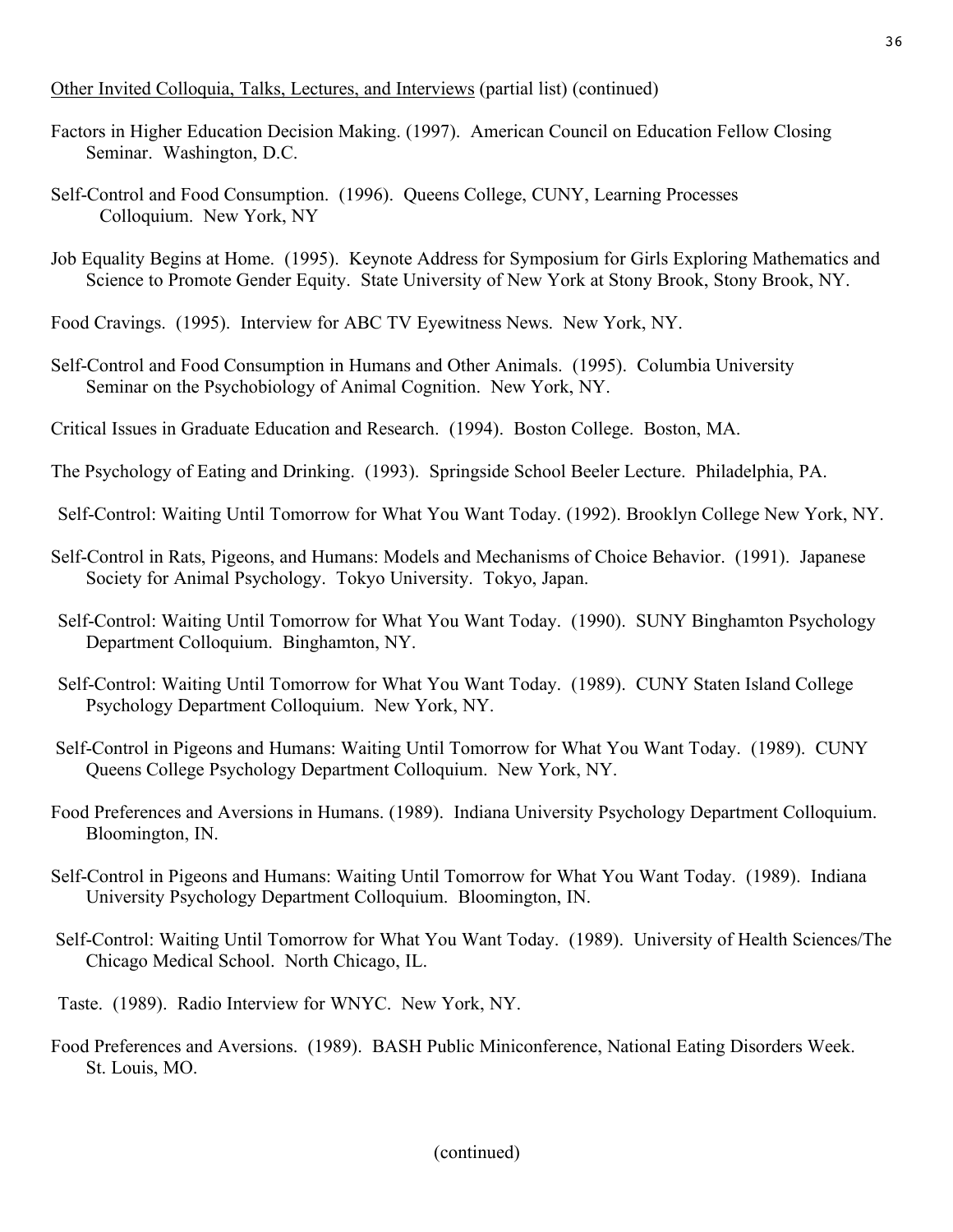### Other Invited Colloquia, Talks, Lectures, and Interviews (partial list) (continued)

- Self-Control in Pigeons and Humans: Waiting Until Tomorrow for What You Want Today. (1988). University of Michigan Evolution and Human Behavior Program Colloquium. Ann Arbor, MI.
- Food Preferences and Aversions in Humans. (1988). University of Connecticut Chemoreception Program Colloquium.
- Food Preferences and Aversions in Humans. (1987). University of Nebraska Psychology Department Seminar. Lincoln, Nebraska.
- Self-Control in Pigeons and Humans: Waiting Until Tomorrow for What You Cannot Have Today. (1987). University of Nebraska Psychology Department Colloquium. Lincoln, Nebraska.
- The Psychology of Eating and Drinking. (1987). Radio Interview for CFOS. Owen Sound, Ontario, Canada.
- Food Preferences and the Family. (1987). Symposium/Workshop on Eating Behavior and Eating Disorders. St. Luke's Hospital, New York.
- The Psychology of Eating and Drinking. (1986). Pelham Junior League. Pelham, NY.
- The Psychology of Eating and Drinking. (1986). Radio Interview for WUSB. Stony Brook, NY.
- Food Preferences and Aversions in Humans. (1986). The Monell Chemical Senses Center Seminar Series. Philadelphia, PA.
- Food Preferences and Aversions in Humans. (1986). Queens College Colloquium. New York, NY.

Human Food Preferences. (1985). The Cuisine Group. Philadelphia, PA.

- Self-Control in Pigeons and Humans: Waiting Until Tomorrow for What You Cannot Have Today. (1984). Rutgers University Psychology Department Colloquium. New Brunswick, NJ.
- It Makes Me Sick: Determinants of Food Aversions and Preferences. (1983). Temple University Psychology Department Colloquium. Philadelphia, PA.
- Self-Control in Pigeons and Humans: Waiting Until Tomorrow for What You Cannot Have Today. (1983). Temple University Learning Lunch. Philadelphia, PA.

Individual Differences in Self-Control. (1980). Columbia University Learning Lunch. New York, NY.